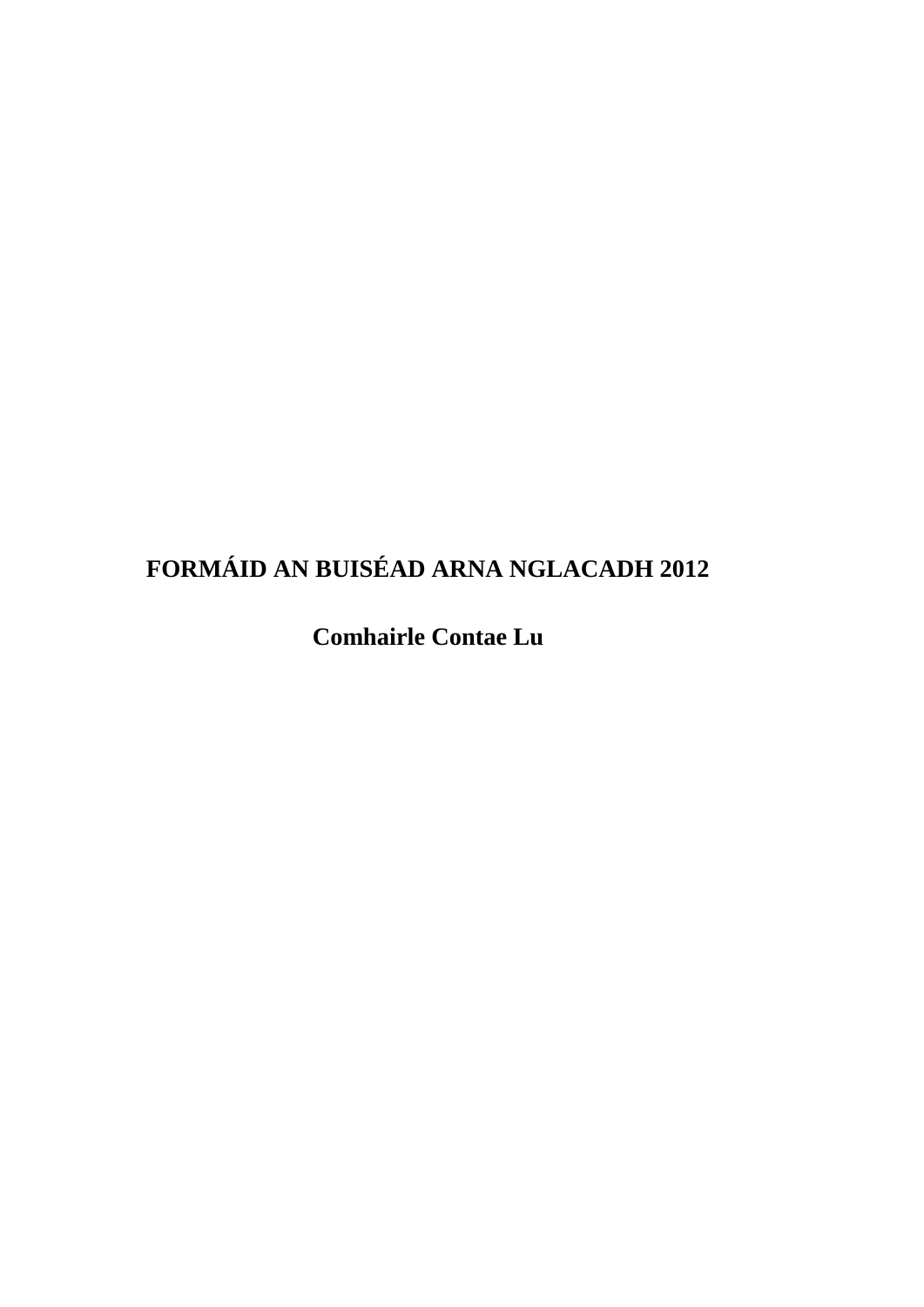| AN RÁTA BLIANTÚIL AR LUACHÁIL A RÍOMH<br><b>TÁBLA A</b>          |                   |               |                                                  |                          |                                                                                        |               |
|------------------------------------------------------------------|-------------------|---------------|--------------------------------------------------|--------------------------|----------------------------------------------------------------------------------------|---------------|
|                                                                  |                   |               | Achoimre de réir Tábla A 2012                    |                          |                                                                                        |               |
| Achoimre de réir Rannán Seirbhíse                                | <b>Caiteachas</b> | <b>Ioncam</b> | Glan-<br><b>Chaiteachas</b><br><b>Meast 2012</b> |                          | <b>Toradh Measta</b><br>2011 (mar atá<br>athshonraithe)<br>Glan-<br><b>Chaiteachas</b> |               |
|                                                                  | €                 | €             | €                                                | $\overline{\frac{0}{0}}$ | $\overline{\epsilon}$                                                                  | $\frac{0}{0}$ |
| <b>Ollchaiteachas Ioncaim &amp; Ollioncam</b>                    |                   |               |                                                  |                          |                                                                                        |               |
| Tithíocht agus Tógáil                                            | 7,494,106         | 7,942,555     | $-448,449$                                       | $-2\%$                   | $-488,186$                                                                             | $-2\%$        |
| Iompar & Sábháilteacht Bóthair                                   | 11,994,214        | 6,215,435     | 5,778,779                                        | 26%                      | 6,312,795                                                                              | 28%           |
| Seirbhísí Uisce                                                  | 15,462,375        | 10,457,199    | 5,005,176                                        | 23%                      | 4,665,245                                                                              | 21%           |
| Bainistíocht Forbartha                                           | 5,977,406         | 2,341,900     | 3,635,506                                        | 16%                      | 3,431,457                                                                              | 15%           |
| Seirbhísí Comhshaoil                                             | 11,812,956        | 9,270,101     | 2,542,855                                        | 11%                      | 2,553,346                                                                              | 11%           |
| Caitheamh Aimsire agus Saoráidí                                  | 3,429,809         | 372,350       | 3,057,459                                        | 14%                      | 3,037,055                                                                              | 13%           |
| Talmhaíocht, Oideachas, Sláinte & Leas                           | 5,669,592         | 4,875,240     | 794,352                                          | 4%                       | 898,917                                                                                | 4%            |
| Seirbhísí Ilghnéitheacha                                         | 4,610,072         | 2,833,097     | 1,776,975                                        | 8%                       | 2,224,636                                                                              | 10%           |
|                                                                  | 66,450,530        | 44,307,877    | 22,142,653                                       | 100%                     | 22,635,265                                                                             | 100%          |
| + Muirear Contae                                                 |                   |               |                                                  |                          |                                                                                        |               |
| - Muirear Contae                                                 |                   | 3,433,750     | 3,433,750                                        |                          |                                                                                        |               |
| Soláthar um Iarmhéid Dochair                                     |                   |               |                                                  |                          |                                                                                        |               |
| <b>Ollchaiteachas &amp; Ollioncam Athraithe (A)</b>              | 66,450,530        | 47,741,627    | 18,708,903                                       |                          | 22,635,265                                                                             |               |
| Maoinithe ag Iarmhéideanna Ioncaim/Sochair eile                  |                   |               |                                                  |                          |                                                                                        |               |
| Soláthar um Iarmhéid Sochair                                     |                   | 500,000       | 500,000                                          |                          |                                                                                        |               |
| Ciste Rialtais Áitiúil/Deontas Cuspóra Ginearálta                |                   | 9,130,490     | 9,130,490                                        |                          |                                                                                        |               |
| Pinsean gaolmhara Asbhaint                                       |                   | 947,349       | 947,349                                          |                          |                                                                                        |               |
| Fo-iomlán<br>(B)                                                 |                   |               | 10,577,839                                       |                          | 22,635,265                                                                             |               |
| Méid na Rátaí le Tobhach<br>$C=(A-B)$                            |                   |               | 8,131,064                                        |                          |                                                                                        |               |
| <b>Glanluacháil Éifeachtach</b><br>$\overline{\mathbf{D}}$       |                   |               | 147,623                                          |                          |                                                                                        |               |
| Ráta Bliantúil Ginearálta ar Luacháil<br>$\overline{\text{C/D}}$ |                   |               | 55.08                                            |                          |                                                                                        |               |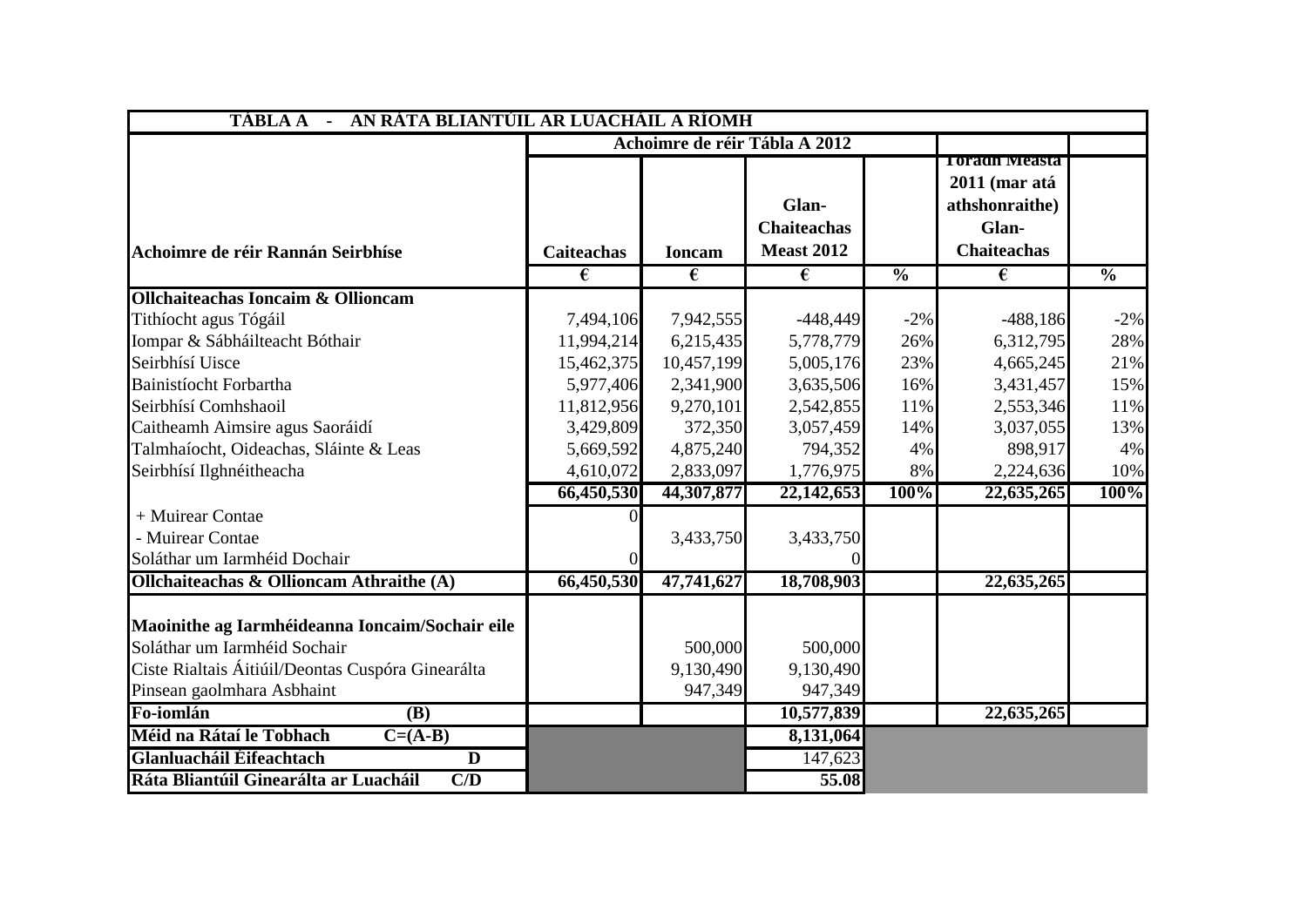| <b>Tábla B</b><br>Caiteachas & Ioncam 2012 agus Toradh Measta 2011 |                                                        |              |                           |              |               |                   |                              |               |               |
|--------------------------------------------------------------------|--------------------------------------------------------|--------------|---------------------------|--------------|---------------|-------------------|------------------------------|---------------|---------------|
|                                                                    |                                                        |              |                           | 2012         |               |                   | 2011 (mar atá athshonraithe) |               |               |
|                                                                    |                                                        |              | <b>Caiteachas</b>         |              | <b>Ioncam</b> | <b>Caiteachas</b> |                              | <b>Ioncam</b> |               |
|                                                                    |                                                        | Giactna ieis |                           | Glactha leis |               | Glactna ieis      |                              | Glactna leis  |               |
|                                                                    |                                                        | ag an        | Measta ag an              | ag an        | Measta ag an  | ag an             | <b>Toradh</b>                | ag an         | <b>Toradh</b> |
|                                                                    | Rannán & Seirbhísí                                     |              | gComhairle   mBainisteoir | gComhairle   | mBainisteoir  | gComhairle        | <b>Measta</b>                | gComhairle    | <b>Measta</b> |
|                                                                    |                                                        | €            | €                         | €            | €             | €                 | €                            | €             | €             |
|                                                                    | <b>Tithíocht agus Tógáil</b>                           |              |                           |              |               |                   |                              |               |               |
| Code                                                               |                                                        |              |                           |              |               |                   |                              |               |               |
| A01                                                                | Aonaid Tithíochta UÁ a Chothabháil/a Fheabhsú          | 1,542,398    | 1,542,398                 | 700,788      | 700,788       | 1,540,080         | 1,979,388                    | 726,399       | 1,190,955     |
| A02                                                                | Measúnú, Dáileadh agus Aistriú Tithíochta              | 369,694      | 369,694                   | 16,359       | 16,359        | 146,708           | 145,817                      | 6,270         | 6,270         |
| A <sub>03</sub>                                                    | Riar Cíosa Tithíochta agus Ceannach Tionóntaí          | 131,434      | 131,434                   | 2,485,216    | 2,485,216     | 117,207           | 131,977                      | 2,506,156     | 2,485,656     |
| A04                                                                | Tacaíocht um Forbairt Pobail Tithíochta                | 179,783      | 179,783                   | 5,555        | 5,555         | 271,723           | 243,351                      | 12,021        | 12,021        |
| A05                                                                | Riar na Seirbhíse um Dhaoine gan Dídean                | 1,083,935    | 1,083,935                 | 1,004,793    | 1,004,793     | 1,086,120         | 1,072,648                    | 1,004,696     | 1,004,696     |
| A06                                                                | Tacaíocht don Chlár Caipitiúil Tithíochta.             | 213,979      | 213,979                   | 87,290       | 87,290        | 361,196           | 308,268                      | 139,948       | 61,764        |
| A07                                                                | Clár RAS                                               | 1,172,964    | 1,172,964                 | 1,145,708    | 1,145,708     | 1,689,191         | 1,583,644                    | 1,631,264     | 1,553,348     |
| A08                                                                | Iasachtaí Tithíochta                                   | 780,247      | 780,247                   | 673,942      | 673,942       | 751,777           | 803,649                      | 662,171       | 711,466       |
| A09                                                                | Deontais Tithíochta                                    | 1,957,405    | 1,957,405                 | 1,757,538    | 1,757,538     | 2,321,019         | 2,151,019                    | 2,122,910     | 1,952,910     |
| A11                                                                | Áisíneacht & Seirbhísí Inaisíoctha                     | 62,267       | 62,267                    | 65,366       | 65,366        | 133,108           | 152,994                      | 106,853       | 81,853        |
|                                                                    | <b>Iomlán Rannán Seirbhíse</b>                         | 7,494,106    | 7,494,106                 | 7,942,555    | 7,942,555     | 8,418,129         | 8,572,755                    | 8,918,688     | 9,060,939     |
|                                                                    |                                                        |              |                           |              |               |                   |                              |               |               |
|                                                                    | Bóithre Iompar & Sábháilteacht                         |              |                           |              |               |                   |                              |               |               |
| Code                                                               |                                                        |              |                           |              |               |                   |                              |               |               |
| <b>B01</b>                                                         | PBN - Cothabháil agus Feabhsú                          | 742,472      | 742,472                   | 479,803      | 479,803       | 690,251           | 767,032                      | 442,300       | 538,600       |
| <b>B02</b>                                                         | Bóithre Náisíúnta den Dara Grád-Cothabháil agus Feabhs | 925,732      | 925,732                   | 602,399      | 602,399       | 614,361           | 882,212                      | 415,634       | 181,212       |
| <b>B03</b>                                                         | Bóithre Réigiúnacha - Cothabháil agus Feabhsú          | 2,496,271    | 2,496,271                 | 1,294,710    | 1,294,710     | 2,322,236         | 2,964,348                    | 1,160,898     | 1,974,370     |
| <b>B04</b>                                                         | Bóithre Áitiúla - Cothabháil agus Feabhsú              | 5,736,536    | 5,736,536                 | 3,158,237    | 3,158,237     | 6,368,312         | 7,477,404                    | 4,067,766     | 4,567,766     |
| <b>B05</b>                                                         | Soilsiú Poiblí                                         | 558,146      | 558,146                   | 117,183      | 117,183       | 614,324           | 580,305                      | 90,755        | 119,092       |
| <b>B06</b>                                                         | Feabhsú Bainistíochta Tráchta                          | 62,633       | 62,633                    | 1,802        | 1,802         | 109,761           | 79,702                       | 2,424         | 2,424         |
| <b>B07</b>                                                         | Feabhsú Innealtóireachta Sábháilteachta Bóithre        | 70,360       | 70,360                    | 3,095        | 3,095         | 205,784           | 368,150                      | 73,081        | 228,381       |
| <b>B08</b>                                                         | Cur chun Cinn/Oideachas ar Shábháilteacht ar Bhóithre  | 64,892       | 64,892                    | 2,581        | 2,581         | 61,752            | 56,095                       | 2,518         | 2,518         |
| <b>B09</b>                                                         | Páirceáil                                              | 248,452      | 248,452                   | 242,258      | 242,258       | 338,310           | 301,037                      | 240,662       | 234,662       |
| B10                                                                | Tacaíocht don Chlár Caipitiúil Bóithre                 | 287,373      | 287,373                   | 13,100       | 13,100        | 414,218           | 414,218                      | 21,664        | 21,664        |
| <b>B11</b>                                                         | Áisíneacht & Seirbhísí Inaisíoctha                     | 801,348      | 801,348                   | 300,266      | 300,266       | 865,873           | 611,733                      | 406,334       | 318,753       |
|                                                                    | <b>Iomlán Rannán Seirbhíse</b>                         | 11,994,215   | 11,994,215                | 6,215,434    | 6,215,434     | 12,605,182        | 14,502,236                   | 6,924,036     | 8,189,442     |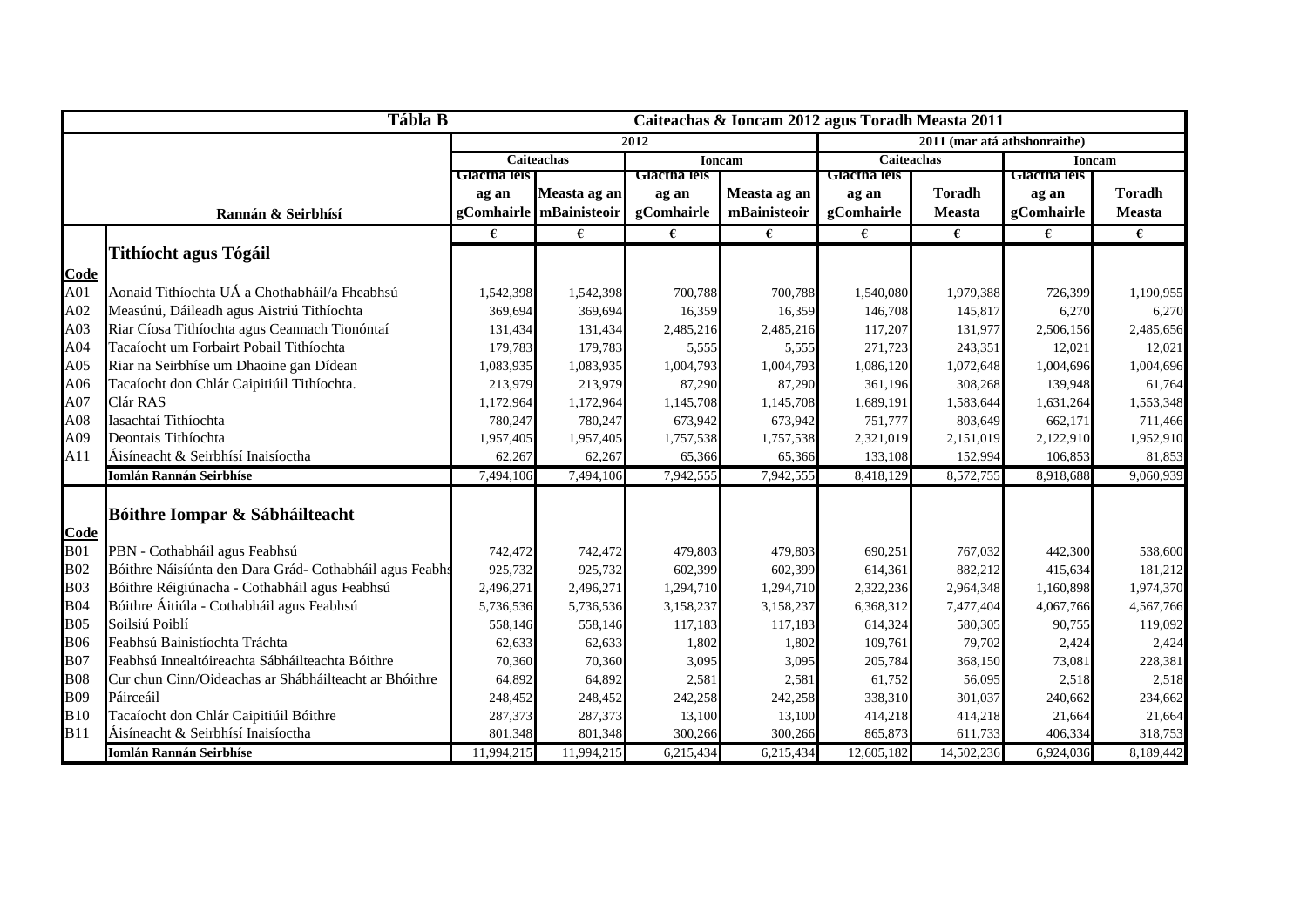|                 | <b>Tábla B</b>                             |              |                         |              | Caiteachas & Ioncam 2012 agus Toradh Measta 2011 |                   |                              |              |               |
|-----------------|--------------------------------------------|--------------|-------------------------|--------------|--------------------------------------------------|-------------------|------------------------------|--------------|---------------|
|                 |                                            |              |                         | 2012         |                                                  |                   | 2011 (mar atá athshonraithe) |              |               |
|                 |                                            |              | <b>Caiteachas</b>       |              | <b>Ioncam</b>                                    | <b>Caiteachas</b> |                              |              | <b>Ioncam</b> |
|                 |                                            | Glactha leis |                         | Glactha leis |                                                  | Glactha leis      |                              | Glactna ieis |               |
|                 |                                            | ag an        | Measta ag an            | ag an        | Measta ag an                                     | ag an             | <b>Toradh</b>                | ag an        | <b>Toradh</b> |
|                 | Rannán & Seirbhísí                         |              | gComhairle mBainisteoir | gComhairle   | mBainisteoir                                     | gComhairle        | <b>Measta</b>                | gComhairle   | <b>Measta</b> |
|                 |                                            | €            | €                       | €            | €                                                | €                 | €                            | €            | €             |
|                 |                                            |              |                         |              |                                                  |                   |                              |              |               |
|                 | <b>Seirbhísí Uisce</b>                     |              |                         |              |                                                  |                   |                              |              |               |
| Code            |                                            |              |                         |              |                                                  |                   |                              |              |               |
| C <sub>01</sub> | Soláthar Uisce                             | 6,308,642    | 6,308,642               | 4,226,646    | 4,226,646                                        | 6,193,724         | 6,295,232                    | 4,591,060    | 4,539,294     |
| C <sub>02</sub> | Cóireáil Fuíolluisce                       | 8,060,764    | 8,060,764               | 5,998,854    | 5,998,854                                        | 7,878,349         | 7,978,554                    | 5,988,188    | 5,972,883     |
| C <sub>03</sub> | Bailiú Muirir Uisce agus Fuíolluisce       | 457,347      | 457,347                 | 19,275       | 19,275                                           | 411,535           | 397,791                      | 19,017       | 19,017        |
| C <sub>04</sub> | Fóntais Phoiblí                            | 165,873      | 165,873                 | 7,524        | 7,524                                            | 165,906           | 165,906                      | 8,051        | 8,051         |
| C <sub>05</sub> | Riar Suiteálacha Grúpa agus Príobháideacha | 98,808       | 98,808                  | 99,668       | 99,668                                           | 142,921           | 142,921                      | 39,934       | 104,934       |
| C <sub>06</sub> | Tacaíocht don Chlár Caipitiúil Uisce       | 252,504      | 252,504                 | 10,981       | 10,981                                           | 288,629           | 345,092                      | 14,190       | 14,190        |
| CO7             | Áisíneacht & Seirbhísí Inaisíoctha         | 118,438      | 118,438                 | 94,250       | 94,250                                           | 34,073            | 13,709                       | 43,000       | 15,590        |
|                 | <b>Iomlán Rannán Seirbhíse</b>             | 15,462,376   | 15,462,376              | 10,457,198   | 10,457,198                                       | 15,115,137        | 15,339,205                   | 10,703,440   | 10,673,959    |
|                 |                                            |              |                         |              |                                                  |                   |                              |              |               |
|                 | <b>Bainistíocht Forbartha</b>              |              |                         |              |                                                  |                   |                              |              |               |
| Code            |                                            |              |                         |              |                                                  |                   |                              |              |               |
| D01             | Pleanáil ar Aghaidh                        | 815,245      | 815,245                 | 214,859      | 214,859                                          | 836,053           | 814,779                      | 304,006      | 221,539       |
| D <sub>02</sub> | Bainistíocht Forbartha                     | 1,146,477    | 1,146,477               | 346,748      | 346,748                                          | 1,260,897         | 1,223,047                    | 372,820      | 364,504       |
| D03             | Forfheidhmiú                               | 315,536      | 315,536                 | 19,631       | 19,631                                           | 428,328           | 361,044                      | 64,467       | 52,295        |
| D04             | Saoráidí Tionscail & Tráchtála             | 127,694      | 127,694                 |              |                                                  | 122,013           | 124,569                      |              | $\Omega$      |
| D <sub>05</sub> | Forbairt agus Cur chun Cinn Turasóireachta | 50,928       | 50,928                  | 4,048        | 4,048                                            | 241,614           | 223,329                      | 4,644        | 10,144        |
| D <sub>06</sub> | Feidhm Pobail agus Fiontair                | 958,039      | 958,039                 | 379,910      | 379,910                                          | 1,132,302         | 1,187,703                    | 526,215      | 578,355       |
| D <sub>07</sub> | Eastáit Tithíochta gan Chríoch             |              |                         |              |                                                  |                   | 83,779                       |              | 45,000        |
| D08             | Rialú Tógála                               | 162,039      | 162,039                 | 24,301       | 24,301                                           | 158,778           | 163,024                      | 18,270       | 35,270        |
| D09             | Forbairt agus Cur chun Cinn Eacnamaíochta  | 1,811,989    | 1,811,989               | 1,164,084    | 1,164,084                                        | 1,109,359         | 1,170,080                    | 736,446      | 814,027       |
| D10             | Bainistíocht Réadmhaoine                   |              |                         | 14,415       | 14,415                                           |                   | 14,630                       | 11,115       | 14,415        |
| D11             | Seirbhísí Oidhreachta agus Caomhnúcháin    | 311,350      | 311,350                 | 127,413      | 127,413                                          | 442,299           | 297,499                      | 247,452      | 96,477        |
| D <sub>12</sub> | Áisíneacht & Seirbhísí Inaisíoctha         | 278,110      | 278,110                 | 46,491       | 46,491                                           |                   |                              |              | $\Omega$      |
|                 | <b>Iomlán Rannán Seirbhíse</b>             | 5,977,407    | 5,977,407               | 2,341,900    | 2,341,900                                        | 5,731,643         | 5,663,483                    | 2,285,435    | 2,232,026     |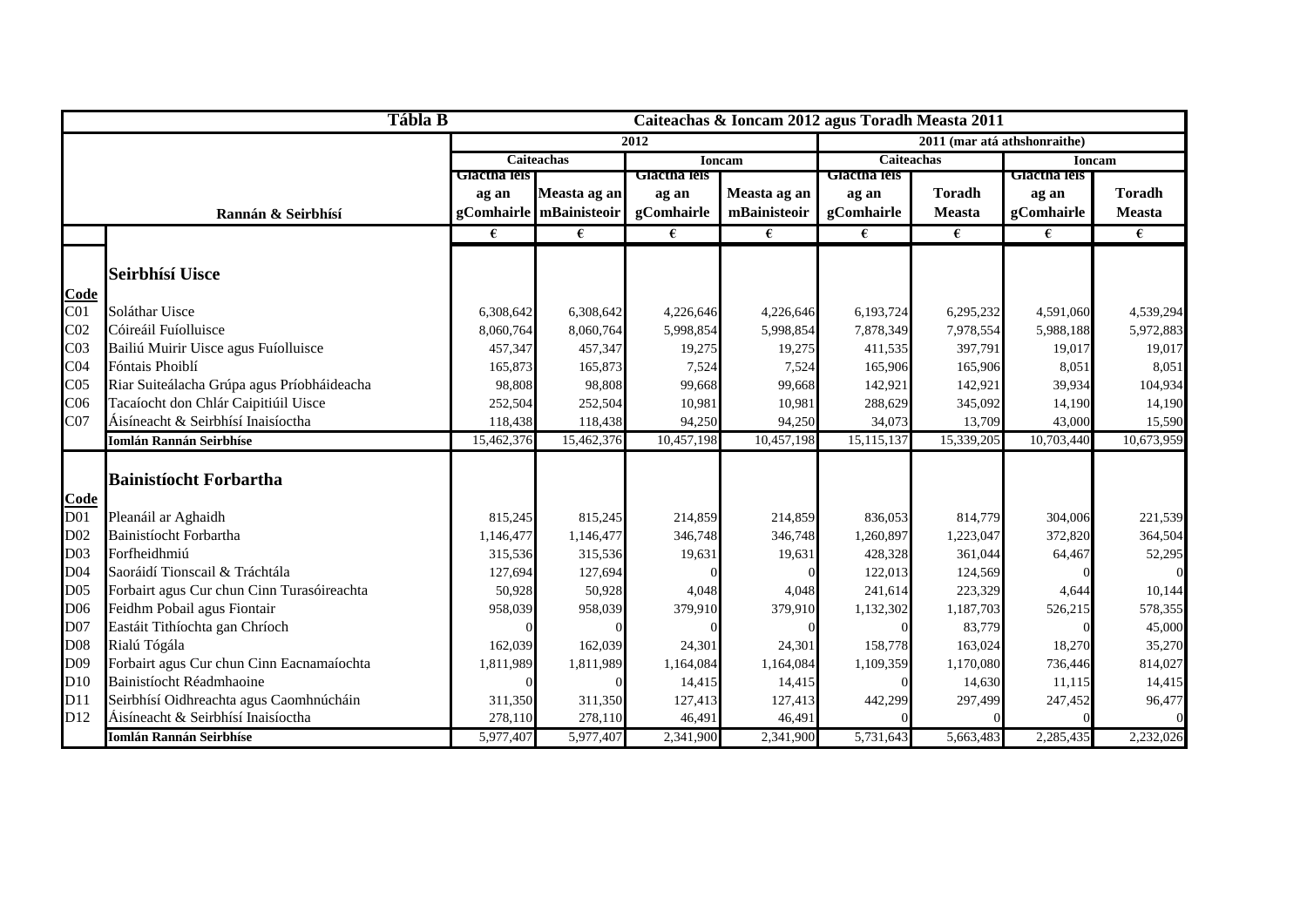|                 | <b>Tábla B</b>                                         |                |                   |              | Caiteachas & Ioncam 2012 agus Toradh Measta 2011 |              |                              |               |               |
|-----------------|--------------------------------------------------------|----------------|-------------------|--------------|--------------------------------------------------|--------------|------------------------------|---------------|---------------|
|                 |                                                        |                |                   | 2012         |                                                  |              | 2011 (mar atá athshonraithe) |               |               |
|                 |                                                        |                | <b>Caiteachas</b> |              | <b>Ioncam</b>                                    | Caiteachas   |                              | <b>Ioncam</b> |               |
|                 |                                                        | Giactna ieis i |                   | Glactna leis |                                                  | Giactha ieis |                              | Glactha leis  |               |
|                 |                                                        | ag an          | Measta ag an      | ag an        | Measta ag an                                     | ag an        | <b>Toradh</b>                | ag an         | <b>Toradh</b> |
|                 | Rannán & Seirbhísí                                     | gComhairle     | mBainisteoir      | gComhairle   | mBainisteoir                                     | gComhairle   | <b>Measta</b>                | gComhairle    | <b>Measta</b> |
|                 |                                                        | €              | €                 | €            | €                                                | €            | €                            | €             | €             |
|                 |                                                        |                |                   |              |                                                  |              |                              |               |               |
|                 | Seirbhísí Comhshaoil                                   |                |                   |              |                                                  |              |                              |               |               |
| Code            |                                                        |                |                   |              |                                                  |              |                              |               |               |
| E01             | Oibriú Láithreáin Líonta Talún agus Iarchúram          | 4,993,091      | 4,993,091         | 6,221,061    | 6,221,061                                        | 4,739,970    | 4,249,941                    | 5,902,509     | 5,978,808     |
| E02             | Oibriúcháin Saoráidí Aisghabhála & Athchúrsála         | 792,364        | 792,364           | 555,765      | 555,765                                          | 790,813      | 790,513                      | 568,086       | 555,786       |
| E03             | Oibriúcháin Saoráidí um Dhramhaíl go Fuinneamh         |                |                   |              |                                                  | 20,196       | 20,196                       |               |               |
| E04             | Soláthar Seirbhísí Bailiúcháin Dramhaíola              |                |                   | 400          | 400                                              | 196          |                              | 1,000         | 400           |
| E05             | <b>Bainistíocht Bruscair</b>                           | 688,373        | 688,373           | 131,245      | 131,245                                          | 679,976      | 688,440                      | 106,426       | 112,926       |
| E06             | Glanadh Sráideanna                                     | 299,664        | 299,664           | 9,899        | 9,899                                            | 337,851      | 287,851                      | 10,516        | 10,516        |
| E07             | Rialacháin Dramhaíola, Monatóireacht agus Forfheidhmiú | 564,469        | 564,469           | 333,481      | 333,481                                          | 546,660      | 575,810                      | 328,361       | 287,127       |
| E08             | Pleanáil Bainistíochta Dramhaíola                      | 271,414        | 271,414           | 9,356        | 9,356                                            | 190,671      | 226,502                      | 12,008        | 10,078        |
| E09             | Cothabháil Tailte Adhlactha                            | 139,694        | 139,694           | 820          | 820                                              | 130,565      | 136,565                      | 1,120         | 1,120         |
| E10             | Sábháilteacht Struchtúr agus Áiteanna                  | 264,450        | 264,450           | 167,604      | 167,604                                          | 258,480      | 293,982                      | 97,765        | 194,437       |
| E11             | Oibriú na Seirbhíse Dóiteáin                           | 1,936,109      | 1,936,109         | 665,594      | 665,594                                          | 1,837,143    | 1,865,266                    | 431,423       | 262,802       |
| E12             | Cosc Dóiteáin                                          | 339,361        | 339,361           | 68,511       | 68,511                                           | 314,266      | 305,216                      | 78,118        | 58,918        |
| E13             | Caighdeán Uisce, Truailliú Aeir agus Torainn           | 1,523,968      | 1,523,968         | 1,106,366    | 1,106,366                                        | 587,697      | 1,498,991                    | 210,208       | 917,008       |
| E14             | Áisíneacht & Seirbhísí Inaisíoctha                     |                |                   |              |                                                  |              | 4,000                        |               |               |
|                 | <b>Iomlán Rannán Seirbhíse</b>                         | 11,812,957     | 11,812,957        | 9,270,102    | 9,270,102                                        | 10,434,484   | 10,943,273                   | 7,747,540     | 8,389,926     |
|                 |                                                        |                |                   |              |                                                  |              |                              |               |               |
|                 | Caitheamh aimsire & Saoráidí                           |                |                   |              |                                                  |              |                              |               |               |
| Code            |                                                        |                |                   |              |                                                  |              |                              |               |               |
| F <sub>01</sub> | Oibriúcháin Saoráidí Fóillíochta                       |                |                   |              |                                                  |              |                              |               |               |
| F02             | Oibriú Seirbhíse Leabharlainne agus Cartlainne         | 2,795,948      | 2,795,948         | 220,330      | 220,330                                          | 2,835,160    | 2,771,870                    | 220,204       | 230,415       |
| F03             | Oibriúcháin Áiteanna Fóillíochta Lasmuigh              | 74,285         | 74,285            | 571          | 571                                              | 83,685       | 73,685                       | 347           | 347           |
| F <sub>04</sub> | Forbairt Spóirt Pobail agus Caithimh Aimsire           | 299,237        | 240,537           | 102,475      | 102,475                                          | 316,115      | 429,130                      | 98,701        | 194,623       |
| F05             | Oibriú an Chlár Ealaíon                                | 260,339        | 260,339           | 48,973       | 48,973                                           | 266,372      | 266,372                      | 47,570        | 78,617        |
|                 | <b>Iomlán Rannán Seirbhíse</b>                         | 3,429,809      | 3,371,109         | 372,349      | 372,349                                          | 3,501,332    | 3,541,057                    | 366,822       | 504,002       |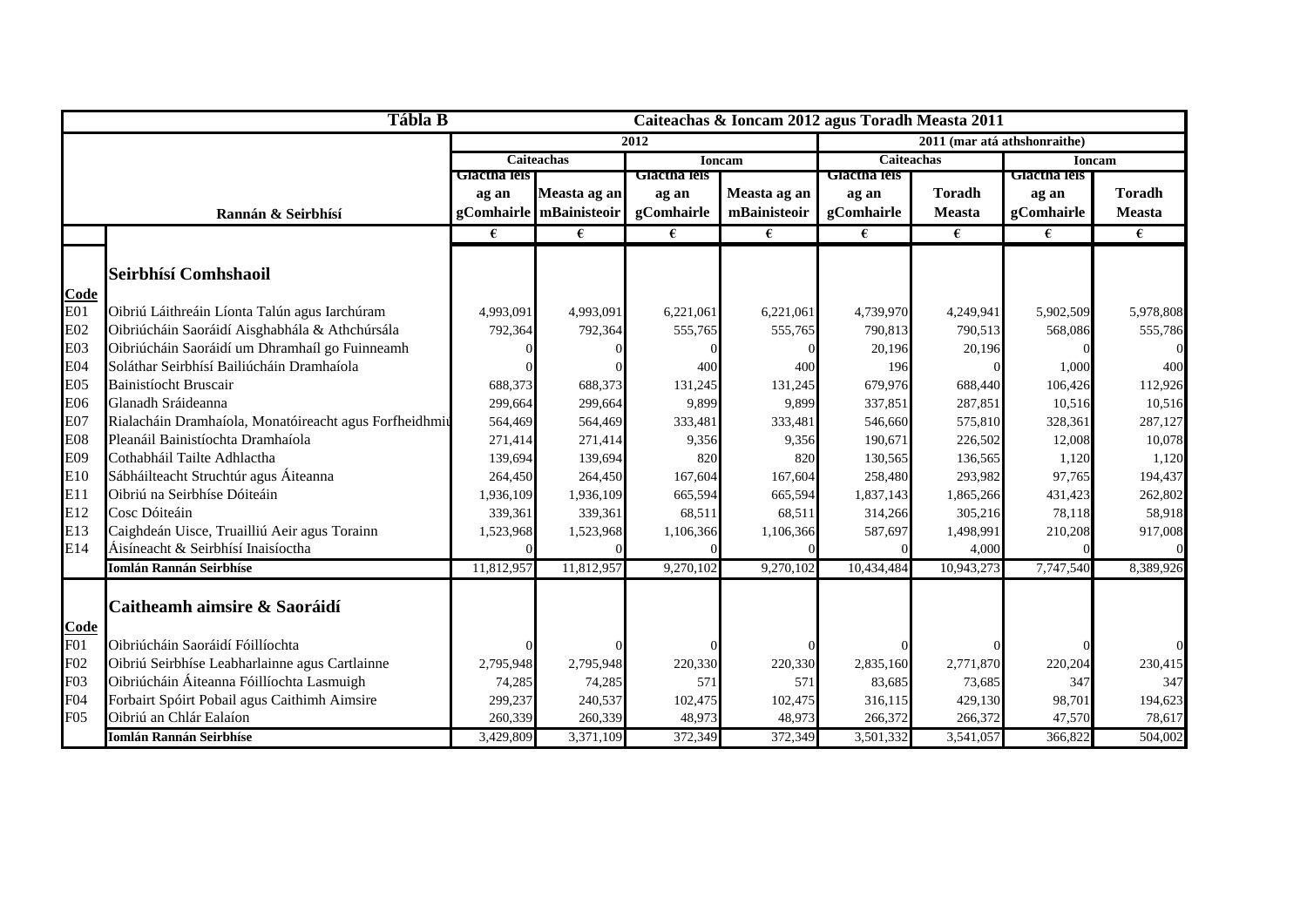|                 | Tábla B                                      |              |                           |              | Caiteachas & Ioncam 2012 agus Toradh Measta 2011 |              |                              |               |               |
|-----------------|----------------------------------------------|--------------|---------------------------|--------------|--------------------------------------------------|--------------|------------------------------|---------------|---------------|
|                 |                                              |              |                           | 2012         |                                                  |              | 2011 (mar atá athshonraithe) |               |               |
|                 |                                              |              | Caiteachas                |              | <b>Ioncam</b>                                    | Caiteachas   |                              | <b>Ioncam</b> |               |
|                 |                                              | Giactna ieis |                           | Giactha leis |                                                  | Glactha leis |                              | Giactna ieis  |               |
|                 |                                              | ag an        | Measta ag an              | ag an        | Measta ag an                                     | ag an        | <b>Toradh</b>                | ag an         | <b>Toradh</b> |
|                 | Rannán & Seirbhísí                           |              | gComhairle   mBainisteoir | gComhairle   | mBainisteoir                                     | gComhairle   | <b>Measta</b>                | gComhairle    | <b>Measta</b> |
|                 |                                              | €            | €                         | €            | €                                                | €            | €                            | €             | €             |
|                 |                                              |              |                           |              |                                                  |              |                              |               |               |
|                 | Talmhaíocht, Oideachas, Sláinte & Leas       |              |                           |              |                                                  |              |                              |               |               |
| Code            |                                              |              |                           |              |                                                  |              |                              |               |               |
| G <sub>01</sub> | Costais Draenála Talún                       |              |                           |              |                                                  | 10,000       |                              |               |               |
| G <sub>02</sub> | Oibriú agus Cothabháil Piaraí agus Cuanta    | 187,071      | 187,071                   | 55,047       | 55,047                                           | 202,531      | 187,531                      | 60,325        | 50,655        |
| G03             | Cosaint Cósta                                | 82,979       | 82,979                    | 4,381        | 4,381                                            | 99,641       | 104,035                      | 5,593         | 5,593         |
| G <sub>04</sub> | Seirbhís Tréidliachta                        | 517,328      | 517,328                   | 309,111      | 309,111                                          | 564,850      | 562,036                      | 346,371       | 317,318       |
| G05             | Seirbhísí Tacaíochta Oideachasúla            | 4,882,212    | 4,882,212                 | 4,506,701    | 4,506,701                                        | 6,913,222    | 7,868,084                    | 6,510,939     | 7,449,203     |
|                 | <b>Iomlán Rannán Seirbhíse</b>               | 5,669,590    | 5,669,590                 | 4,875,240    | 4,875,240                                        | 7,790,244    | 8,721,686                    | 6,923,228     | 7,822,769     |
|                 |                                              |              |                           |              |                                                  |              |                              |               |               |
|                 | Seirbhísí Ilghnéitheacha                     |              |                           |              |                                                  |              |                              |               |               |
| Code            |                                              |              |                           |              |                                                  |              |                              |               |               |
| H <sub>01</sub> | Cuntas Innealra Brabúis/Caillteanais         | 1,233,780    | 1,233,780                 | 1,066,161    | 1,066,161                                        | 1,204,258    | 1,203,290                    | 1,038,239     | 1,038,239     |
| H <sub>02</sub> | Cuntas Stór Brabúis/Caillteanais             |              |                           |              |                                                  |              |                              |               | $\Omega$      |
| H <sub>03</sub> | Riar Rátaí                                   | 966,684      | 966,684                   | 6,388        | 6,388                                            | 990,439      | 985,251                      | 7,938         | 7,883         |
| H04             | Costais Saincheadúnais                       | 223,452      | 223,452                   | 4,555        | 4,555                                            | 210,507      | 210,880                      | 5,740         | 4,740         |
| H <sub>05</sub> | Costais as Oibriú Marbhlainne agus Cróinéara | 215,059      | 215,059                   | 1,779        | 1,779                                            | 226,057      | 226,057                      | 1,921         | 1,921         |
| H <sub>06</sub> | Droichid meáite                              | 3,600        | 3,600                     |              |                                                  | 4,502        | 4,903                        |               | $\Omega$      |
| H <sub>07</sub> | Oibriú Margaí agus Corrthrádála              |              |                           | 5,482        | 5,482                                            |              |                              | 6,000         | 5,482         |
| H08             | Dochar Mailíseach                            | 5,000        | 5,000                     | 5,000        | 5,000                                            | 5,233        | 233                          |               | $\Omega$      |
| H09             | Ionadaíocht Áitiúil/Ceannaireacht Chathrach  | 809,519      | 868,219                   | 6,000        | 6,000                                            | 820,980      | 983,467                      |               | 44,840        |
| H <sub>10</sub> | Mótarchánachas                               | 1,037,809    | 1,037,809                 | 71,587       | 71,587                                           | 1,084,048    | 1,121,140                    | 73,045        | 84,167        |
| H11             | Áisíneacht & Seirbhísí Inaisíoctha           | 115,169      | 115,169                   | 1,666,145    | 1,666,145                                        | 86,244       | 218,611                      | 1,141,413     | 1,541,925     |
|                 | Iomlán Rannán Seirbhíse                      | 4,610,072    | 4,668,772                 | 2,833,097    | 2,833,097                                        | 4,632,268    | 4,953,832                    | 2,274,296     | 2,729,197     |
|                 | <b>IOMLÁN FORIOMLÁN</b>                      | 66,450,532   | 66,450,532                | 44,307,875   | 44,307,875                                       | 68,228,419   | 72,237,527                   | 46,143,485    | 49,602,260    |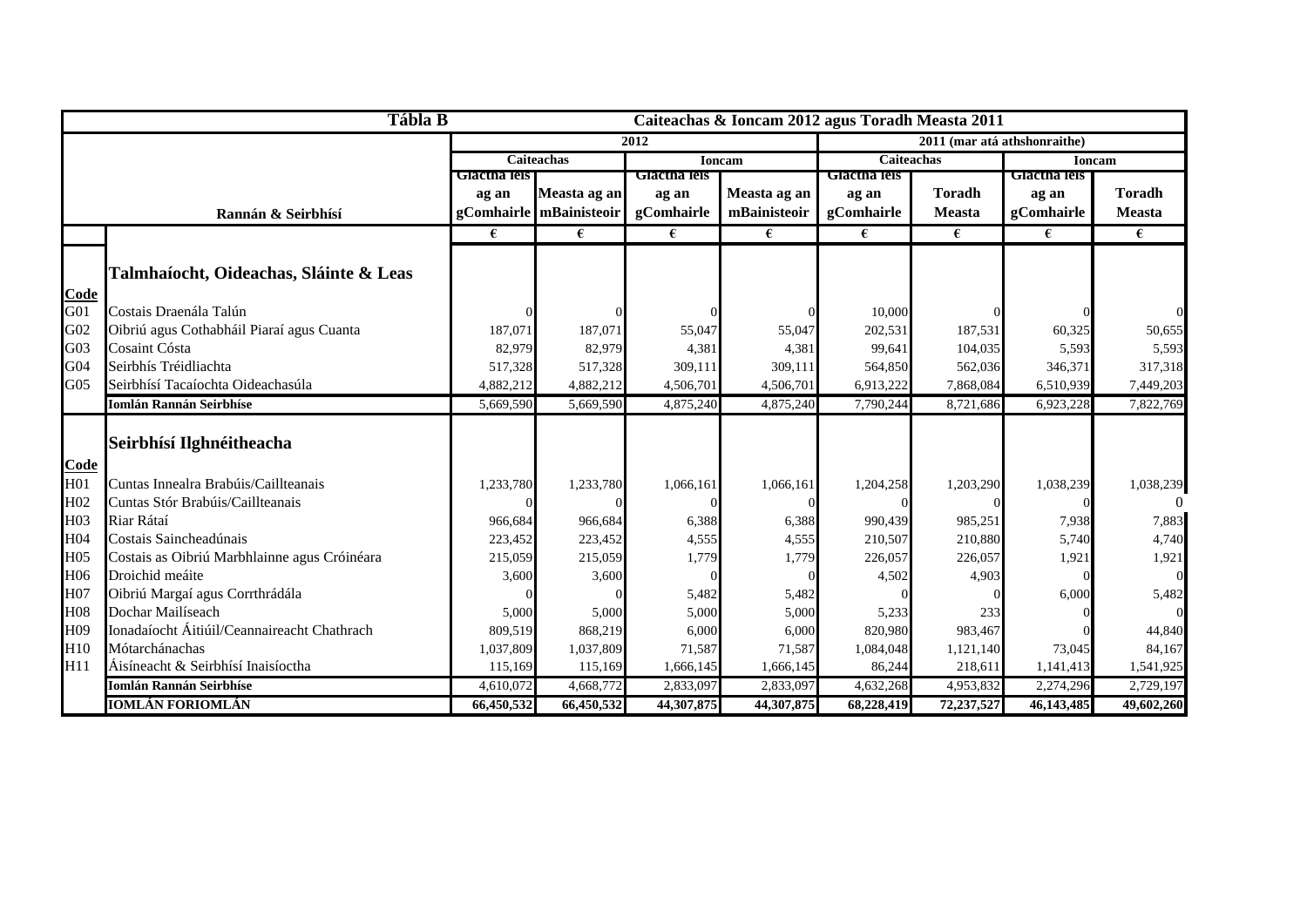|                              | Tábla C<br>AN RÁTA BLIANTÚIL AR LUACHÁIL A RÍOMH |                                   |                                        |                                   |                                                                                   |                                                                                                 |  |  |  |  |
|------------------------------|--------------------------------------------------|-----------------------------------|----------------------------------------|-----------------------------------|-----------------------------------------------------------------------------------|-------------------------------------------------------------------------------------------------|--|--|--|--|
|                              |                                                  |                                   | <b>Comhairle Chontae Lú</b>            |                                   |                                                                                   |                                                                                                 |  |  |  |  |
| <b>Ainm an Bhaile</b>        |                                                  | <b>Airgead Eilithe</b>            |                                        | bailiúcháin                       | Suim Iomlán le<br>Costais dho-athfhála rátaí agus hardú (Suim Col 3<br>$&$ Col 5) | <b>Rata Bliantuil ar</b><br>Luacháil le réiteach<br>leis an tsuim atá ag<br>teastáil i gColún 6 |  |  |  |  |
|                              | <b>Measta</b><br>Col 2<br>€                      | <b>Glactha leis</b><br>Col 3<br>€ | <b>Measta</b><br>Col <sub>4</sub><br>€ | <b>Glactha leis</b><br>Col 5<br>€ | Col 6<br>€                                                                        | €                                                                                               |  |  |  |  |
| Comhairle Baile Átha Fhirdia | 32,827                                           | 32,827                            |                                        |                                   | 32,827                                                                            | 1.77                                                                                            |  |  |  |  |
| <b>IOMLÁN</b>                | 32827                                            | 32827                             | $\bf{0}$                               | $\mathbf{0}$                      | 32827                                                                             | 1.77                                                                                            |  |  |  |  |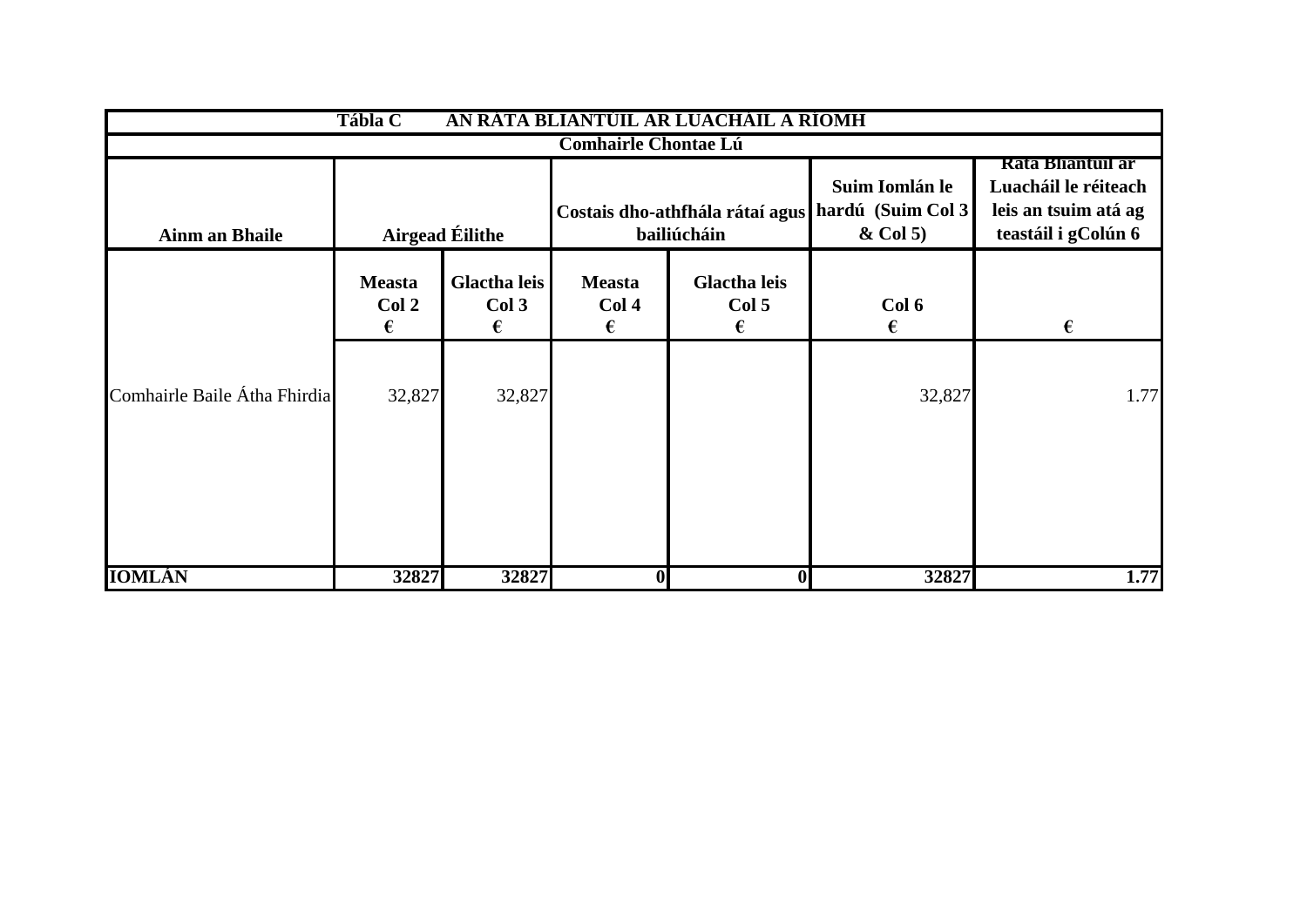| <b>Tábla D</b>                                           |            |  |  |  |  |  |
|----------------------------------------------------------|------------|--|--|--|--|--|
| ANAILÍS AR BHUISÉAD 2012 IONCAM Ó THAIRGÍ AGUS SEIRBHÍSÍ |            |  |  |  |  |  |
| <b>Foinse Ioncaim</b>                                    | 2012<br>€  |  |  |  |  |  |
| Cíos ó Thithe                                            | 2,740,200  |  |  |  |  |  |
| Ús & Muirir Iasachtaí Tithíochta                         | 104,000    |  |  |  |  |  |
| Fíneálacha/Muirir Páirceála                              | 236,086    |  |  |  |  |  |
| Uisce Tráchtála                                          | 1,967,800  |  |  |  |  |  |
| Fuíolluisce Tráchtála                                    | 2,605,522  |  |  |  |  |  |
| Táillí Pleanála                                          | 323,500    |  |  |  |  |  |
| Díolachán/ligean ar cíos réadmhaoine/Suíomhanna Tionscai | 14,415     |  |  |  |  |  |
| Muirir Líonta Talún                                      | 6,102,000  |  |  |  |  |  |
| Muirir Dóiteáin                                          | 310,000    |  |  |  |  |  |
| Muirir/Fíneálacha Leabharlainne                          | 74,000     |  |  |  |  |  |
| Ranníocaíochtaí Údaráis Áitiúil                          | 6,154,440  |  |  |  |  |  |
| Aoisliúntas                                              | 1,057,000  |  |  |  |  |  |
| CPNP (Cónaí Príobháideach Neamhphríomha)                 | 350,000    |  |  |  |  |  |
| Ilghnéitheach (Sonraí)                                   | 5,199,919  |  |  |  |  |  |
| <b>IOMLÁN</b>                                            | 27,238,882 |  |  |  |  |  |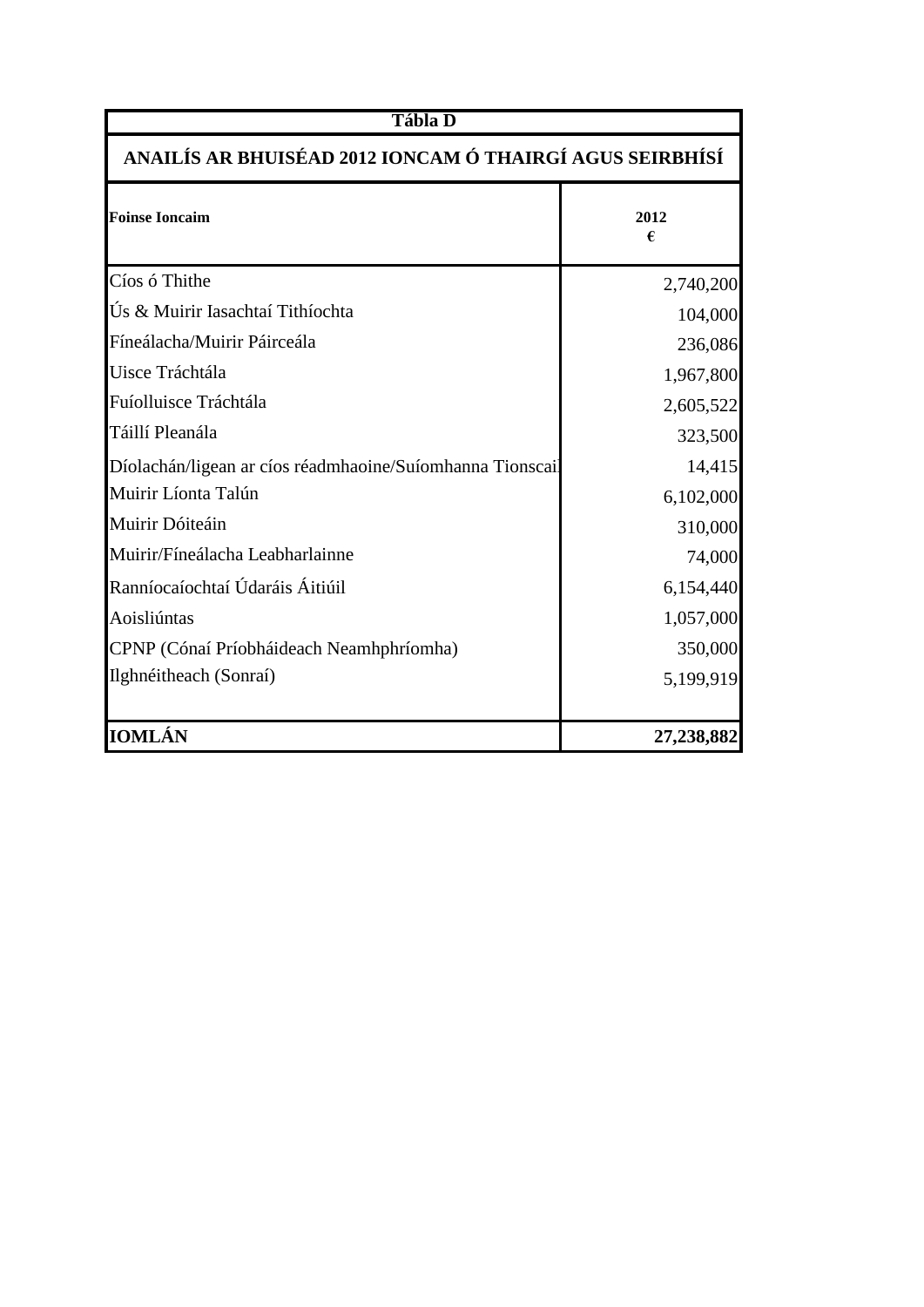| <b>Tábla E</b>                                                |            |  |  |  |  |  |
|---------------------------------------------------------------|------------|--|--|--|--|--|
| ANAILÍS AR IONCAM BUISÉID 2012 Ó DHEONTAIS AGUS FÓIRDHEONTAIS |            |  |  |  |  |  |
| An Roinn Comhshaoil, Oidhreachta agus Rialtais<br>Áitiúil     | €          |  |  |  |  |  |
| Tithíocht agus Tógáil                                         | 3,506,600  |  |  |  |  |  |
| Seirbhísí Uisce                                               | 319,000    |  |  |  |  |  |
| Bainistíocht Forbartha                                        | 371,535    |  |  |  |  |  |
| Seirbhísí Comhshaoil                                          | 1,824,200  |  |  |  |  |  |
| Caitheamh Aimsire agus Saoráidí                               | 120,065    |  |  |  |  |  |
|                                                               | 6,141,400  |  |  |  |  |  |
| Ranna agus Comhlachtaí Eile                                   |            |  |  |  |  |  |
| An tÚdarás um Bóithre Náisiúnta/An Roinn Iompar               | 4,799,916  |  |  |  |  |  |
| Ealaíona, Spórt & Turasóireacht                               | 37,800     |  |  |  |  |  |
| Gnóthaí Sóisialacha & Teaghlaigh                              | 120,000    |  |  |  |  |  |
| Cosaint                                                       | 77,000     |  |  |  |  |  |
| Oideachas agus Eolaíocht                                      | 4,500,091  |  |  |  |  |  |
| Dlí agus Cirt, Comhionannas agus Athchóiriú Dlí               | 6,000      |  |  |  |  |  |
| HFA agus BMW Neamhranna                                       | 1,386,789  |  |  |  |  |  |
| Eile                                                          | 10,927,596 |  |  |  |  |  |
|                                                               |            |  |  |  |  |  |
| Iomlán Deontais & Fóirdheontais                               | 17,068,996 |  |  |  |  |  |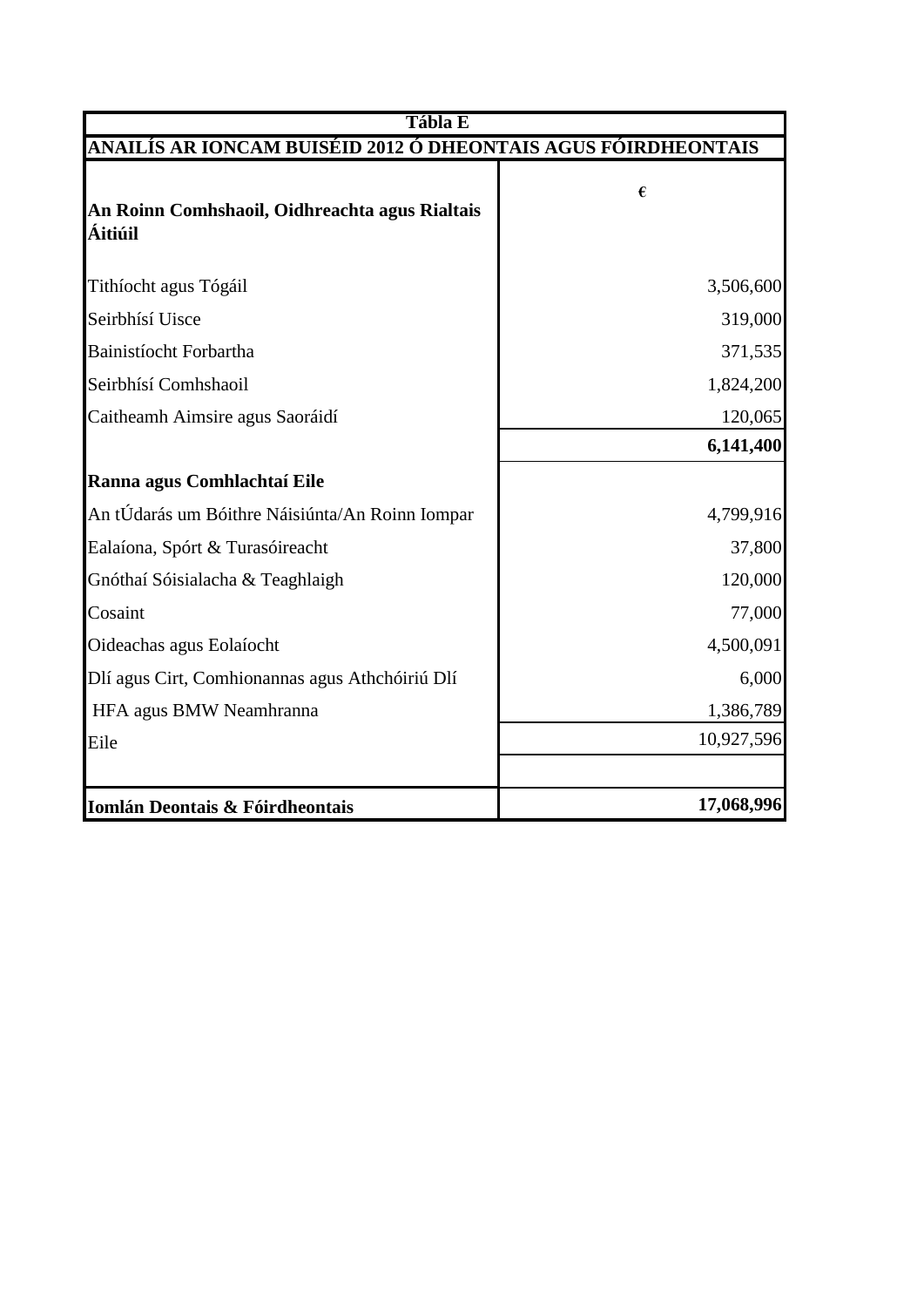**Tá Tábla F comhdhéanta de Chaiteachas agus Ioncam de réir Rannán go Leibhéal Fosheirbhíse**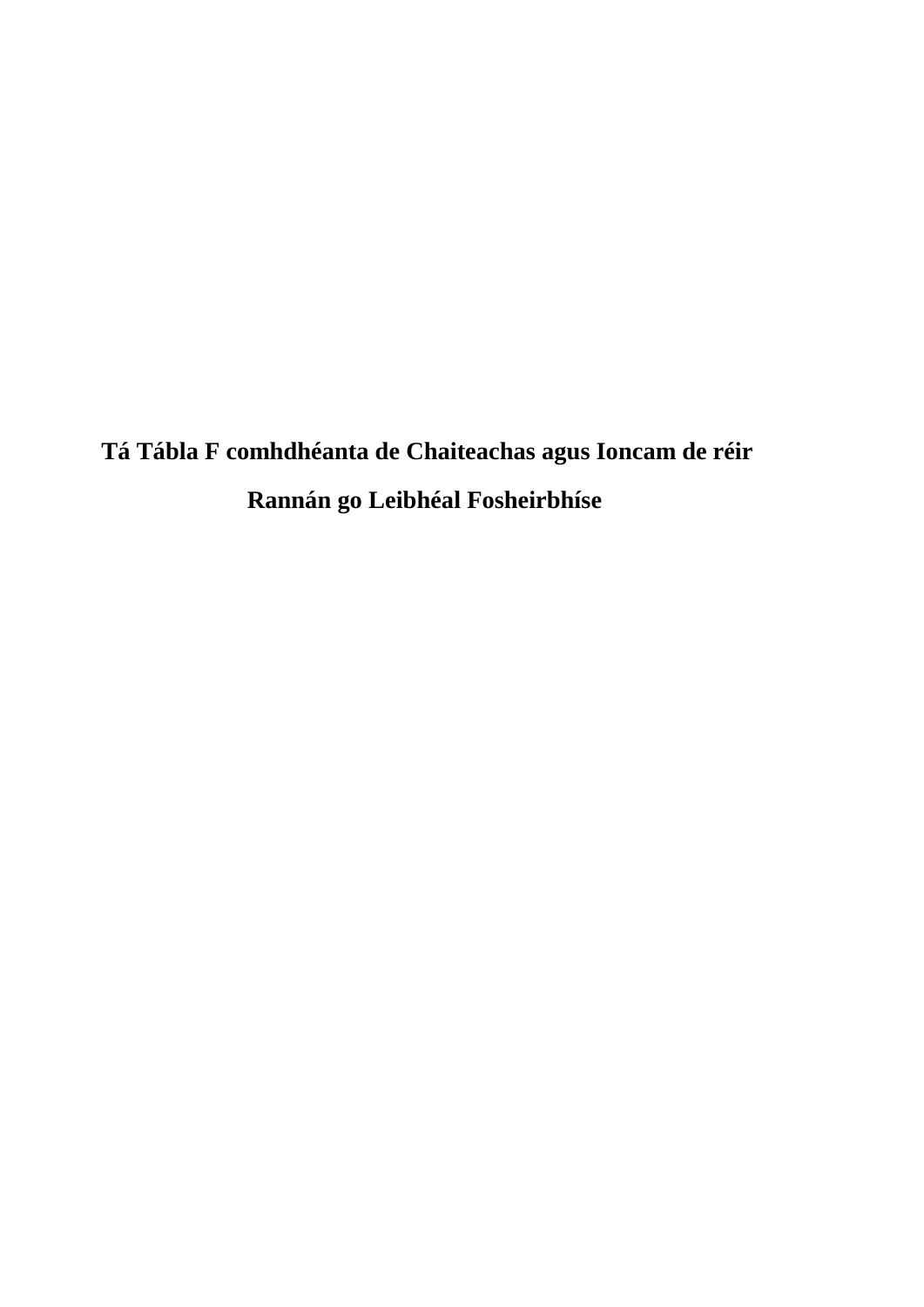|                                  | <b>TITHIOCHT AGUS TOGAIL</b>                                                                                                                             |                                            |                                          |                                                            |                                           |  |
|----------------------------------|----------------------------------------------------------------------------------------------------------------------------------------------------------|--------------------------------------------|------------------------------------------|------------------------------------------------------------|-------------------------------------------|--|
|                                  |                                                                                                                                                          |                                            | 2012<br>2011 (mar atá athshonraithe      |                                                            |                                           |  |
|                                  | Caiteachas de réir Seirbhíse agus Fo-sheirbhíse                                                                                                          | <b>Glactha leis</b><br>ag an<br>gComhairle |                                          | Measta ag an Glactha leis ag<br>mBainisteoir an gComhairle | <b>Toradh</b><br>Measta                   |  |
| <u>CÓD</u>                       |                                                                                                                                                          | $\epsilon$                                 | $\epsilon$                               | $\overline{\epsilon}$                                      | $\epsilon$                                |  |
| A0101<br>A0102<br>A0103<br>A0199 | Cothabháil Aonaid Tithíochta ÚÁ<br>Cothabháil Aonaid Lóistín don Lucht Taistil<br>Bainistíocht Lóistín don Lucht Taistil<br>Costais Tacaíochta Seirbhíse | 1,008,997<br>15,000<br>97,334<br>421,067   | 1,008,997<br>15,000<br>97,334<br>421,067 | 969,474<br>30,000<br>96,521<br>444,085                     | 1,412,677<br>20,000<br>102,625<br>444,085 |  |
|                                  | Cothabháil/Feabhsú Aonaid Tithíochta ÚÁ                                                                                                                  | 1,542,398                                  | 1,542,398                                | 1,540,080                                                  | 1,979,387                                 |  |
| A0201<br>A0299                   | Measúnú Riachtanais, Dáileadh & Aistriú Tithíochta<br>Costais Tacaíochta Seirbhíse                                                                       | 226,305<br>143,389                         | 226,305<br>143,389                       | 81,046<br>65,662                                           | 80,155<br>65,662                          |  |
|                                  | Measúnú, Dáileadh agus Aistriú Tithíochta                                                                                                                | 369,694                                    | 369,694                                  | 146,708                                                    | 145,817                                   |  |
| A0301<br>A0399                   | Bainistíocht Fiacha & Measúnúchán Cíosa<br>Costais Tacaíochta Seirbhíse                                                                                  | 85,000<br>46,434                           | 85,000<br>46,434                         | 70,085<br>47,122                                           | 84,855<br>47,122                          |  |
|                                  | Riar Cíosa Tithíochta agus Ceannach Tionónta                                                                                                             | 131,434                                    | 131,434                                  | 117,207                                                    | 131,977                                   |  |
| A0401<br>A0402<br>A0499          | Bainistíocht Eastát Tithíochta<br>Bainistíocht Tionóntacha<br>Costais Tacaíochta Seirbhíse                                                               | 20,000<br>106,141<br>53,642                | 20,000<br>106,141<br>53,642              | 16,000<br>180,579<br>75,144                                | 19,000<br>149,207<br>75,144               |  |
|                                  | Tacaíocht Forbairt Pobail Tithíochta                                                                                                                     | 179,783                                    | 179,783                                  | 271,723                                                    | 243,351                                   |  |
| A0501<br>A0599                   | Deontais um Dhaoine gan Dídean Comhlachtaí Eile<br>Costais Tacaíochta Seirbhíse                                                                          | 1,000,000<br>83,935                        | 1,000,000<br>83,935                      | 1,000,000<br>86,120                                        | 1,000,000<br>72,648                       |  |
|                                  | Riar Seirbhíse um Dhaoine gan Dídean                                                                                                                     | 1,083,935                                  | 1,083,935                                | 1,086,120                                                  | 1,072,648                                 |  |
| A0601<br>A0699                   | Tacaíocht Theicniúil agus Riaracháin<br>Costais Tacaíochta Seirbhíse                                                                                     | 138,881<br>75,098                          | 138,881<br>75,098                        | 277,252<br>83,944                                          | 224,324<br>83,944                         |  |
|                                  | Tacaíocht don Chlár Caipitiúil Tithíochta                                                                                                                | 213,979                                    | 213,979                                  | 361,196                                                    | 308,268                                   |  |
| A0701<br>A0799                   | Oibriúcháin RAS<br>Costais Tacaíochta Seirbhíse RAS                                                                                                      | 1,000,000<br>172,964                       | 1,000,000<br>172,964                     | 1,500,000<br>189,191                                       | 1,400,000<br>183,644                      |  |
|                                  | <b>Clár RAS</b>                                                                                                                                          | 1,172,964                                  | 1,172,964                                | 1,689,191                                                  | 1,583,644                                 |  |
| A0801<br>A0802<br>A0899          | Ús Iasachta agus Muirir Eile<br>Bainistíocht Fiacha Iasachtaí Tithíochta<br>Costais Tacaíochta Seirbhíse                                                 | 728,000<br>29,958<br>22,289                | 728,000<br>29,958<br>22,289              | 705,000<br>29,891<br>16,886                                | 759,935<br>26,828<br>16,886               |  |
|                                  | Iasachtaí Tithíochta                                                                                                                                     | 780,247                                    | 780,247                                  | 751,777                                                    | 803,649                                   |  |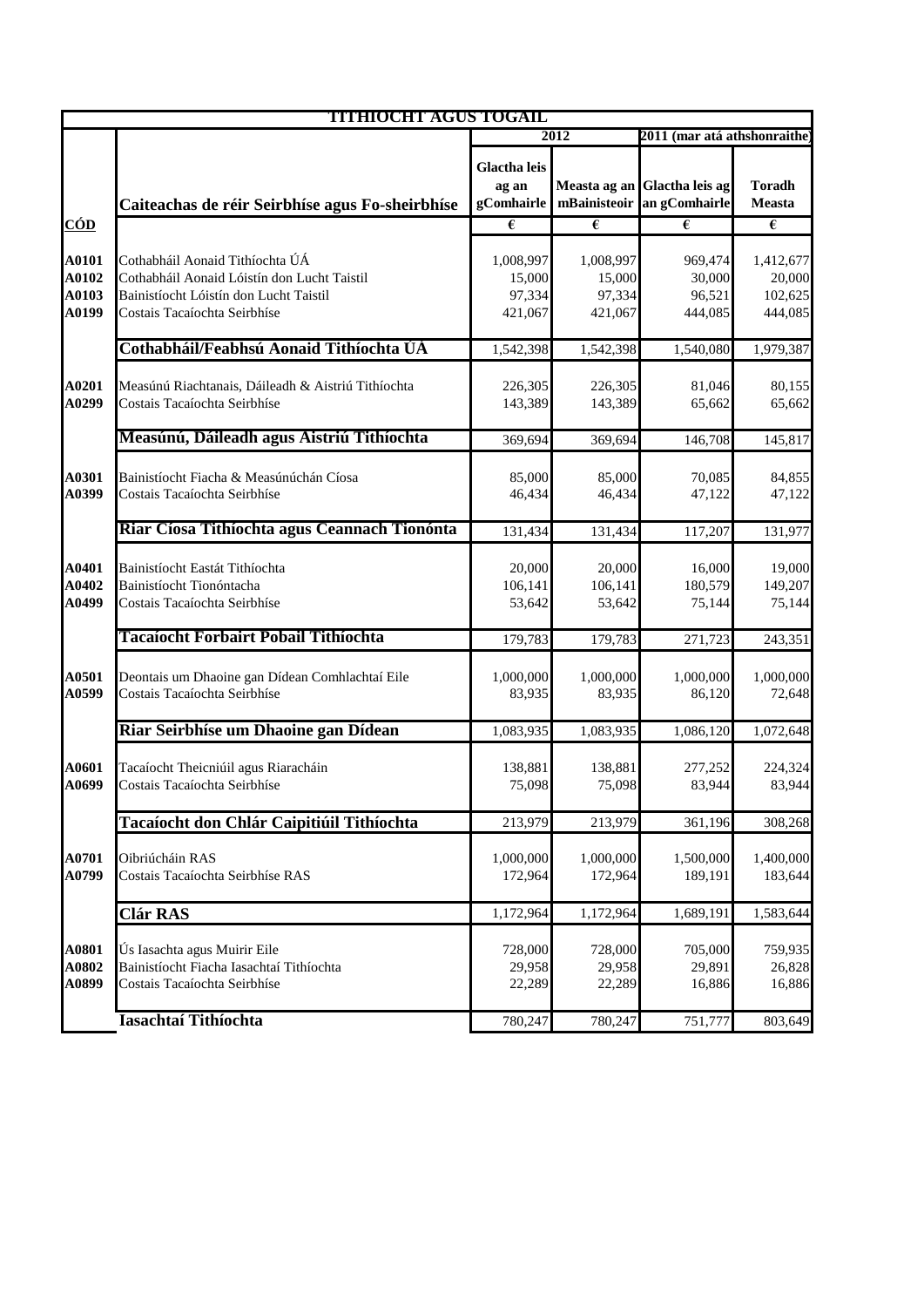|                                  | ITTHIOCHT AGUS TOGAIL                                                                                                                                          |                                            |                                |                                                            |                                                  |
|----------------------------------|----------------------------------------------------------------------------------------------------------------------------------------------------------------|--------------------------------------------|--------------------------------|------------------------------------------------------------|--------------------------------------------------|
|                                  |                                                                                                                                                                |                                            | 2012                           | 2011 (mar atá athshonraithe)                               |                                                  |
|                                  | Caiteachas de réir Seirbhíse agus Fo-sheirbhíse                                                                                                                | <b>Glactha leis</b><br>ag an<br>gComhairle |                                | Measta ag an Glactha leis ag<br>mBainisteoir an gComhairle | <b>Toradh</b><br><b>Measta</b>                   |
| <u>CÓD</u>                       |                                                                                                                                                                | €                                          | €                              | €                                                          | €                                                |
| A0901<br>A0904<br>A0905<br>A0999 | Deontais um Dhaoine faoi Mhíchumas<br>Íocaíochtaí Eile Deontais Tithíochta<br>Deontais Tithíochta um Áiseanna Soghluaisteachta<br>Costais Tacaíochta Seirbhíse | $\Omega$<br>1,705,000<br>45,000<br>207,405 | 1,705,000<br>45,000<br>207,405 | 90,000<br>1,980,000<br>45,000<br>206,019                   | $\overline{0}$<br>1,900,000<br>45,000<br>206,019 |
|                                  | <b>Deontais Tithíochta</b>                                                                                                                                     | 1,957,405                                  | 1,957,405                      | 2,321,019                                                  | 2,151,019                                        |
| A1101<br>A1199                   | Seirbhís Gníomhaireachta & Inaisíoctha<br>Costais Tacaíochta Seirbhíse                                                                                         | 28,104<br>34,163                           | 28,104<br>34,163               | 90,846<br>42,262                                           | 110,732<br>42,262                                |
|                                  | Seirbhísí Gníomhaireachta & Inaisíoctha                                                                                                                        | 62,267                                     | 62,267                         | 133,108                                                    | 152,994                                          |
|                                  |                                                                                                                                                                |                                            |                                |                                                            |                                                  |
|                                  | <b>Iomlán Rannán Seirbhíse</b>                                                                                                                                 | 7,494,106                                  | 7,494,106                      | 8,418,129                                                  | 8,572,754                                        |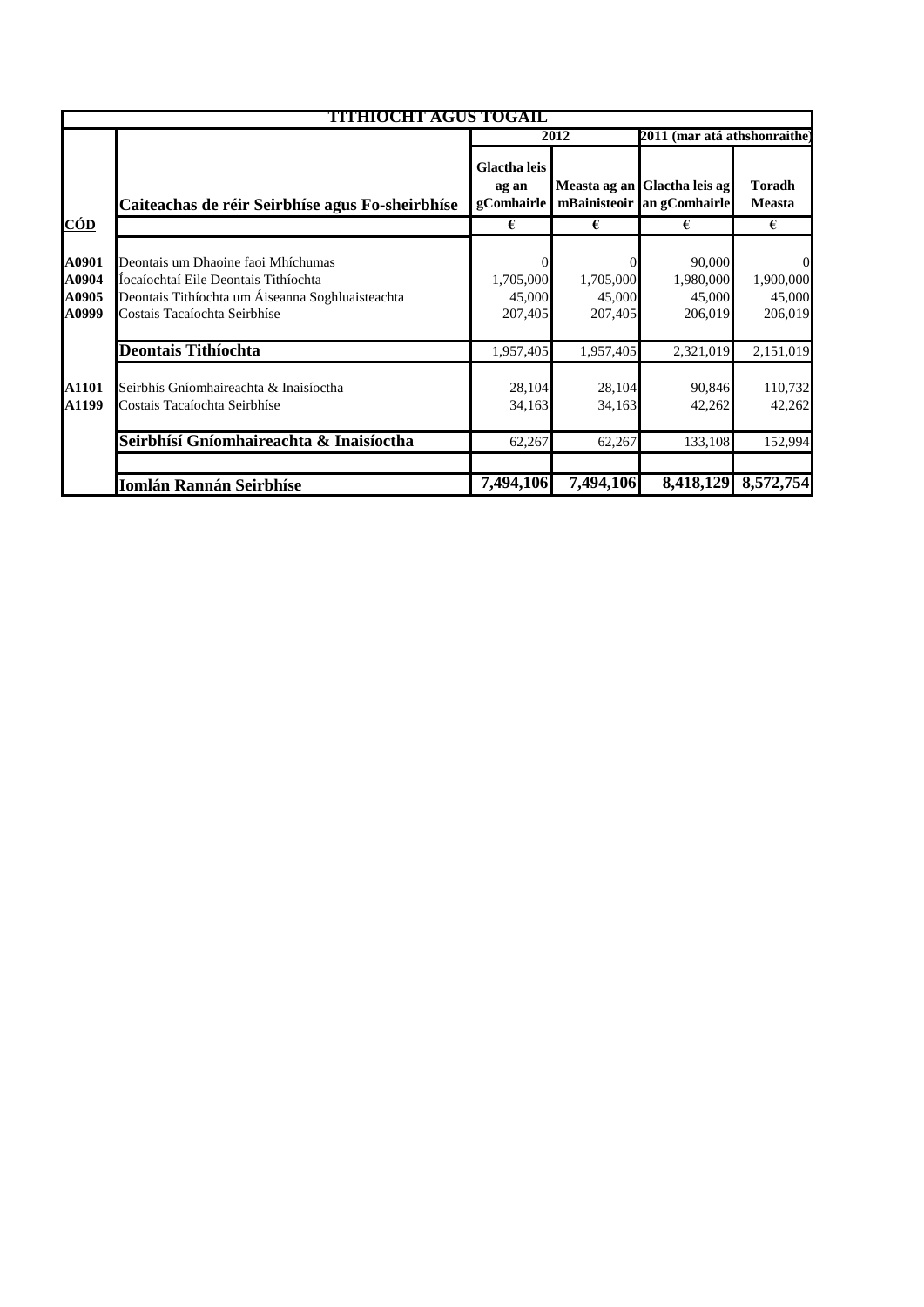|                                                                                                                            | <b>TITHÍOCHT AGUS TÓGÁIL</b>                           |                                                        |                                                                                              |                                                        |  |
|----------------------------------------------------------------------------------------------------------------------------|--------------------------------------------------------|--------------------------------------------------------|----------------------------------------------------------------------------------------------|--------------------------------------------------------|--|
|                                                                                                                            | 2012                                                   |                                                        | 2011                                                                                         |                                                        |  |
| <b>Ioncam de réir Foinse</b>                                                                                               |                                                        |                                                        | Glactha leis ag Measta ag an Glactha leis ag<br>an gComhairle   mBainisteoir   an gComhairle | <b>Toradh</b><br><b>Measta</b>                         |  |
|                                                                                                                            | €                                                      | €                                                      | €                                                                                            | €                                                      |  |
| Deontais & Fóirdheontais Rialtais                                                                                          |                                                        |                                                        |                                                                                              |                                                        |  |
| Comhshaoil, Oidhreacht & Rialtas Áitiúil<br>Eile                                                                           | 3,506,600<br>135,000                                   | 3,506,600<br>135,000                                   | 4,997,072<br>100,000                                                                         | 4,641,107<br>100,000                                   |  |
| Deontais & Fóirdheontais Iomlána<br>(a)                                                                                    | 3,641,600                                              | 3,641,600                                              | 5,097,072                                                                                    | 4,741,107                                              |  |
| Earraí agus Seirbhísí                                                                                                      |                                                        |                                                        |                                                                                              |                                                        |  |
| Cíosa ó thithe<br>Iasachtaí & Muirir Iasachtaí Tithíochta<br>Aoisliúntas<br>Ranníocaíochtaí Údaráis Áitiúil<br>Ioncam eile | 2,740,200<br>104,000<br>82,228<br>100,000<br>1,274,527 | 2,740,200<br>104,000<br>82,228<br>100,000<br>1,274,527 | 2,500,300<br>122,125<br>93,831<br>100,000<br>1,005,360                                       | 2,740,000<br>110,000<br>93,831<br>100,000<br>1,276,000 |  |
| Earraí agus Seirbhísí Iomlána<br>(b)                                                                                       | 4,300,955                                              | 4,300,955                                              | 3,821,616                                                                                    | 4,319,831                                              |  |
| <b>Ioncam Iomlán</b><br>$c=(a+b)$                                                                                          | 7,942,555                                              | 7,942,555                                              | 8,918,688                                                                                    | 9,060,938                                              |  |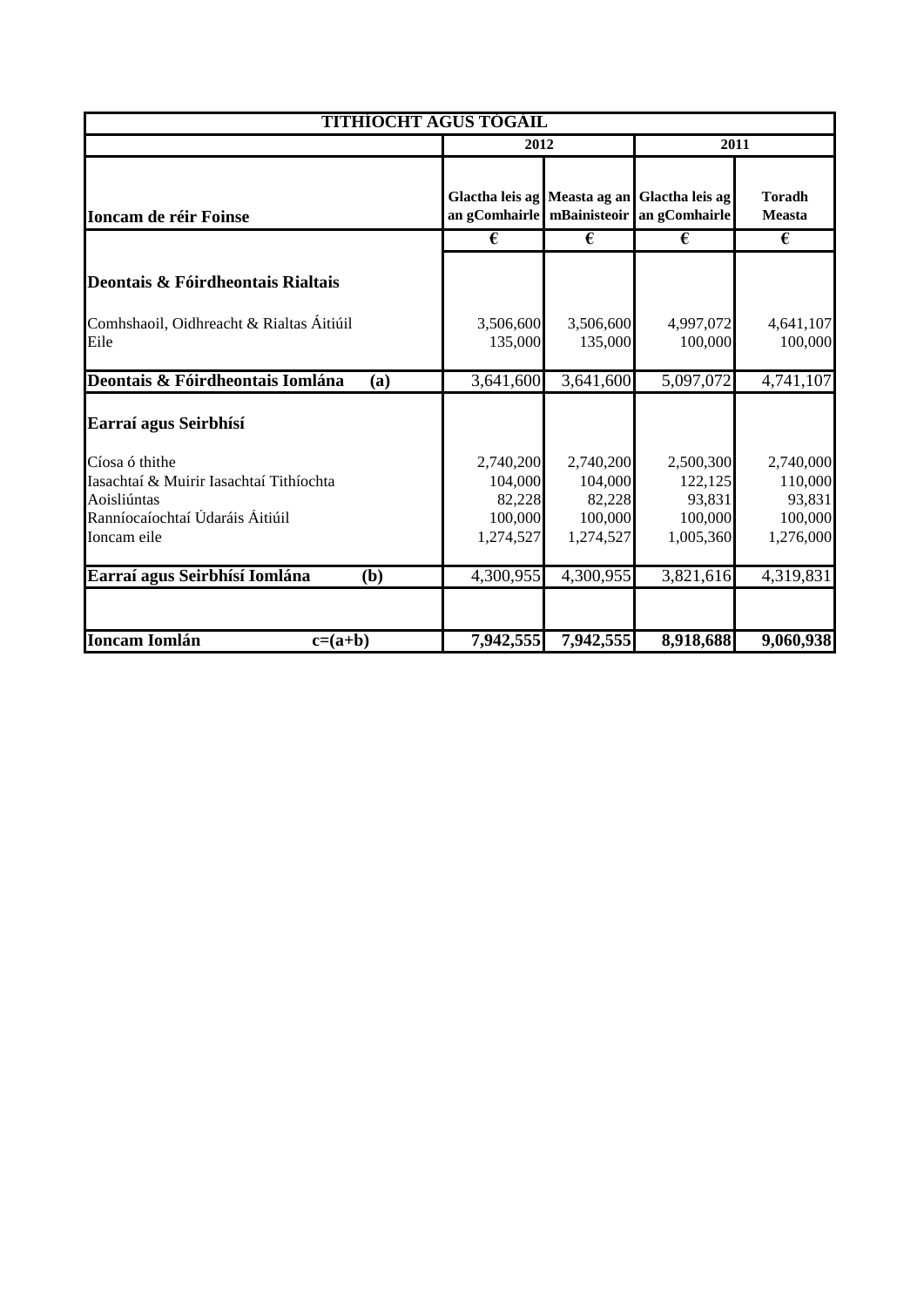|                                                         | <b>IOMPAR &amp; SABHAILTEACHT BOTHAIR</b>                                                                                                                                                                                                                                                                                                         |                                                                          |                                                                                 |                                                                                 |                                                                            |
|---------------------------------------------------------|---------------------------------------------------------------------------------------------------------------------------------------------------------------------------------------------------------------------------------------------------------------------------------------------------------------------------------------------------|--------------------------------------------------------------------------|---------------------------------------------------------------------------------|---------------------------------------------------------------------------------|----------------------------------------------------------------------------|
|                                                         |                                                                                                                                                                                                                                                                                                                                                   | 2012                                                                     |                                                                                 | 2011 (mar atá athshonraithe)                                                    |                                                                            |
|                                                         | Caiteachas de réir Seirbhíse agus Fo-sheirbhíse                                                                                                                                                                                                                                                                                                   | an gComhairle   mBainisteoir                                             |                                                                                 | Glactha leis ag Measta ag an Glactha leis ag<br>an gComhairle                   | <b>Toradh</b><br>Measta                                                    |
| <u>CÓD</u>                                              |                                                                                                                                                                                                                                                                                                                                                   | €                                                                        | $\epsilon$                                                                      | €                                                                               | $\epsilon$                                                                 |
| B0103<br>B0199                                          | B0101 NP - Cóiriú Dromchla<br>B0102 NP - Forleagan/Atógáil Cosán<br>NP - Cothabháil Gheimhridh<br>B0104 NP - Cothabháil Droichead (Eirspan)<br>B0105 NP - Cothabháil Ghinearálta<br>Costais Tacaíochta Seirbhíse                                                                                                                                  | 0<br>65,000<br>114,000<br>36,000<br>250,000<br>277,472                   | $\Omega$<br>65,000<br>114,000<br>36,000<br>250,000<br>277,472                   | 0<br>63,661<br>113,952<br>35,062<br>234,623<br>242,953                          | 300,079<br>70,000<br>8,000<br>146,000<br>242,953                           |
|                                                         | Príomhbhóithre Náisiúnta - Cothabháil agus                                                                                                                                                                                                                                                                                                        |                                                                          |                                                                                 |                                                                                 |                                                                            |
|                                                         | Feabhsúchán                                                                                                                                                                                                                                                                                                                                       | 742,472                                                                  | 742,472                                                                         | 690,251                                                                         | 767,032                                                                    |
| <b>B0202</b><br>B0299                                   | B0201 NS - Cóiriú Dromchla<br>NS - Forleagan/Atógáil<br>B0204 NS - Cothabháil Gheimhridh<br>B0205 NS - Cothabháil Droichead (Eirspan)<br>B0206 NS - Cothabháil Ghinearálta<br>Costais Tacaíochta Seirbhíse                                                                                                                                        | 394,400<br>0<br>40,200<br>8,700<br>144,700<br>337,732                    | 394,400<br>$\Omega$<br>40,200<br>8,700<br>144,700<br>337,732                    | 253,888<br>25,890<br>5,609<br>93,130<br>235,844                                 | 60,513<br>450,000<br>50,000<br>2,000<br>83,855<br>235,844                  |
|                                                         | Bóithre Náisiúnta den Dara Grád – Cothabháil agus                                                                                                                                                                                                                                                                                                 |                                                                          |                                                                                 |                                                                                 |                                                                            |
|                                                         | Feabhsú                                                                                                                                                                                                                                                                                                                                           | 925,732                                                                  | 925,732                                                                         | 614,361                                                                         | 882,212                                                                    |
| B0302<br>B0303<br><b>B0305</b><br><b>B0306</b><br>B0399 | B0301 Bóithre Réigiúnacha Cóiriú Dromchla<br>Bóithre Réigiúnacha Athchóiriú Dromchla/Atógáil/Forleagan Bóithre<br>Bóithre Réigiúnacha Cothabháil Gheimhridh<br>Bóithre Réigiúnacha Oibreacha Cothabhála Ginearálta<br>Bóithre Réigiúnacha Oibreacha Feabhsúcháin Ginearálta<br>Costais Tacaíochta Seirbhíse                                       | 281,300<br>1,029,700<br>187,550<br>392,000<br>32,802<br>572,919          | 281,300<br>1,029,700<br>187,550<br>392,000<br>32,802<br>572,919                 | 251,217<br>919,454<br>167,478<br>350,031<br>29,308<br>604,748                   | 330,000<br>1,200,000<br>200,000<br>560,000<br>69,600<br>604,748            |
|                                                         | Bóithre Réigiúnacha - Feabhsúchán agus Cothabháil                                                                                                                                                                                                                                                                                                 | 2,496,271                                                                | 2,496,271                                                                       | 2,322,236                                                                       | 2,964,348                                                                  |
| B0404<br>B0405<br>B0499                                 | B0401 Bóithre Áitiúla Cóiriú Dromchla<br>B0402 Bóithre Áitiúla Athchóiriú Dromchla/Atógáil/Forleagan Bóithre<br>B0403 Bóithre Áitiúla Cothabháil Gheimhridh<br>Bóithre Áitiúla Cothabháil Droichead<br>Bóithre Áitiúla Oibreacha Cothabhála Ginearálta<br>B0406 Bóithre Áitiúla Oibreacha Feabhsúcháin Ginearálta<br>Costais Tacaíochta Seirbhíse | 534,400<br>1,610,000<br>16,805<br>0<br>1,539,375<br>419.906<br>1,616,050 | 534,400<br>1,610,000<br>16,805<br>$\theta$<br>1,539,375<br>419,906<br>1,616,050 | 611,494<br>1,842,174<br>19,229<br>$\theta$<br>1,761,410<br>480,506<br>1,653,499 | 780,000<br>2,700,000<br>20,000<br>293<br>1,723,612<br>600,000<br>1,653,499 |
|                                                         | Bóithre Áitiúla - Cothabháil agus Feabhsúchán                                                                                                                                                                                                                                                                                                     | 5,736,536                                                                | 5,736,536                                                                       | 6,368,312                                                                       | 7,477,404                                                                  |
| <b>B0501</b><br>B0599                                   | Costais Oibriúcháin um Shoilsiú Poiblí<br>Costais Tacaíochta Seirbhíse                                                                                                                                                                                                                                                                            | 505,000<br>53,146                                                        | 505,000<br>53,146                                                               | 546,681<br>67,643                                                               | 512,662<br>67,643                                                          |
|                                                         | Soilsiú Poiblí                                                                                                                                                                                                                                                                                                                                    | 558,146                                                                  | 558,146                                                                         | 614,324                                                                         | 580,305                                                                    |
| <b>B0601</b><br>B0602<br>B0699                          | Bainistíocht Tráchta<br>Cothabháil Tráchta<br>Costais Tacaíochta Seirbhíse                                                                                                                                                                                                                                                                        | 0<br>0<br>62,633                                                         | $\boldsymbol{0}$<br>$\Omega$<br>62,633                                          | 33,457<br>0<br>76,304                                                           | 3,237<br>161<br>76,304                                                     |
|                                                         | Feabhsú Bainistíochta Tráchta                                                                                                                                                                                                                                                                                                                     | 62,633                                                                   | 62,633                                                                          | 109,761                                                                         | 79,702                                                                     |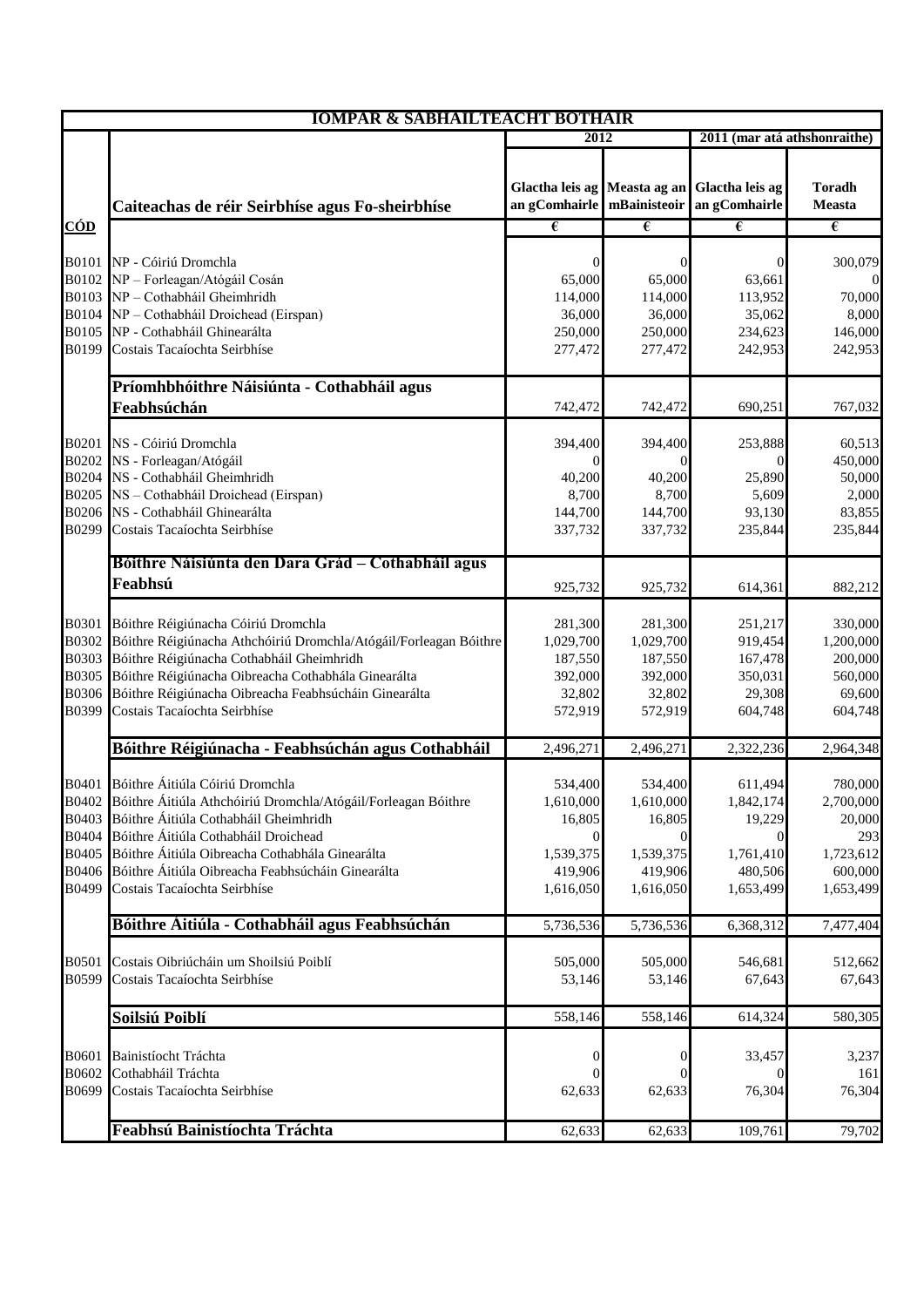|                                | <b>IOMPAR &amp; SABHAILTEACHT BOTHAIR</b>                                                                |                              |                             |                                                               |                                |
|--------------------------------|----------------------------------------------------------------------------------------------------------|------------------------------|-----------------------------|---------------------------------------------------------------|--------------------------------|
|                                |                                                                                                          | 2012                         |                             | 2011 (mar atá athshonraithe)                                  |                                |
|                                | Caiteachas de réir Seirbhíse agus Fo-sheirbhíse                                                          | an gComhairle   mBainisteoir |                             | Glactha leis ag Measta ag an Glactha leis ag<br>an gComhairle | <b>Toradh</b><br><b>Measta</b> |
| <b>CÓD</b>                     |                                                                                                          | $\epsilon$                   | $\epsilon$                  | $\epsilon$                                                    | $\epsilon$                     |
| B0701<br>B0799                 | Bearta Feabhsúcháin ar Chostas Íseal<br>Costais Tacaíochta Seirbhíse                                     | $\Omega$<br>70,360           | $\overline{0}$<br>70,360    | 59,934<br>145,850                                             | 222,300<br>145,850             |
|                                | Sábháilteacht Bóithre Feabhsúcháin Innealtóireachta                                                      | 70,360                       | 70,360                      | 205,784                                                       | 368,150                        |
| <b>B0801</b><br>B0802<br>B0899 | Bardaí Scoile<br>Poiblíocht agus Cur chun Cinn Sábháilteacht ar Bhóithre<br>Costais Tacaíochta Seirbhíse | 15,310<br>13,426<br>36,156   | 15,310<br>13,426<br>36,156  | 22,339<br>8,238<br>31,175                                     | 15,000<br>9,920<br>31,175      |
|                                | Cur chun Cinn/Oideachas ar Shábháilteacht ar                                                             |                              |                             |                                                               |                                |
|                                | <b>Bhóithre</b>                                                                                          | 64,892                       | 64,892                      | 61,752                                                        | 56,095                         |
| B0902<br>B0999                 | Oibriú Páirceála ar Shráideanna<br>B0903 Forfheidhmiú Páirceála<br>Costais Tacaíochta Seirbhíse          | 134,000<br>7,690<br>106,762  | 134,000<br>7,690<br>106,762 | 207,310<br>7,690<br>123,310                                   | 170,000<br>7,727<br>123,310    |
|                                | Páirceáil                                                                                                | 248,452                      | 248,452                     | 338,310                                                       | 301,037                        |
| B1001<br>B1099                 | Clár Caipitiúil na mBóithre a Riar<br>Costais Tacaíochta Seirbhíse                                       | 178,208<br>109,165           | 178,208<br>109,165          | 271,383<br>142,835                                            | 271,383<br>142,835             |
|                                | Tacaíocht do Chlár Caipitiúil na mBóithre                                                                | 287,373                      | 287,373                     | 414,218                                                       | 414,218                        |
| <b>B1101</b><br>B1199          | Áisíneacht & Seirbhísí Inaisíoctha<br>Costais Tacaíochta Seirbhíse                                       | 339,351<br>461,997           | 339,351<br>461,997          | 720,968<br>144,905                                            | 466,828<br>144,905             |
|                                | Aísíneacht & Seirbhísí Inaisíoctha                                                                       | 801,348                      | 801,348                     | 865,873                                                       | 611,733                        |
|                                | <b>Iomlán Rannán Seirbhíse</b>                                                                           |                              | 11,994,215 11,994,215       | 12,605,182                                                    | 14,502,236                     |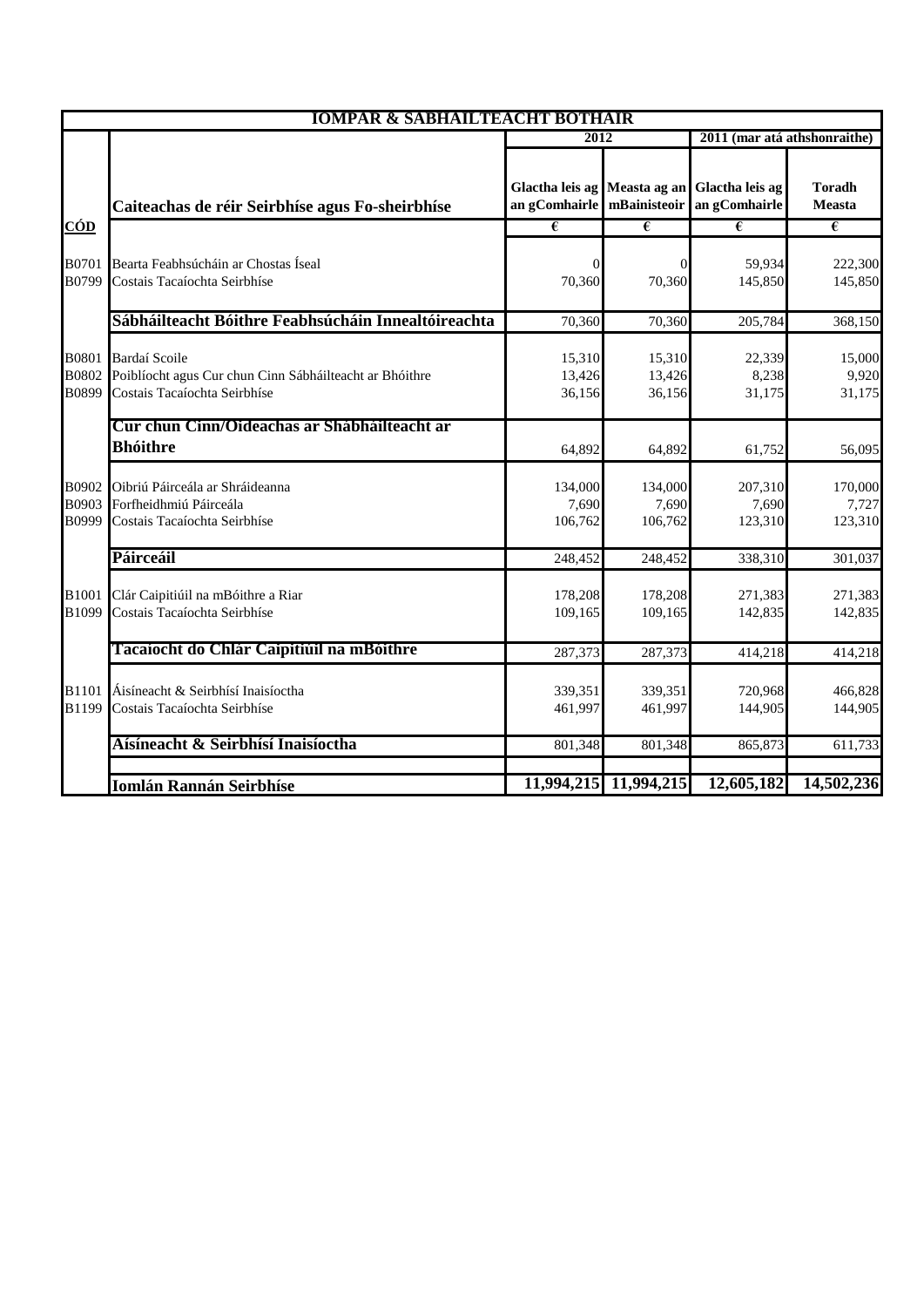| <b>IOMPAR &amp; SÁBHÁILTEACHT BÓTHAIR</b>                                                       |                                         |                                         |                                           |                                           |  |
|-------------------------------------------------------------------------------------------------|-----------------------------------------|-----------------------------------------|-------------------------------------------|-------------------------------------------|--|
|                                                                                                 |                                         | 2012                                    |                                           | 2011                                      |  |
| <b>Ioncam de réir Foinse</b>                                                                    | Glactha leis ag<br>an gComhairle        | Measta ag an<br>mBainisteoir            | Glactha leis ag                           | an gComhairle Toradh Measta               |  |
|                                                                                                 | €                                       | €                                       | €                                         | €                                         |  |
| <b>Deontais Rialtais</b>                                                                        |                                         |                                         |                                           |                                           |  |
| An tÚdarás um Bóithre Náisiúnta/An Roinn Iompar                                                 | 4,799,916                               | 4,799,916                               | 5,350,404                                 | 6,065,810                                 |  |
| Deontais & Fóirdheontais Iomlána<br>(a)                                                         | 4,799,916                               | 4,799,916                               | 5,350,404                                 | 6,065,810                                 |  |
| Earraí agus Seirbhísí                                                                           |                                         |                                         |                                           |                                           |  |
| Fíneálacha & Muirir Pháirceála<br>Aoisliúntas<br>Ranníocaíochtaí Údaráis Áitiúil<br>Ioncam Eile | 236,086<br>207,544<br>45,225<br>926,664 | 236,086<br>207,544<br>45,225<br>926,664 | 240,000<br>208,582<br>33,609<br>1,091,441 | 240,000<br>208,582<br>33,609<br>1,641,441 |  |
| Earraí agus Seirbhísí Iomlána<br>( <b>b</b> )                                                   | 1,415,519                               | 1,415,519                               | 1,573,632                                 | 2,123,632                                 |  |
|                                                                                                 |                                         |                                         |                                           |                                           |  |
| <b>Ioncam Iomlán</b><br>$c=(a+b)$                                                               | 6,215,435                               | 6,215,435                               | 6,924,036                                 | 8,189,442                                 |  |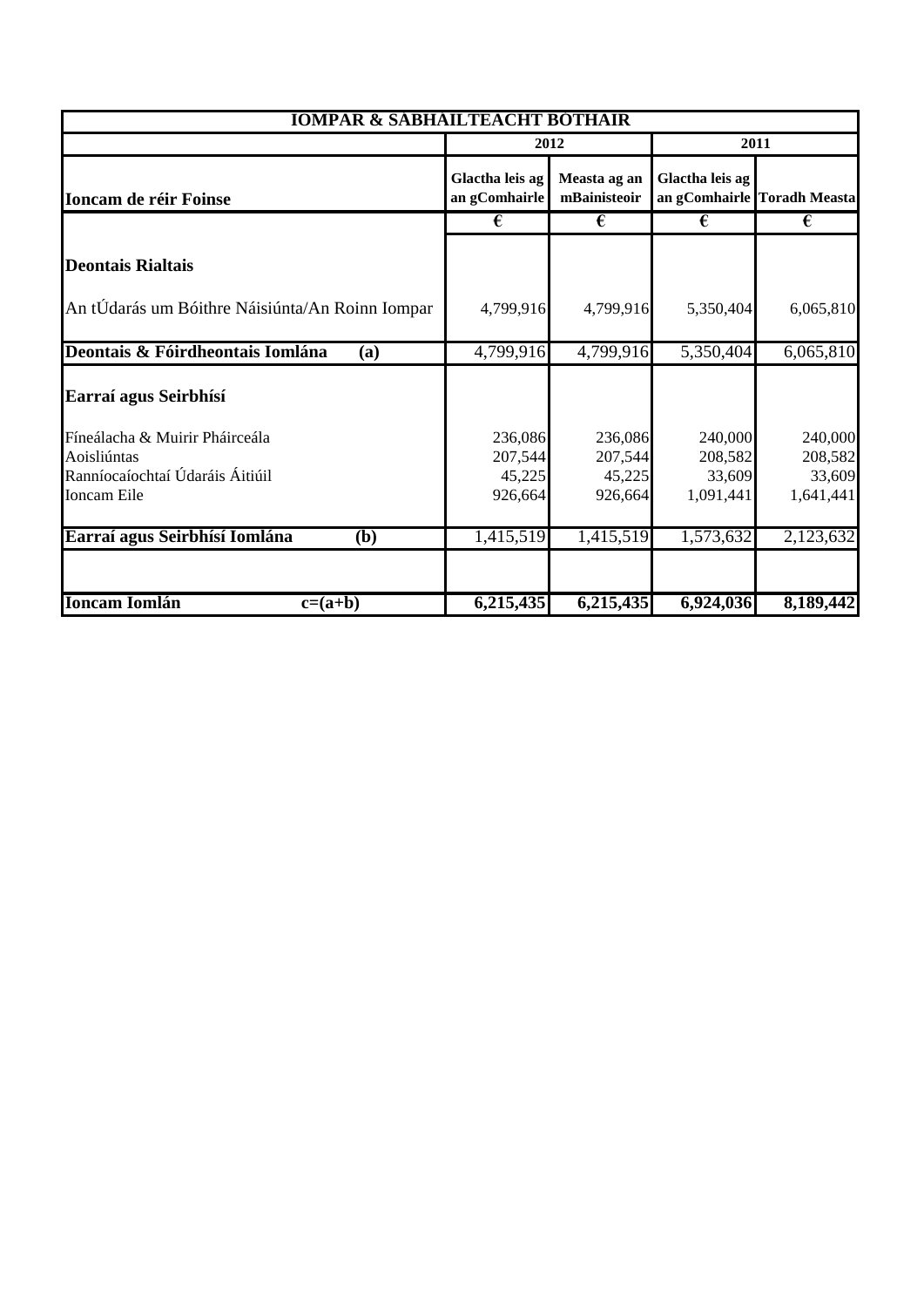|            | <b>SEIRBHISI UISCE</b>                                                                     |                                  |                              |                                  |                                |
|------------|--------------------------------------------------------------------------------------------|----------------------------------|------------------------------|----------------------------------|--------------------------------|
|            |                                                                                            | 2012                             |                              | 2011 (mar atá athshonraithe)     |                                |
|            | Caiteachas de réir Seirbhíse agus Fo-sheirbhíse                                            | Glactha leis ag<br>an gComhairle | Measta ag an<br>mBainisteoir | Glactha leis ag<br>an gComhairle | <b>Toradh</b><br><b>Measta</b> |
| <u>CÓD</u> |                                                                                            | €                                | $\overline{\epsilon}$        | €                                | €                              |
|            | C0101 Ionaid agus Líonraí Uisce<br>C0199 Costais Tacaíochta Seirbhíse                      | 5,450,187<br>858,455             | 5,450,187<br>858,455         | 5,395,504<br>798,220             | 5,497,012<br>798,220           |
|            | <b>Soláthar Uisce</b>                                                                      | 6,308,642                        | 6,308,642                    | 6,193,724                        | 6,295,232                      |
|            | C0201 Ionaid agus Líonraí Uisce<br>C0299 Costais Tacaíochta Seirbhíse                      | 7,572,595<br>488,169             | 7,572,595<br>488,169         | 7,373,225<br>505,124             | 7,473,430<br>505,124           |
|            | <b>Cóireáil Fuíolluisce</b>                                                                | 8,060,764                        | 8,060,764                    | 7,878,349                        | 7,978,554                      |
|            | C0301 Bainistiú Fiach i leith Uisce agus Fuíolluisce<br>C0399 Costais Tacaíochta Seirbhíse | 326,365<br>130,982               | 326,365<br>130,982           | 293,215<br>118,320               | 279,471<br>118,320             |
|            | Muirir Uisce agus Fuíolluisce a Bhailiú                                                    | 457,347                          | 457,347                      | 411,535                          | 397,791                        |
|            | C0401 Fóntais Phoiblí a Oibriú agus a Chothabháil<br>C0499 Costais Tacaíochta Seirbhíse    | 111,072<br>54,801                | 111,072<br>54,801            | 111,072<br>54,834                | 111,072<br>54,834              |
|            | <b>Fóntais Phoiblí</b>                                                                     | 165,873                          | 165,873                      | 165,906                          | 165,906                        |
|            | C0503 Deontais um Ghrúpscéimeanna Uisce<br>C0599 Costais Tacaíochta Seirbhíse              | 0<br>98,808                      | 98,808                       | 142,921                          | 142,921                        |
|            | Suiteálacha Grúpa agus Príobháideacha a Riar                                               | 98,808                           | 98,808                       | 142,921                          | 142,921                        |
|            | C0601 Dearadh agus Maoirseacht Theicniúil<br>C0699 Costais Tacaíochta Seirbhíse            | 153,652<br>98,852                | 153,652<br>98,852            | 189,273<br>99,356                | 245,736<br>99,356              |
|            | Tacaíocht don Chlár Caipitiúil Uisce                                                       | 252,504                          | 252,504                      | 288,629                          | 345,092                        |
| C0799      | C0701 Áisíneacht & Seirbhís Inaisíoctha<br>Costais as Tacaíocht Seirbhíse                  | 78,367<br>40,071                 | 78,367<br>40,071             | 13,073                           | 636<br>13,073                  |
|            | Áisíneacht & Seirbhísí Inaisíoctha                                                         | 118,438                          | 118,438                      | 13,073                           | 13,709                         |
|            | Iomlán Rannán Seirbhíse                                                                    | 15,462,376                       | 15,462,376                   | 15,094,137                       | 15,339,205                     |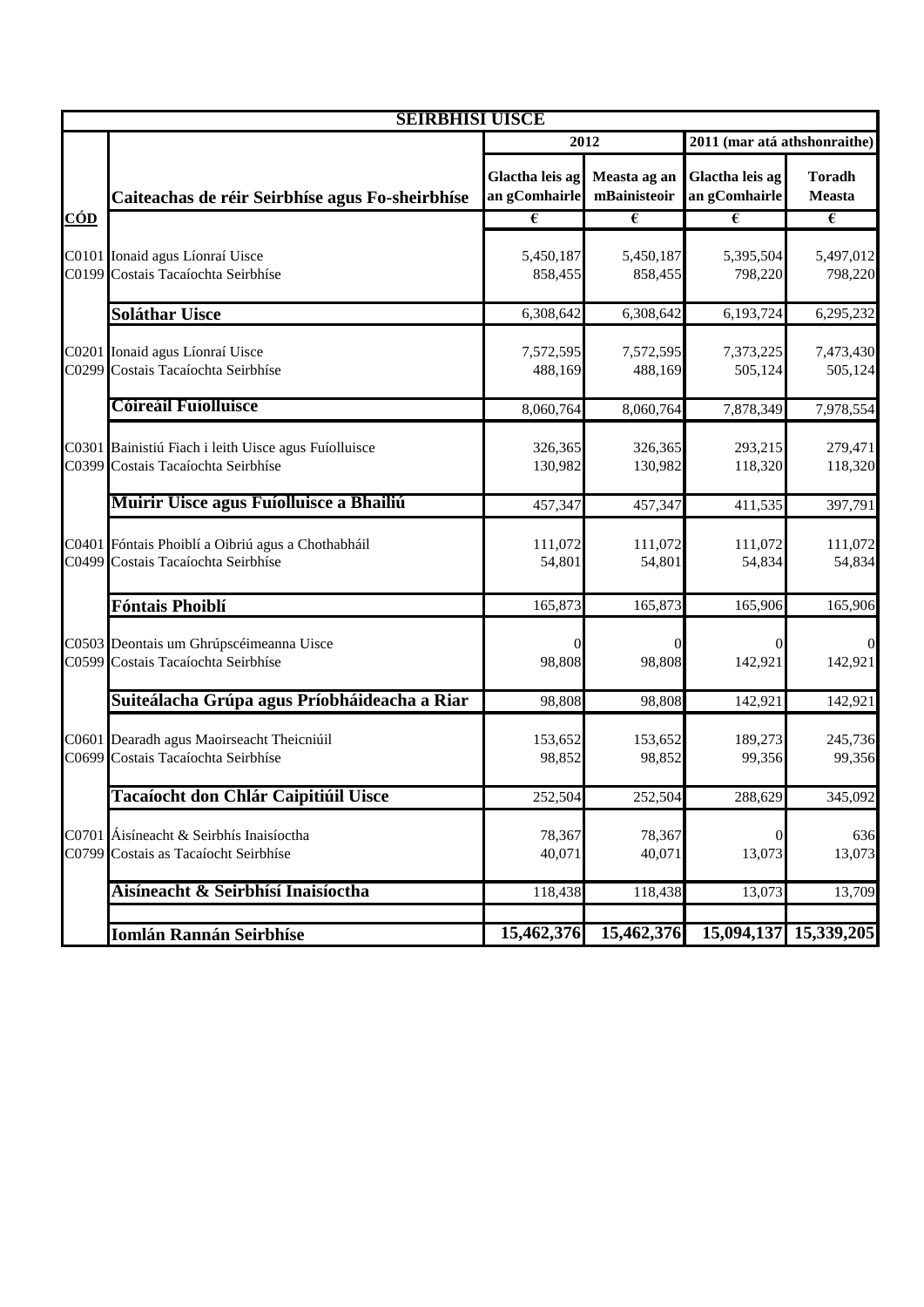| <b>SEIRBHÍSÍ UISCE</b>                                                                                    |                                                          |                                                          |                                                          |                                                          |  |
|-----------------------------------------------------------------------------------------------------------|----------------------------------------------------------|----------------------------------------------------------|----------------------------------------------------------|----------------------------------------------------------|--|
|                                                                                                           |                                                          | 2012                                                     |                                                          | 2011                                                     |  |
| Ioncam de réir Foinse                                                                                     | Glactha leis ag<br>an gComhairle                         | Measta ag an<br>mBainisteoir                             | Glactha leis ag                                          | an gComhairle Toradh Measta                              |  |
|                                                                                                           | €                                                        | €                                                        | €                                                        | €                                                        |  |
| <b>Deontais Rialtais</b>                                                                                  |                                                          |                                                          |                                                          |                                                          |  |
| Comhshaol, Oidhreacht & Rialtas Áitiúil<br>Eile                                                           | 319,000<br>88,367                                        | 319,000<br>88,367                                        | 370,000<br>15,000                                        | 323,000<br>15,000                                        |  |
| Deontais & Fóirdheontais Iomlána<br>(a)                                                                   | 407,367                                                  | 407,367                                                  | 385,000                                                  | 338,000                                                  |  |
| Earraí agus Seirbhísí                                                                                     |                                                          |                                                          |                                                          |                                                          |  |
| Uisce Tráchtála<br>Fuíolluisce Tráchtála<br>Aoisliúntas<br>Ranníocaíochtaí Údaráis Áitiúil<br>Ioncam eile | 1,967,800<br>2,605,522<br>168,643<br>5,267,867<br>40,000 | 1,967,800<br>2,605,522<br>168,643<br>5,267,867<br>40,000 | 2,417,000<br>2,842,310<br>206,869<br>4,798,261<br>54,000 | 2,395,000<br>2,835,090<br>185,869<br>4,870,000<br>50,000 |  |
| Earraí agus Seirbhísí Iomlána<br>(b)                                                                      | 10,049,832                                               | 10,049,832                                               | 10,318,440                                               | 10,335,959                                               |  |
|                                                                                                           |                                                          |                                                          |                                                          |                                                          |  |
| <b>Ioncam Iomlán</b><br>$c=(a+b)$                                                                         | 10,457,199                                               | 10,457,199                                               | 10,703,440                                               | 10,673,959                                               |  |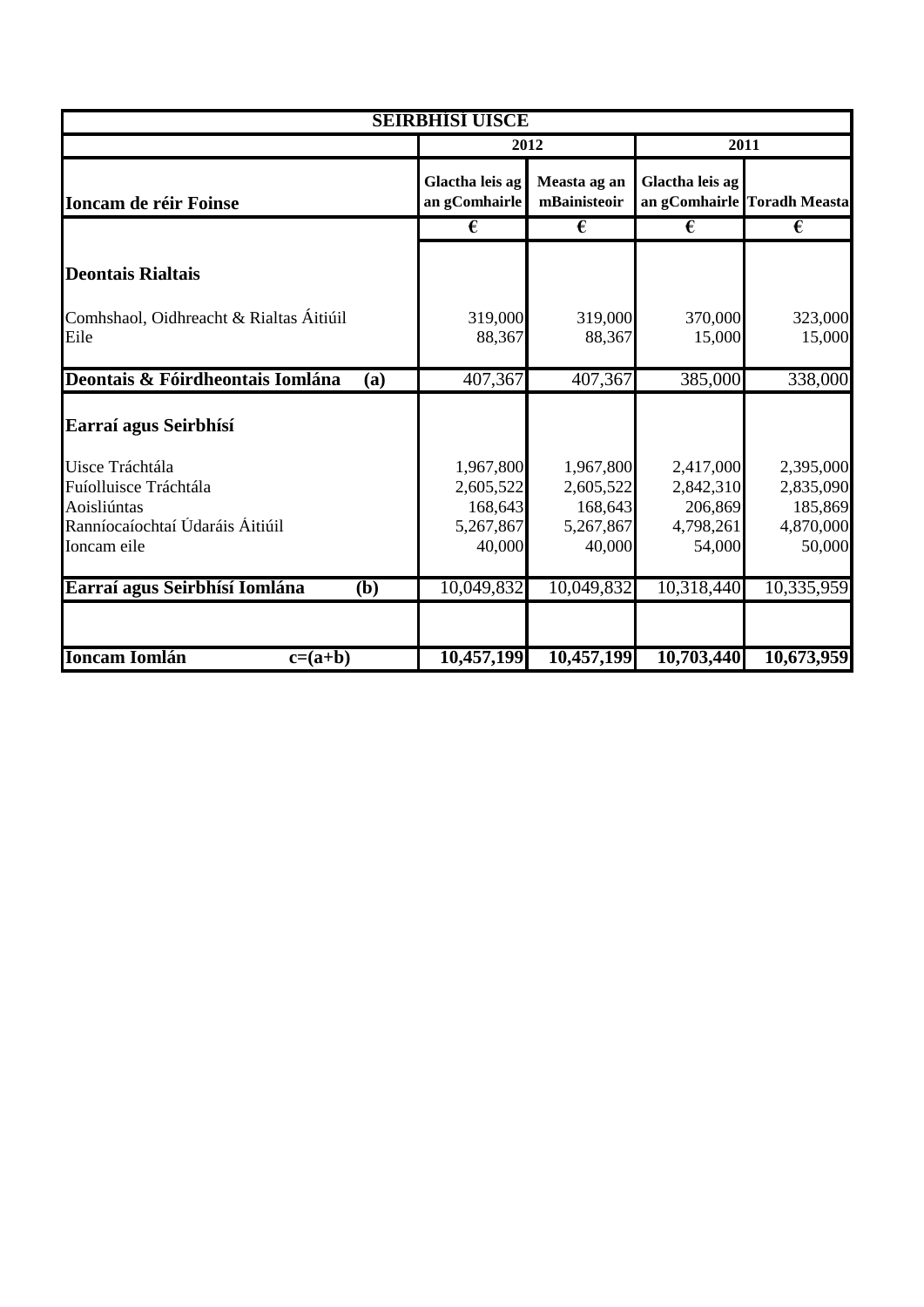|             | <b>BAINISTIOCHT FORBARTHA</b>                                                                                                         |                                               |                                         |                                         |                                         |  |
|-------------|---------------------------------------------------------------------------------------------------------------------------------------|-----------------------------------------------|-----------------------------------------|-----------------------------------------|-----------------------------------------|--|
|             |                                                                                                                                       | 2012                                          |                                         | 2011 (mar atá athshonraithe)            |                                         |  |
|             | Caiteachas de réir Seirbhíse agus Fo-sheirbhíse                                                                                       | Glactha leis ag Measta ag an<br>an gComhairle | mBainisteoir                            | Glactha leis ag                         | an gComhairle Toradh Measta             |  |
| <u>CÓD</u>  |                                                                                                                                       | €                                             | €                                       | €                                       | €                                       |  |
|             | D0101 Pleananna agus Beartas Reachtúil<br>D0199 Costais as Tacaíocht Seirbhíse                                                        | 570,338<br>244,907                            | 570,338<br>244,907                      | 608,064<br>227,989                      | 586,790<br>227,989                      |  |
|             | Pleanáil ar Aghaidh                                                                                                                   | 815,245                                       | 815,245                                 | 836,053                                 | 814,779                                 |  |
|             | D0201 Rialú Pleanála<br>D0299 Costais as Tacaíocht Seirbhíse                                                                          | 680,961<br>465,516                            | 680,961<br>465,516                      | 758,969<br>501,928                      | 721,119<br>501,928                      |  |
|             | <b>Bainistíocht Forbartha</b>                                                                                                         | 1,146,477                                     | 1,146,477                               | 1,260,897                               | 1,223,047                               |  |
|             | D0301 Costais Fhorfheidhmiúcháin<br>D0399 Costais as Tacaíocht Seirbhíse                                                              | 212,921<br>102,615                            | 212,921<br>102,615                      | 294,075<br>134,253                      | 226,791<br>134,253                      |  |
|             | Forfheidhmiú                                                                                                                          | 315,536                                       | 315,536                                 | 428,328                                 | 361,044                                 |  |
| D0403 Leith | Saoráidí Tráchtála Eile a Bhainistiú & Ranníocaíochtaí ina<br>D0499 Costais as Tacaíocht Seirbhíse                                    | 127,694<br>0                                  | 127,694<br>0                            | 121,700<br>313                          | 124,256<br>313                          |  |
|             | Saoráidí Tionscail agus Tráchtála                                                                                                     | 127,694                                       | 127,694                                 | 122,013                                 | 124,569                                 |  |
|             | D0501 Cur chun Cinn Turasóireachta<br>D0599 Costais as Tacaíocht Seirbhíse                                                            | 37,000<br>13,928                              | 37,000<br>13,928                        | 212,426<br>29,188                       | 194,141<br>29,188                       |  |
|             | Forbairt agus Cur chun Cinn Turasóireachta                                                                                            | 50,928                                        | 50,928                                  | 241,614                                 | 223,329                                 |  |
|             | D0601 Costais Ghinearálta Pobail & Fiontair<br>D0602 Costais RAPID<br>D0603 Cuimsiú Sóisialta<br>D0699 Costais as Tacaíocht Seirbhíse | 515,207<br>126,962<br>82,615<br>233,255       | 515,207<br>126,962<br>82,615<br>233,255 | 680,256<br>124,254<br>96,910<br>230,882 | 758,682<br>126,397<br>71,741<br>230,882 |  |
|             | <b>Feidhm Pobail agus Fiontair</b>                                                                                                    | 958,039                                       | 958,039                                 | 1,132,302                               | 1,187,702                               |  |
|             | D0701 Eastáit Tithíochta gan Chríoch                                                                                                  | $\overline{0}$                                | $\mathbf{0}$                            | $\overline{0}$                          | 83,779                                  |  |
|             | Eastáit Tithíochta gan Chríoch                                                                                                        | $\theta$                                      | $\mathbf{0}$                            | $\overline{0}$                          | 83,779                                  |  |
|             | D0801 Costais Chigireachta um Rialú Tógála<br>D0802 Costais Fhorfheidhmiúcháin um Rialú Tógála<br>D0899 Costais Tacaíochta Seirbhíse  | 98,771<br>5,000<br>58,268                     | 98,771<br>5,000<br>58,268               | 103,591<br>5,000<br>50,187              | 107,837<br>5,000<br>50,187              |  |
|             | Rialú Tógála                                                                                                                          | 162,039                                       | 162,039                                 | 158,778                                 | 163,024                                 |  |
|             | D0905 Forbairt & Cur chun Cinn Eacnamaíochta<br>D0999 Costais Tacaíochta Seirbhíse                                                    | 1,563,680<br>248,309                          | 1,563,680<br>248,309                    | 954,761<br>154,598                      | 1,015,521<br>154,559                    |  |
|             | Forbairt agus Cur chun Cinn Eacnamaíochta                                                                                             | 1,811,989                                     | 1,811,989                               | 1,109,359                               | 1,170,080                               |  |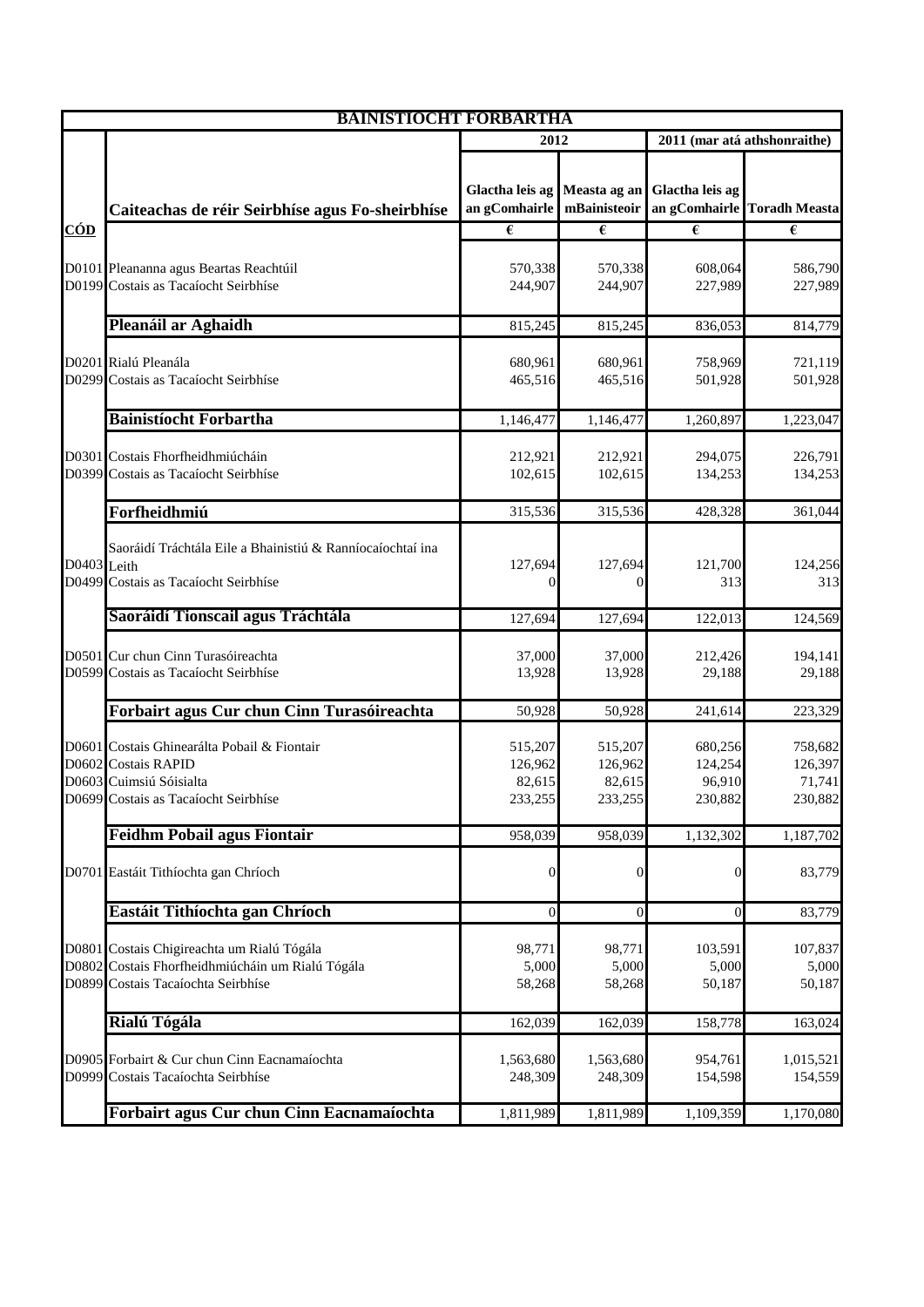|            | BAINISTIOCHT FORBARTHA                                                                                                          |                                               |                                       |                                       |                                       |
|------------|---------------------------------------------------------------------------------------------------------------------------------|-----------------------------------------------|---------------------------------------|---------------------------------------|---------------------------------------|
|            |                                                                                                                                 | 2012                                          |                                       |                                       | 2011 (mar atá athshonraithe)          |
|            | Caiteachas de réir Seirbhíse agus Fo-sheirbhíse                                                                                 | Glactha leis ag Measta ag an<br>an gComhairle | mBainisteoir                          | Glactha leis ag                       | an gComhairle Toradh Measta           |
| <u>CÓD</u> |                                                                                                                                 | €                                             | €                                     | €                                     | €                                     |
|            | D1001 Costais Bainistíochta Réadmhaoine                                                                                         |                                               |                                       | $\Omega$                              | 14,630                                |
|            | <b>Bainistíocht Réadmhaoine</b>                                                                                                 |                                               | 0                                     | $\Omega$                              | 14,630                                |
|            | D1101 Seirbhísí Oidhreachta<br>D1102 Seirbhísí Caomhnaithe<br>D1103 Deontais Chaomhnaithe<br>D1199 Costais Tacaíochta Seirbhíse | 170,158<br>59,184<br>20,000<br>62,008         | 170,158<br>59,184<br>20,000<br>62,008 | 229,586<br>59,184<br>90,000<br>63,529 | 159,717<br>59,215<br>15,000<br>63,567 |
|            | Seirbhísí Oidhreachta agus Caomhnúcháin                                                                                         | 311,350                                       | 311,350                               | 442,299                               | 297,499                               |
|            | D1299 Costais Tacaíochta Seirbhíse                                                                                              | 278,110                                       | 278,110                               | 0                                     | $\overline{0}$                        |
|            | Áisíneacht & Seirbhísí Inaisíoctha                                                                                              | 278,110                                       | 278,110                               | $\Omega$                              | $\theta$                              |
|            | <b>Iomlán Rannán Seirbhíse</b>                                                                                                  | 5,977,407                                     | 5,977,407                             | 5,731,643                             | 5,663,482                             |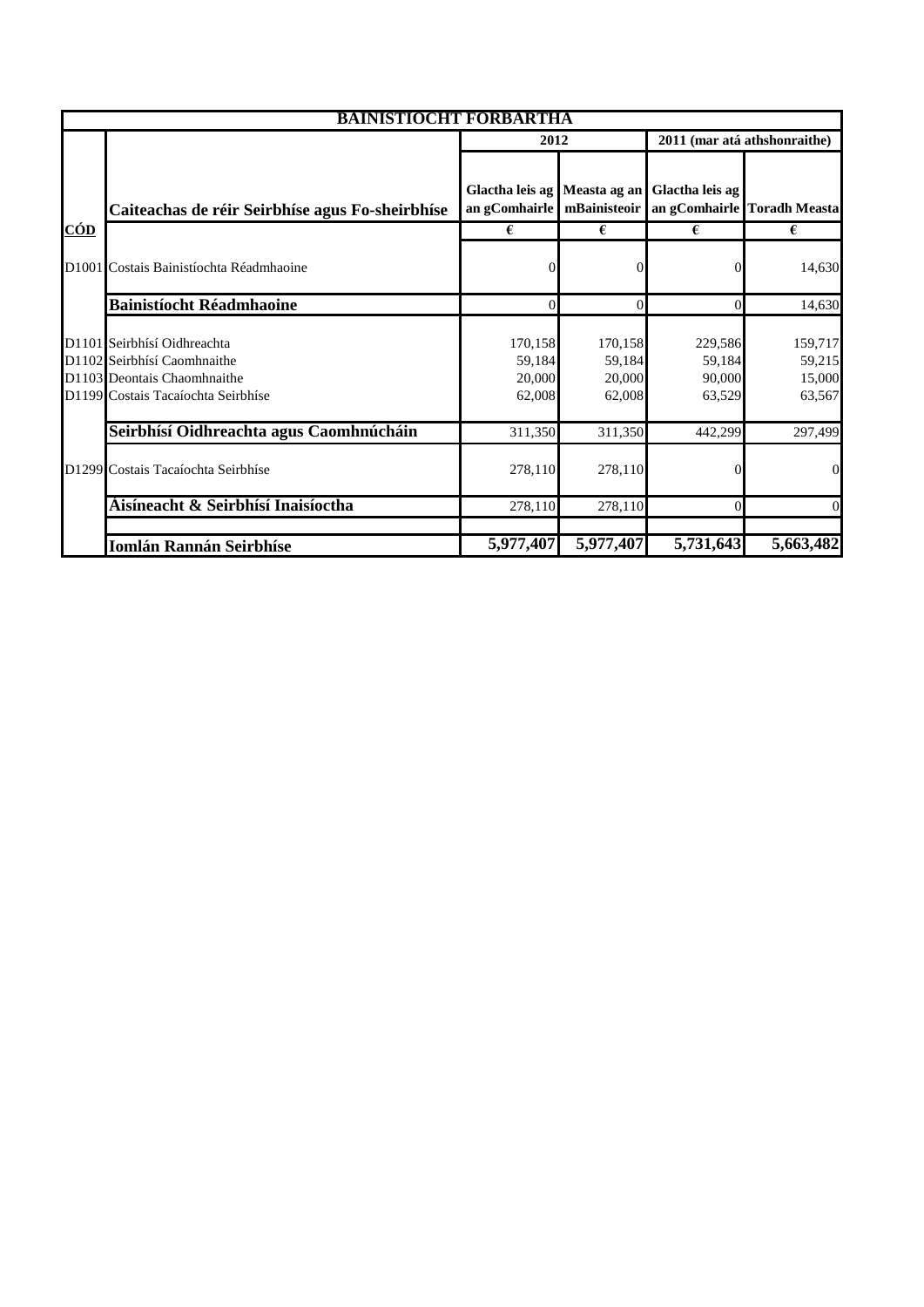| <b>BAINISTÍOCHT FORBARTHA</b>                                                                                                                 |                                                    |                                                    |                                                    |                                                            |
|-----------------------------------------------------------------------------------------------------------------------------------------------|----------------------------------------------------|----------------------------------------------------|----------------------------------------------------|------------------------------------------------------------|
|                                                                                                                                               | 2012                                               |                                                    |                                                    | 2011                                                       |
| <b>Ioncam de réir Foinse</b>                                                                                                                  |                                                    |                                                    | Glactha leis ag Measta ag an Glactha leis ag       | an gComhairle   mBainisteoir   an gComhairle Toradh Measta |
|                                                                                                                                               | €                                                  | €                                                  | €                                                  | €                                                          |
| <b>Deontais Rialtais</b>                                                                                                                      |                                                    |                                                    |                                                    |                                                            |
| Comhshaoil, Oidhreacht & Rialtas Áitiúil<br>Eile                                                                                              | 371,535<br>946,598                                 | 371,535<br>946,598                                 | 390,054<br>867,775                                 | 460,630<br>818,715                                         |
| Deontais agus Fóirdheontais Iomlána<br>(a)                                                                                                    | 1,318,133                                          | 1,318,133                                          | 1,257,829                                          | 1,279,345                                                  |
| Earraí agus Seirbhísí                                                                                                                         |                                                    |                                                    |                                                    |                                                            |
| Táillí Pleanála<br>Díol/Ligean ar Cíos réadmhaoine eile/Suíomhanna Tionscail<br>Aoisliúntas<br>Ranníocaíochtaí Údaráis Áitiúil<br>Ioncam eile | 323,500<br>14,415<br>214,733<br>186,959<br>284,160 | 323,500<br>14,415<br>214,733<br>186,959<br>284,160 | 317,600<br>11,115<br>202,166<br>264,675<br>232,050 | 310,000<br>14,415<br>202,166<br>265,000<br>161,100         |
| Earraí agus Seirbhísí Iomlána<br>( <b>b</b> )                                                                                                 | 1,023,767                                          | 1,023,767                                          | 1,027,606                                          | 952,681                                                    |
| <b>Ioncam Iomlán</b><br>$c=(a+b)$                                                                                                             | 2,341,900                                          | 2,341,900                                          | 2,285,435                                          | 2,232,026                                                  |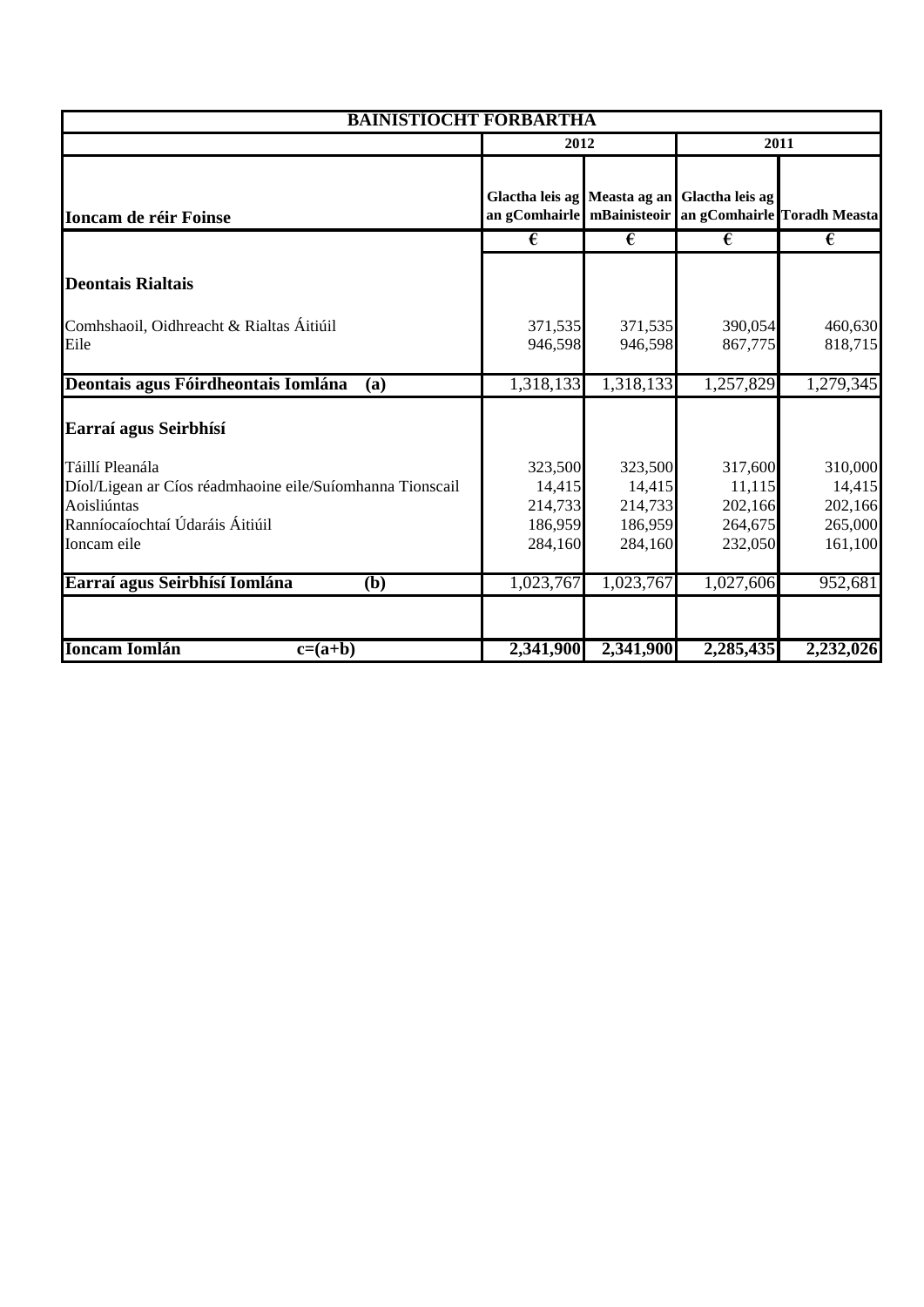|            | <b>SEIRBHISI COMHSHAOIL</b>                                                                                                                                                                                               |                                                |                                                |                                                |                                       |  |
|------------|---------------------------------------------------------------------------------------------------------------------------------------------------------------------------------------------------------------------------|------------------------------------------------|------------------------------------------------|------------------------------------------------|---------------------------------------|--|
|            |                                                                                                                                                                                                                           | 2012                                           |                                                |                                                | 2011 (mar atá athshonraithe)          |  |
|            | Caiteachas de réir Seirbhíse agus Fo-sheirbhíse                                                                                                                                                                           | Glactha leis ag Measta ag an<br>an gComhairle  | mBainisteoir                                   | Glactha leis ag                                | an gComhairle Toradh Measta           |  |
| <u>CÓD</u> |                                                                                                                                                                                                                           | $\epsilon$                                     | €                                              | $\epsilon$                                     | $\epsilon$                            |  |
|            | E0101 Oibriúcháin Líonta Talún<br>E0199 Costais Tacaíochta Seirbhíse                                                                                                                                                      | 4,696,000<br>297,091                           | 4,696,000<br>297,091                           | 4,464,000<br>275,970                           | 3,973,971<br>275,970                  |  |
|            | Oibriú agus Iarchúram Líonta Talún                                                                                                                                                                                        | 4,993,091                                      | 4,993,091                                      | 4,739,970                                      | 4,249,941                             |  |
|            | E0201 Oibriúcháin Saoráidí Athchúrsála<br>E0204 Seirbhísí Athchúrsála Eile<br>E0299 Costais Tacaíochta Seirbhíse                                                                                                          | 724,500<br>2,000<br>65,864                     | 724,500<br>2,000<br>65,864                     | 724,500<br>2,300<br>64,013                     | 724,500<br>2,000<br>64,013            |  |
|            | Oibriúcháin Saoráidí Aisghabhála & Athchúrsála                                                                                                                                                                            |                                                |                                                |                                                |                                       |  |
|            | E0301 Oibriúcháin Saoráidí Dramhaíola go Fuinneamh<br>E0399 Costais Tacaíochta Seirbhíse                                                                                                                                  | 792,364<br>0<br>0                              | 792,364                                        | 790,813<br>20,000<br>196                       | 790,513<br>20,000<br>196              |  |
|            | Oibriúcháin Saoráidí Dramhaíola go Fuinneamh                                                                                                                                                                              | $\Omega$                                       | $\theta$                                       | 20,196                                         | 20,196                                |  |
|            | E0501 Seirbhís Maor Bruscair<br>E0502 Tionscnaimh um Rialú Bruscair<br>E0599 Costais Tacaíochta Seirbhíse                                                                                                                 | 170,000<br>193,000<br>325,373                  | 170,000<br>193,000<br>325,373                  | 150,000<br>210,000<br>320,172                  | 143,268<br>225,000<br>320,172         |  |
|            | <b>Bainistíocht Bruscair</b>                                                                                                                                                                                              | 688,373                                        | 688,373                                        | 680,172                                        | 688,440                               |  |
|            | E0601 Oibriú Seirbhís Glantacháin Sráideanna<br>E0699 Costais Tacaíochta Seirbhíse                                                                                                                                        | 220,000<br>79,664                              | 220,000<br>79,664                              | 260,000<br>77,851                              | 210,000<br>77,851                     |  |
|            | <b>Glanadh Sráideanna</b>                                                                                                                                                                                                 | 299,664                                        | 299,664                                        | 337,851                                        | 287,851                               |  |
|            | Monatóireacht ar Rialacháin i leith Dramhaíola (lena n-áirítear<br>E0701 Láithreáin Líonta Talún Príobháideacha)<br>E0702 Forfheidhmiú Rialachán i leith Dramhaíola<br>E0799 Costais Tacaíochta Seirbhíse<br>Forfheidhmiú | 385,815<br>14,500<br>164,154                   | 385,815<br>14,500<br>164,154                   | 370,000<br>23,800<br>152,860                   | 415,050<br>7,900<br>152,860           |  |
|            |                                                                                                                                                                                                                           | 564,469                                        | 564,469                                        | 546,660                                        | 575,810                               |  |
|            | E0801 Plean Bainistíochta Dramhaíola<br>E0899 Costais Tacaíochta Seirbhíse                                                                                                                                                | 203,069<br>68,345                              | 203,069<br>68,345                              | 130,369<br>60,302                              | 166,200<br>60,302                     |  |
|            | Pleanáil Bainistíochta Dramhaíola                                                                                                                                                                                         | 271,414                                        | 271,414                                        | 190,671                                        | 226,502                               |  |
|            | E0901 Cothabháil Tailte Adhlactha<br>E0999 Costais Tacaíochta Seirbhíse                                                                                                                                                   | 137,070<br>2,624                               | 137,070<br>2,624                               | 127,070<br>3,495                               | 133,070<br>3,495                      |  |
|            | Cothabháil Tailte Adhlactha                                                                                                                                                                                               | 139,694                                        | 139,694                                        | 130,565                                        | 136,565                               |  |
|            | E1001 Costais Oibriúcháin Cosaint Shibhialta<br>E1002 Foirgnimh Chontúirteacha<br>E1004 Láithreáin Tréigthe<br>E1005 Oibriú Sábháilteachta Uisce<br>E1099 Costais Tacaíochta Seirbhíse                                    | 122,400<br>5,000<br>26,799<br>68,350<br>41,901 | 122,400<br>5,000<br>26,799<br>68,350<br>41,901 | 111,333<br>3,000<br>29,909<br>67,150<br>47,088 | 167,915<br>10,521<br>68,458<br>47,088 |  |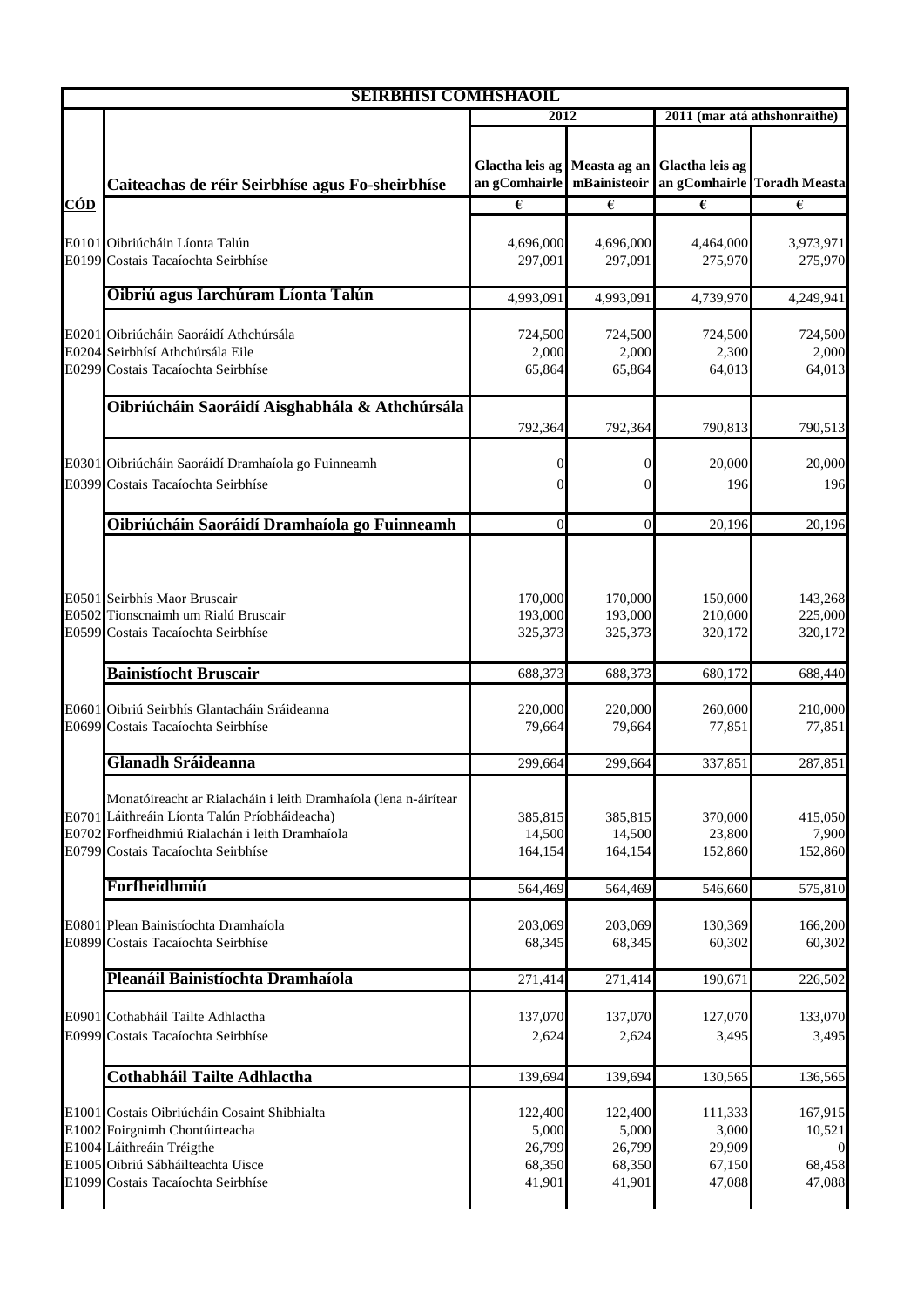|            | <b>SEIRBHISI COMHSHAOIL</b>                     |         |         |                                                              |         |  |  |
|------------|-------------------------------------------------|---------|---------|--------------------------------------------------------------|---------|--|--|
|            |                                                 | 2012    |         | 2011 (mar atá athshonraithe)                                 |         |  |  |
|            |                                                 |         |         |                                                              |         |  |  |
|            |                                                 |         |         | Glactha leis ag Measta ag an Glactha leis ag                 |         |  |  |
|            | Caiteachas de réir Seirbhíse agus Fo-sheirbhíse |         |         | an gComhairle   mBainisteoir   an gComhairle   Toradh Measta |         |  |  |
| <b>CÓD</b> |                                                 |         |         |                                                              |         |  |  |
|            | Sábháilteacht Struchtúir agus Áiteacha          | 264,450 | 264,450 | 258,480                                                      | 293.982 |  |  |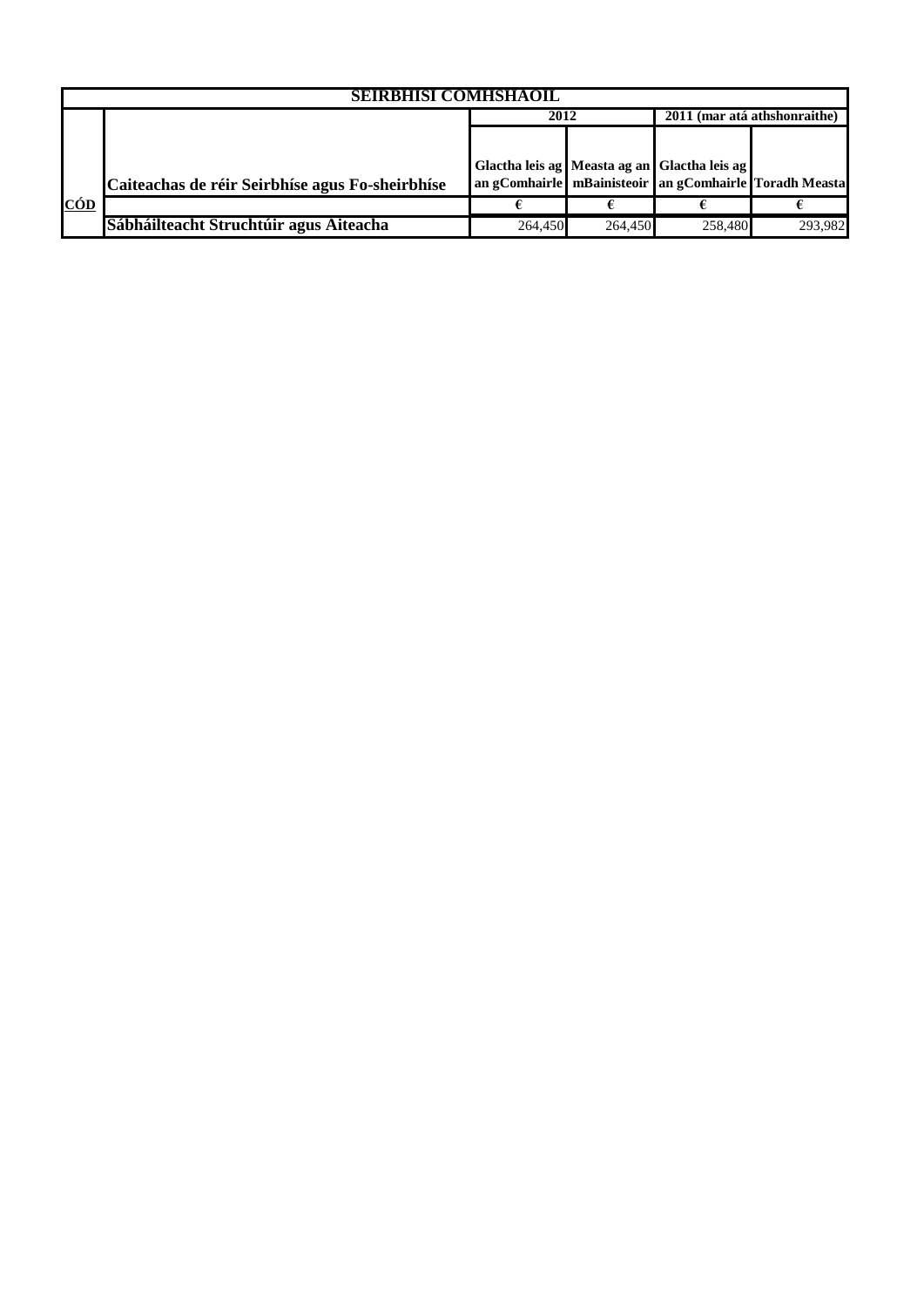|            | <b>SEIRBHISI COMHSHAOIL</b>                                                                                                                 |                                |                                |                                                               |                                |
|------------|---------------------------------------------------------------------------------------------------------------------------------------------|--------------------------------|--------------------------------|---------------------------------------------------------------|--------------------------------|
|            |                                                                                                                                             | 2012                           |                                |                                                               | 2011 (mar atá athshonraithe)   |
|            | Caiteachas de réir Seirbhíse agus Fo-sheirbhíse                                                                                             | an gComhairle mBainisteoir     |                                | Glactha leis ag Measta ag an Glactha leis ag<br>an gComhairle | <b>Toradh Measta</b>           |
| <b>CÓD</b> |                                                                                                                                             | $\epsilon$                     | $\epsilon$                     | €                                                             | €                              |
|            | E1101 Oibriú an tSeirbhís Briogáid Dóiteáin<br>E1103 Oiliúint Seirbhísí Dóiteáin<br>E1199 Costais Tacaíochta Seirbhíse                      | 1,507,113<br>60,000<br>368,996 | 1,507,113<br>60,000<br>368,996 | 1,341,982<br>60,000<br>435,161                                | 1,395,105<br>35,000<br>435,161 |
|            | Oibriú Seirbhíse Dóiteáin                                                                                                                   | 1,936,109                      | 1,936,109                      | 1,837,143                                                     | 1,865,266                      |
|            | E1201 Costais as Teastais um Rialú Sábháilteachta Dóiteáin<br>E1299 Costais Tacaíochta Seirbhíse                                            | 240,881<br>98,480              | 240,881<br>98,480              | 227,458<br>86.808                                             | 218,408<br>86,808              |
|            | <b>Cosc Dóiteáin</b>                                                                                                                        | 339,361                        | 339,361                        | 314,266                                                       | 305,216                        |
|            | E1301 Bainistíocht Caighdeáin Uisce<br>E1302 Ceadúnú Caighdeán Aeir agus Torainn agus Maoirseacht air<br>E1399 Costais Tacaíochta Seirbhíse | 1,404,000<br>9,300<br>110,668  | 1,404,000<br>9,300<br>110,668  | 470,106<br>7,900<br>109,691                                   | 1,387,000<br>2,300<br>109,691  |
|            | Caighdeán Uisce, Truailliú Aeir agus Torainn                                                                                                | 1,523,968                      | 1,523,968                      | 587,697                                                       | 1,498,991                      |
|            | E1401 Áisíneacht & Seirbhís Inaisíoctha                                                                                                     | 0                              |                                |                                                               | 4,000                          |
|            | Áisíneacht & Seirbhísí Inaisíoctha                                                                                                          | $\Omega$                       | $\mathbf{0}$                   | $\Omega$                                                      | 4,000                          |
|            | Iomlán Rannán Seirbhíse                                                                                                                     |                                | 11,812,957 11,812,957          | 10,434,484                                                    | 10,943,273                     |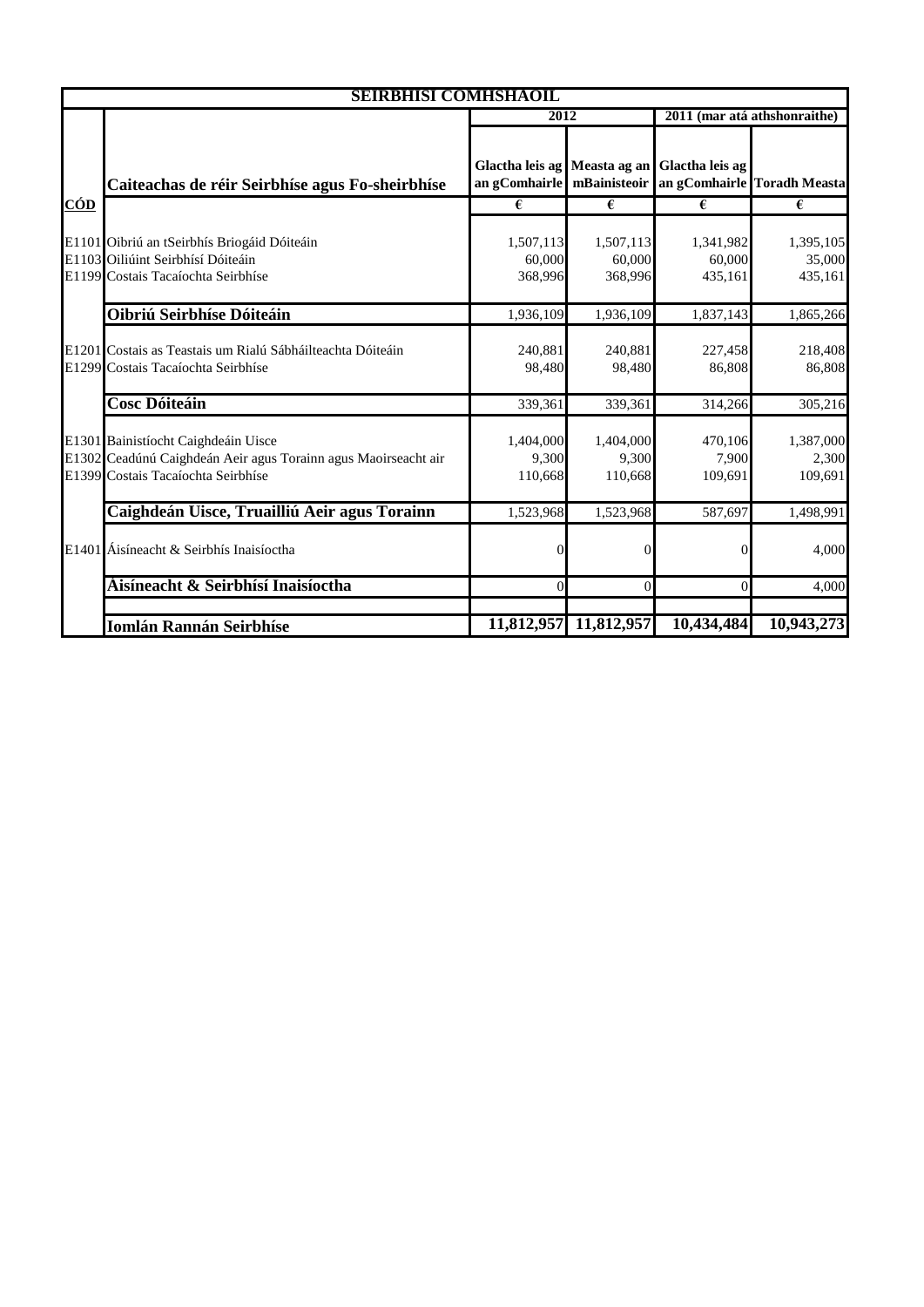| <b>SEIRBHÍSÍ COMHSHAOIL</b>                           |                                                              |                                 |                                 |                                 |  |  |
|-------------------------------------------------------|--------------------------------------------------------------|---------------------------------|---------------------------------|---------------------------------|--|--|
|                                                       |                                                              | 2012                            |                                 | 2011                            |  |  |
| <b>Ioncam de réir Foinse</b>                          | Glactha leis ag Measta ag an<br>an gComhairle   mBainisteoir |                                 | Glactha leis ag                 | an gComhairle Toradh Measta     |  |  |
|                                                       | €                                                            | €                               | €                               | €                               |  |  |
| <b>Deontais Rialtais</b>                              |                                                              |                                 |                                 |                                 |  |  |
| Comhshaoil, Oidhreacht & Rialtas Áitiúil<br>Cosaint   | 1,824,200<br>77,000                                          | 1,824,200<br>77,000             | 866,000<br>77,933               | 1,433,985<br>95,155             |  |  |
| Deontais & Fóirdheontais Iomlána<br>(a)               | 1,901,200                                                    | 1,901,200                       | 943,933                         | 1,529,140                       |  |  |
| Earraí agus Seirbhísí                                 |                                                              |                                 |                                 |                                 |  |  |
| Táillí Líonta Talún<br>Muirir Dóiteáin<br>Aoisliúntas | 6,102,000<br>310,000<br>143,049                              | 6,102,000<br>310,000<br>143,049 | 5,880,000<br>260,000<br>153,936 | 5,956,300<br>200,000<br>153,936 |  |  |
| Ranníocaíochtaí Údaráis Áitiúil<br>Ioncam eile        | 265,776<br>548,076                                           | 265,776<br>548,076              | 148,971<br>360,700              | 149,000<br>401,550              |  |  |
| Earraí agus Seirbhísí Iomlána<br>(b)                  | 7,368,901                                                    | 7,368,901                       | 6,803,607                       | 6,860,786                       |  |  |
| <b>Ioncam Iomlán</b><br>$c=(a+b)$                     | 9,270,101                                                    | 9,270,101                       | 7,747,540                       | 8,389,926                       |  |  |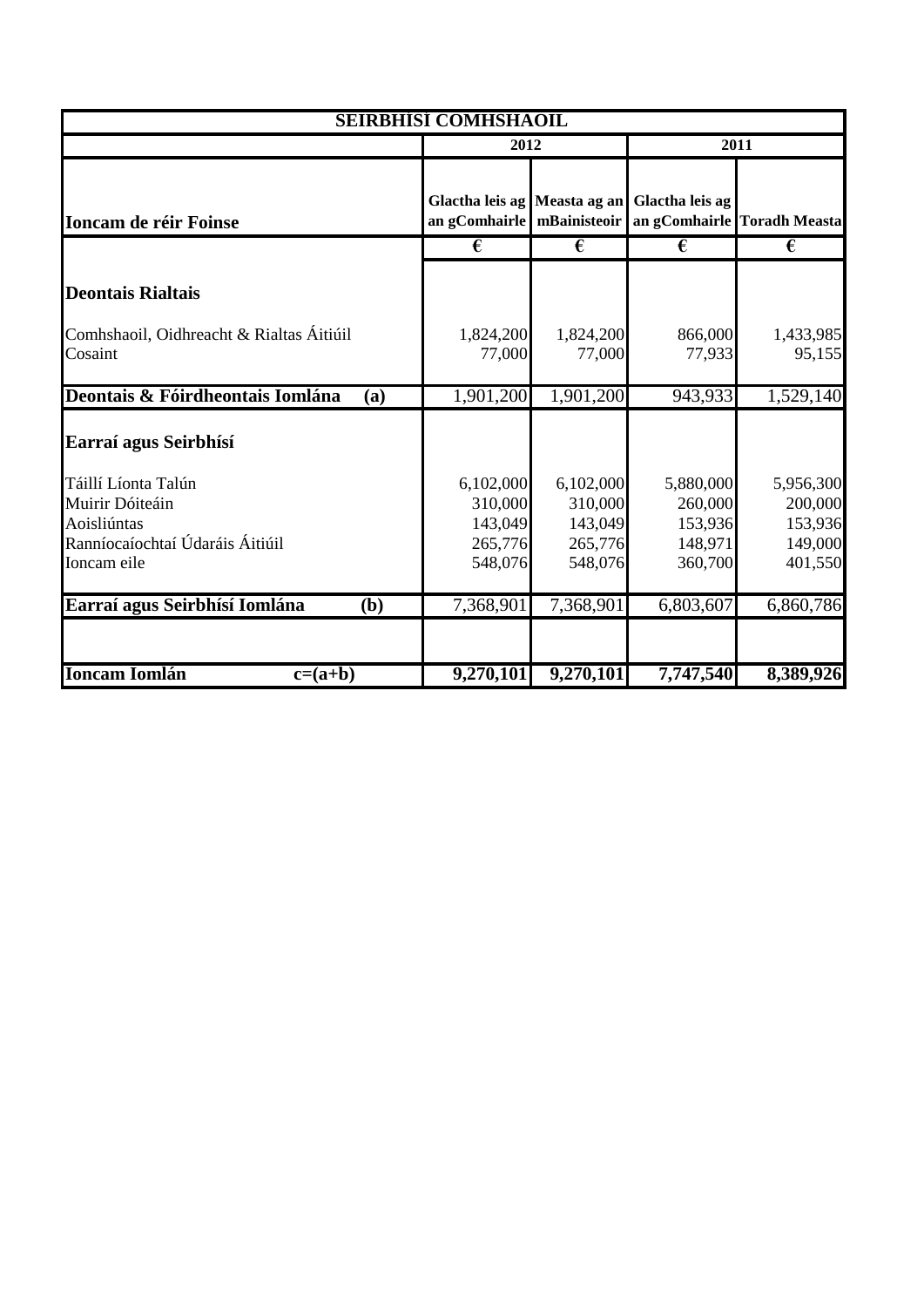| <b>CAITHEAMH AIMSIRE &amp; SAORAIDI</b> |                                                                                                 |                                                                                     |                             |                                          |                              |
|-----------------------------------------|-------------------------------------------------------------------------------------------------|-------------------------------------------------------------------------------------|-----------------------------|------------------------------------------|------------------------------|
|                                         |                                                                                                 | 2012                                                                                |                             |                                          | 2011 (mar atá athshonraithe) |
|                                         | Caiteachas de réir Seirbhíse agus Fo-sheirbhíse                                                 | Glactha leis ag Measta ag an<br>an gComhairle mBainisteoir<br>$\overline{\epsilon}$ |                             | Glactha leis ag<br>$\overline{\epsilon}$ | an gComhairle Toradh Measta  |
| CÓD                                     |                                                                                                 |                                                                                     | $\overline{\epsilon}$       |                                          | $\overline{\epsilon}$        |
|                                         | F0201 Oibriúcháin Seirbhíse Leabharlainne                                                       | 1,704,595                                                                           | 1,704,595                   | 1,792,682                                | 1,707,005                    |
|                                         | F0202 Seirbhís Chartlainne                                                                      | 98,589                                                                              | 98,589                      | 123,000                                  | 116,047                      |
|                                         | F0204 Ceannach Leabhar, Dlúthdhioscaí, srl.                                                     | 170,000                                                                             | 170,000                     | 140,000                                  | 167,000                      |
|                                         | F0205 Ranníocaíochtaí d'Eagraíochtaí Leabharlainne                                              | 22,672                                                                              | 22,672                      | 26,000                                   | 28,340                       |
|                                         | F0299 Costais Tacaíochta Seirbhíse                                                              | 800,092                                                                             | 800,092                     | 753,478                                  | 753,478                      |
|                                         | Oibriú Seirbhíse Leabharlainne agus Cartlainne                                                  | 2,795,948                                                                           | 2,795,948                   | 2,835,160                                | 2,771,870                    |
|                                         | F0302 Áiteanna Spraoi<br>F0303 Tránna<br>F0399 Costais Tacaíochta Seirbhíse                     | 15,000<br>54,500<br>4,785                                                           | 15,000<br>54,500<br>4,785   | 15,000<br>65,500<br>3,185                | 15,000<br>55,500<br>3,185    |
|                                         | Oibriúcháin Aiteanna Fóillíochta Amuigh                                                         | 74,285                                                                              | 74,285                      | 83,685                                   | 73,685                       |
|                                         | F0401 Deontais Phobail<br>F0404 Forbairt Caithimh Aimsire<br>F0499 Costais Tacaíochta Seirbhíse | 118,683<br>100,065<br>80,489                                                        | 59,983<br>100,065<br>80,489 | 124,847<br>95,820<br>95,448              | 124,673<br>209,009<br>95,448 |
|                                         | Spórt Pobail agus Forbairt Caithimh Aimsire                                                     | 299,237                                                                             | 240,537                     | 316,115                                  | 429,130                      |
|                                         | F0501 Riar an Chlár Ealaíon<br>F0599 Costais Tacaíochta Seirbhíse                               | 200,264<br>60,075                                                                   | 200,264<br>60,075           | 204,928<br>61,444                        | 204,928<br>61,444            |
|                                         | Oibriú an Chlár Ealaíon                                                                         | 260,339                                                                             | 260,339                     | 266,372                                  | 266,372                      |
|                                         | <b>Iomlán Rannán Seirbhíse</b>                                                                  | 3,429,809                                                                           | 3,371,109                   | 3,501,332                                | 3,541,057                    |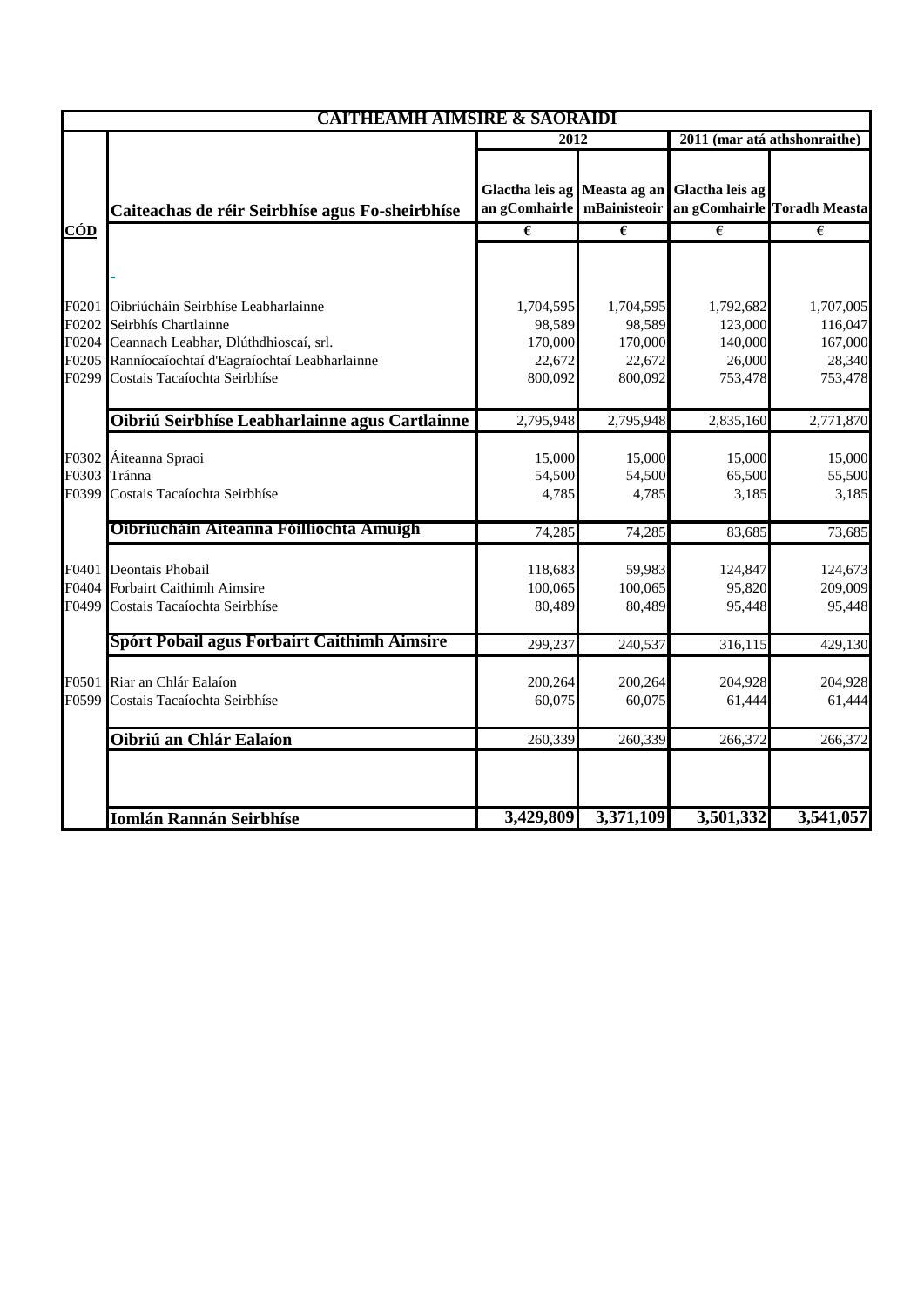| <b>CAITHEAMH AIMSIRE &amp; SAORÁIDÍ</b>                                      |                   |                   |                                                                                          |                  |  |
|------------------------------------------------------------------------------|-------------------|-------------------|------------------------------------------------------------------------------------------|------------------|--|
|                                                                              | 2012              |                   |                                                                                          | 2011             |  |
| <b>Ioncam de réir Foinse</b>                                                 | an gComhairle     |                   | Glactha leis ag Measta ag an Glactha leis ag<br>mBainisteoir an gComhairle Toradh Measta |                  |  |
|                                                                              | €                 | €                 | €                                                                                        | €                |  |
| <b>Deontais Rialtais</b>                                                     |                   |                   |                                                                                          |                  |  |
| Comhshaol, Oidhreacht & Rialtas Áitiúil<br>Ealaíon, Spórt agus Turasóireacht | 120,065<br>37,800 | 120,065<br>37,800 | 17,500                                                                                   | 25,000           |  |
| An Chomhairle Ealaíon                                                        |                   |                   | 35,000                                                                                   | 66,500           |  |
| Eile                                                                         |                   |                   | 90,820                                                                                   | 186,000          |  |
| Deontais & Fóirdheontais Iomlána<br>(a)                                      | 157,865           | 157,865           | 143,320                                                                                  | 277,500          |  |
| Earraí agus Seirbhísí                                                        |                   |                   |                                                                                          |                  |  |
| Táillí/Fíneálacha Leabharlainne                                              | 74,000            | 74,000            | 60,000                                                                                   | 74,000           |  |
| Aoisliúntas<br>Ranníocaíochtaí Údaráis Áitiúil                               | 125,735<br>7,200  | 125,735<br>7,200  | 135,302<br>7,200                                                                         | 135,302<br>7,200 |  |
| Ioncam eile                                                                  | 7,550             | 7,550             | 21,000                                                                                   | 10,000           |  |
| Earraí agus Seirbhísí Iomlána<br>(b)                                         | 214,485           | 214,485           | 223,502                                                                                  | 226,502          |  |
| <b>Ioncam Iomlán</b><br>$c=(a+b)$                                            | 372,350           | 372,350           | 366,822                                                                                  | 504,002          |  |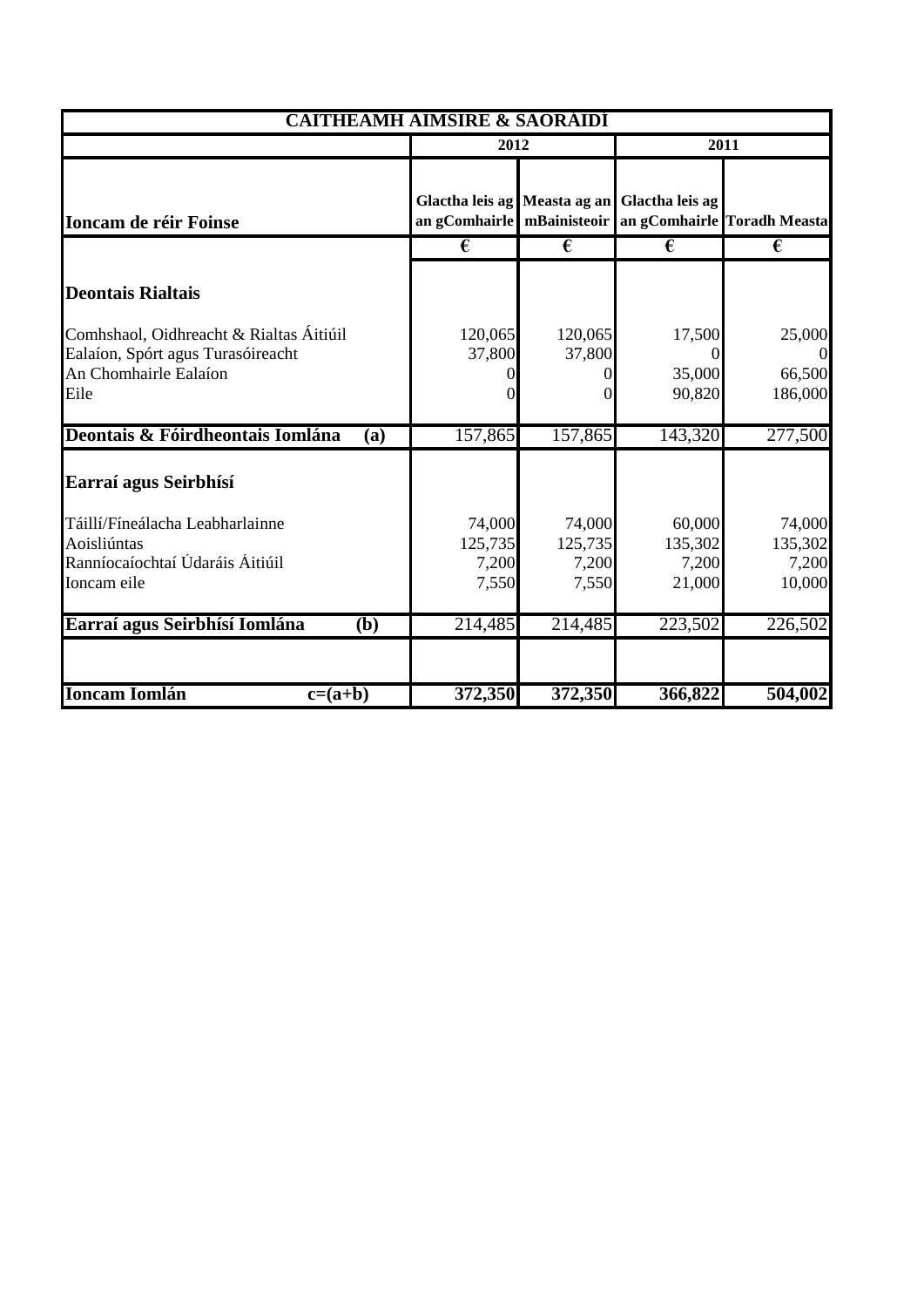|                                           | <b>TALMHAÍOCHT, OIDEACHAS, SLÁINTE &amp; LEAS</b>                                                                                                              |                                                            |                                                    |                                                        |                                                        |
|-------------------------------------------|----------------------------------------------------------------------------------------------------------------------------------------------------------------|------------------------------------------------------------|----------------------------------------------------|--------------------------------------------------------|--------------------------------------------------------|
|                                           |                                                                                                                                                                | 2012                                                       |                                                    | 2011 (mar atá athshonraithe)                           |                                                        |
|                                           | Caiteachas de réir Seirbhíse agus Fo-sheirbhíse                                                                                                                | Glactha leis ag Measta ag an<br>an gComhairle mBainisteoir |                                                    | Glactha leis ag<br>an gComhairle                       | <b>Toradh</b><br><b>Measta</b>                         |
| <b>CÓD</b>                                |                                                                                                                                                                | €                                                          | €                                                  | €                                                      | €                                                      |
| G0101                                     | Cothabháil Áiteanna Draenála Talún                                                                                                                             | $\theta$                                                   | $\Omega$                                           | 10,000                                                 | $\overline{0}$                                         |
|                                           | <b>Costais Draenála Talún</b>                                                                                                                                  | $\overline{0}$                                             | $\theta$                                           | 10,000                                                 | $\mathbf{0}$                                           |
| G0201<br>G0203<br>G0299                   | Oibriú Piaraí<br>Oibriú Cuanta<br>Costais Tacaíochta Seirbhíse                                                                                                 | 25,000<br>143,642<br>18,429                                | 25,000<br>143,642<br>18,429                        | 40,000<br>143,642<br>18,889                            | 25,000<br>143,642<br>18,889                            |
|                                           | Oibriú agus Cothabháil Céanna agus Calafoirt                                                                                                                   | 187,071                                                    | 187,071                                            | 202,531                                                | 187,531                                                |
| G0301<br>G0399                            | Cothabháil Ghinearálta - Réigiún Chósta<br>Costais Tacaíochta Seirbhíse                                                                                        | $\Omega$<br>82,979                                         | 82,979                                             | $\Omega$<br>99,641                                     | 4,394<br>99,641                                        |
|                                           | <b>Cosaint Cósta</b>                                                                                                                                           | 82,979                                                     | 82,979                                             | 99,641                                                 | 104,035                                                |
| G0402<br>G0404<br>G0405<br>G0499          | Cigireacht ar sheamlais srl<br>Oibriú Seirbhíse Bardaí Madraí<br>Seirbhísí Leasa Ainmhithe Eile (lena n-áirítear Rialú Capall)<br>Costais Tacaíochta Seirbhíse | 176,000<br>204,607<br>21,480<br>115,241                    | 176,000<br>204,607<br>21,480<br>115,241            | 170,000<br>241,000<br>22,000<br>131,850                | 176,000<br>240,000<br>14,186<br>131,850                |
|                                           | Seirbhís Tréidliachta                                                                                                                                          | 517,328                                                    | 517,328                                            | 564,850                                                | 562,036                                                |
| G0501<br>G0502<br>G0503<br>G0506<br>G0599 | Íocaíocht Deontas Ardoideachais<br>Riar Deontas Ardoideachais<br>Íocaíocht Pinsean CGO<br>Seirbhísí Oideachasúla Eile<br>Costais Tacaíochta Seirbhíse          | 4,521,800<br>99,916<br>30,868<br>18,000<br>211,628         | 4,521,800<br>99,916<br>30,868<br>18,000<br>211,628 | 4,521,800<br>139,534<br>2,030,868<br>18,000<br>203,020 | 4,521,800<br>156,132<br>2,969,132<br>18,000<br>203,020 |
|                                           | Seirbhísí Tacaíochta Oideachasúla                                                                                                                              | 4,882,212                                                  | 4,882,212                                          | 6,913,222                                              | 7,868,084                                              |
|                                           |                                                                                                                                                                |                                                            |                                                    |                                                        |                                                        |
|                                           | <b>Iomlán Rannán Seirbhíse</b>                                                                                                                                 | 5,669,590                                                  | 5,669,590                                          | 7,790,244                                              | 8,721,686                                              |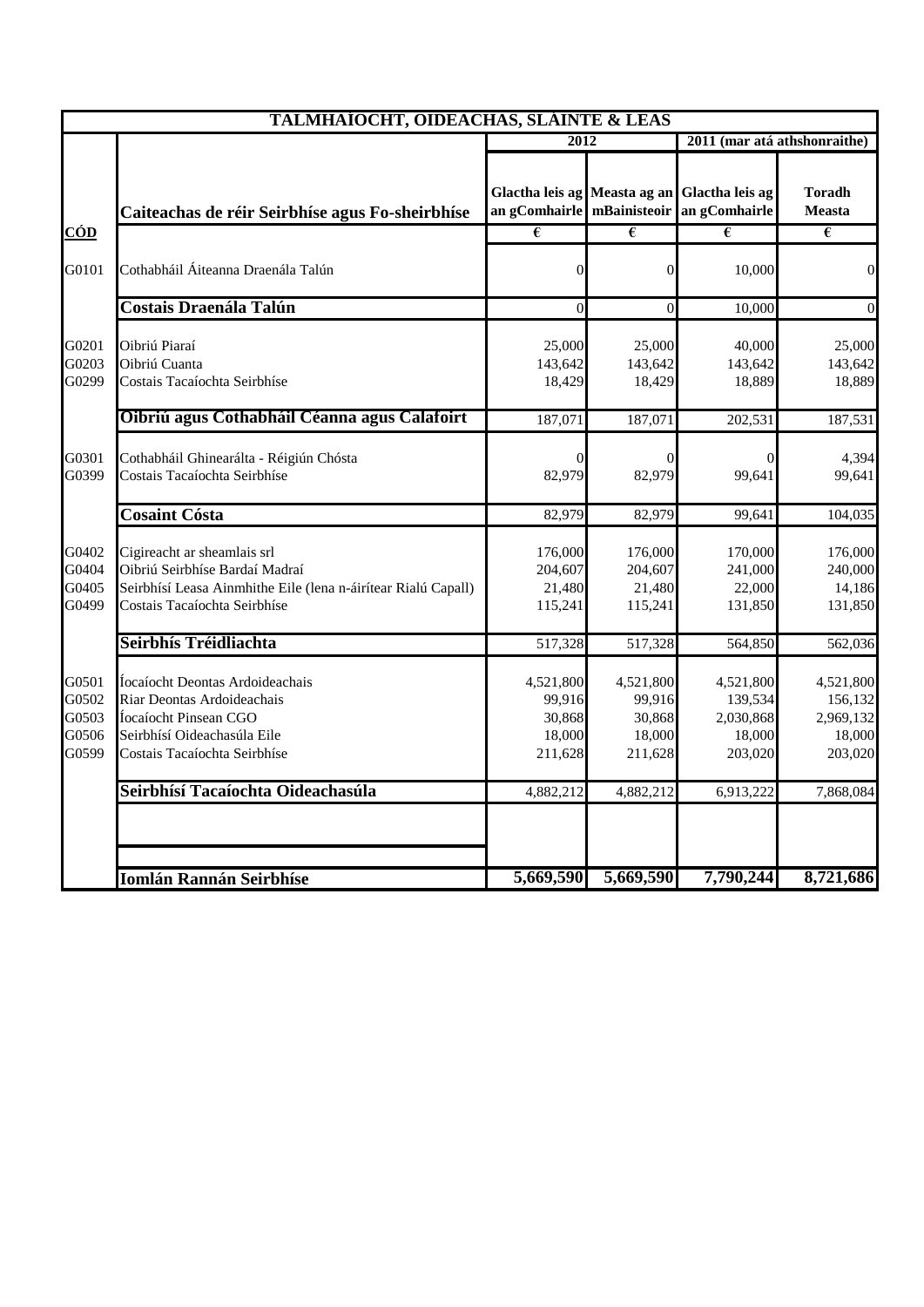| 2012                 |   |                                                | 2011                                                                                                                                                                                                                                   |  |
|----------------------|---|------------------------------------------------|----------------------------------------------------------------------------------------------------------------------------------------------------------------------------------------------------------------------------------------|--|
|                      |   |                                                |                                                                                                                                                                                                                                        |  |
| €                    | € | €                                              | €                                                                                                                                                                                                                                      |  |
|                      |   |                                                |                                                                                                                                                                                                                                        |  |
| 4,500,091<br>187,824 |   | 6,500,000<br>190,000                           | 7,438,264<br>182,000                                                                                                                                                                                                                   |  |
|                      |   | 6,690,000                                      | 7,620,264                                                                                                                                                                                                                              |  |
|                      |   |                                                |                                                                                                                                                                                                                                        |  |
| 33,742<br>153,583    |   | 41,505<br>191,723                              | 41,505<br>161,000                                                                                                                                                                                                                      |  |
| 187,325              |   | 233,228                                        | 202,505                                                                                                                                                                                                                                |  |
|                      |   |                                                | 7,822,769                                                                                                                                                                                                                              |  |
|                      |   | 4,500,091<br>187,824<br>4,687,915<br>4,875,240 | <b>TALMHAÍOCHT, OIDEACHAS, SLÁINTE &amp; LEAS</b><br>Glactha leis ag Measta ag an Glactha leis ag<br>an gComhairle   mBainisteoir   an gComhairle Toradh Measta<br>4,687,915<br>33,742<br>153,583<br>187,325<br>4,875,240<br>6,923,228 |  |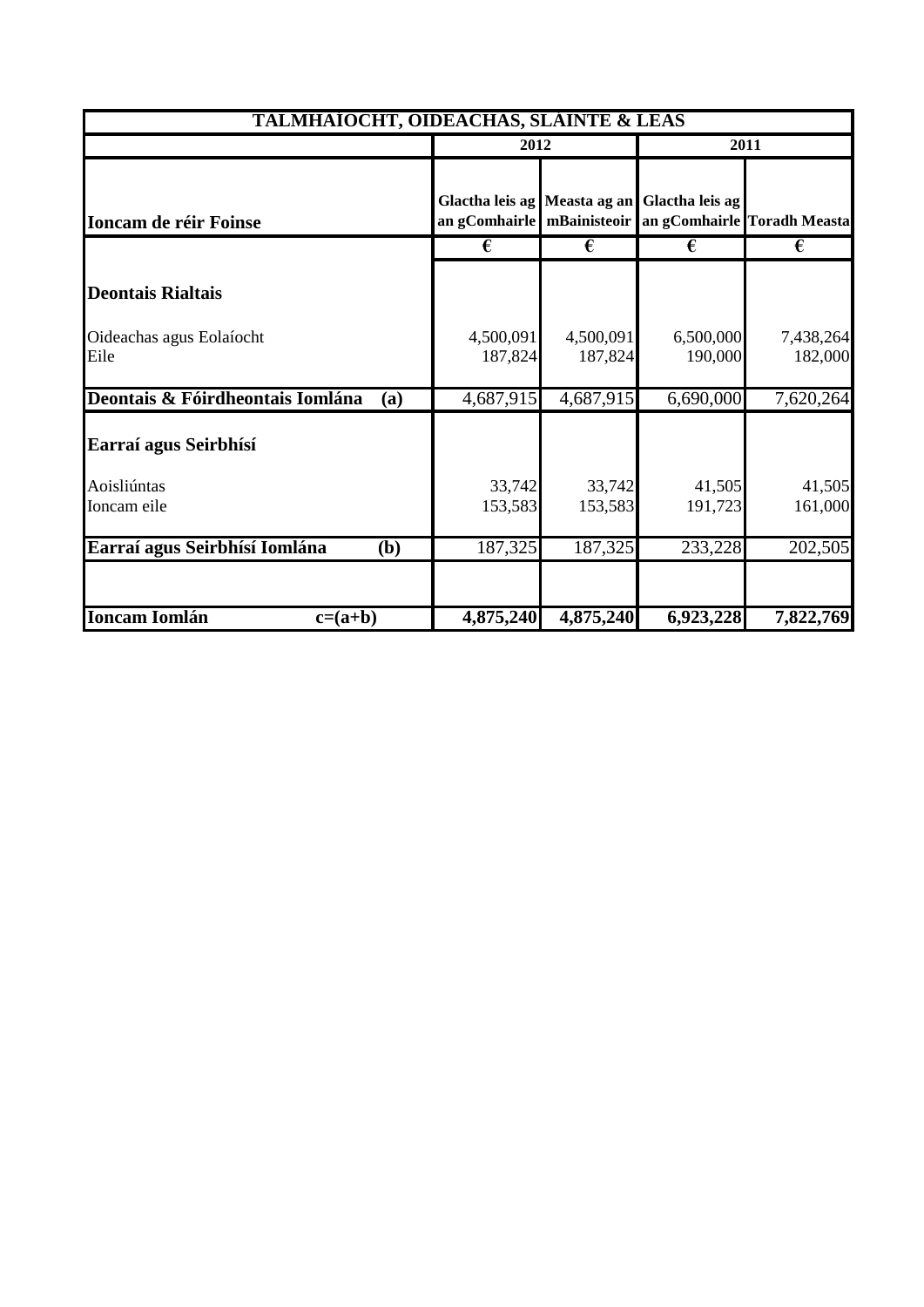| <b>SEIRBHISI ILGHNEITHEACHA</b>  |                                                                                                                                   |                                            |                                       |                                       |                                       |
|----------------------------------|-----------------------------------------------------------------------------------------------------------------------------------|--------------------------------------------|---------------------------------------|---------------------------------------|---------------------------------------|
|                                  |                                                                                                                                   |                                            | 2012                                  | 2011 (mar atá athshonraithe)          |                                       |
|                                  | Caiteachas de réir Seirbhíse agus Fo-sheirbhíse                                                                                   | <b>Glactha leis</b><br>ag an<br>gComhairle | Measta ag an<br>mBainisteoir          | Glactha leis ag                       | an gComhairle Toradh Measta           |
| <b>CÓD</b>                       |                                                                                                                                   | €                                          | $\epsilon$                            | $\epsilon$                            | €                                     |
| H0101<br>H0102<br>H0199          | Cothabháil Seirbhíse Innealra<br>Oibriúcháin Gléasra agus Innealra<br>Costais Tacaíochta Seirbhíse                                | 110,000<br>920,000<br>203,780              | 110,000<br>920,000<br>203,780         | 110,000<br>890,000<br>204,258         | 109,032<br>890,000<br>204,258         |
|                                  | Cuntas Innealra Brabúis/Caillteanais                                                                                              | 1,233,780                                  | 1,233,780                             | 1,204,258                             | 1,203,290                             |
| H0301<br>H0302<br>H0303<br>H0399 | Riar Oifige Rátaí<br>Rátaí Seirbhíse Bainistíochta Fiach<br>Aisíocaíochtaí agus Rátaí Inaisíoctha<br>Costais Tacaíochta Seirbhíse | 18,803<br>72,096<br>820,000<br>55,785      | 18,803<br>72,096<br>820,000<br>55,785 | 23,640<br>84,266<br>820,000<br>62,533 | 18,565<br>84,153<br>820,000<br>62,533 |
|                                  | Riar Rátaí                                                                                                                        | 966,684                                    | 966,684                               | 990,439                               | 985,251                               |
| H0401<br>H0402<br>H0499          | Costais Chlár na dToghthóirí<br>Costais Toghchán Áitiúil<br>Costais Tacaíochta Seirbhíse                                          | 145,057<br>30,000<br>48,395                | 145,057<br>30,000<br>48,395           | 136,823<br>30,000<br>43,684           | 137,196<br>30,000<br>43,684           |
|                                  | <b>Costais Saincheadúnais</b>                                                                                                     | 223,452                                    | 223,452                               | 210,507                               | 210,880                               |
| H0501<br>H0599                   | Táillí agus Costais Cróinéara<br>Costais Tacaíochta Seirbhíse                                                                     | 200,000<br>15,059                          | 200,000<br>15,059                     | 210,000<br>16,057                     | 210,000<br>16,057                     |
|                                  | Oibriú agus Costais Marbhlainne agus<br>Cróinéara                                                                                 | 215,059                                    | 215,059                               | 226,057                               | 226,057                               |
| H0601<br>H0699                   | Oibriúcháin Droichead Meáite<br>Costais Tacaíochta Seirbhíse                                                                      | 3,600<br>$^{(1)}$                          | 3,600<br>0                            | 3,200<br>1,302                        | 3,601<br>1,302                        |
|                                  | <b>Droichid Mheáite</b>                                                                                                           | 3,600                                      | 3,600                                 | 4,502                                 | 4,903                                 |
| H0801<br>H0899                   | Dochar Mailíseach<br>Costais Tacaíochta Seirbhíse                                                                                 | 5,000<br>0                                 | 5,000<br>$\theta$                     | 5,000<br>233                          | $\boldsymbol{0}$<br>233               |
|                                  | Dochar Mailíseach                                                                                                                 | 5,000                                      | 5,000                                 | 5,233                                 | 233                                   |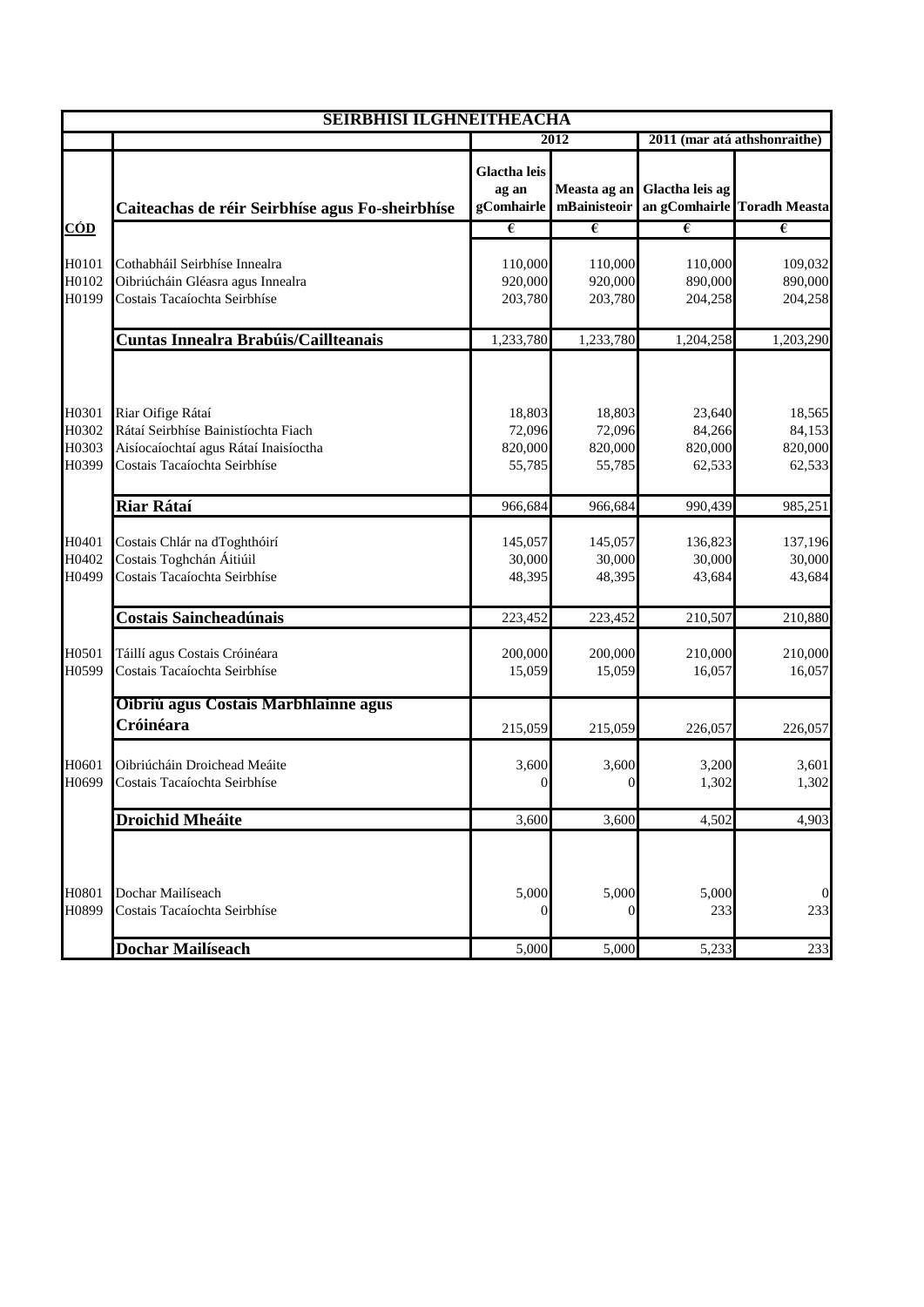| <b>SEIRBHISI ILGHNEITHEACHA</b> |                                                                      |                                                 |                            |                                   |                                  |
|---------------------------------|----------------------------------------------------------------------|-------------------------------------------------|----------------------------|-----------------------------------|----------------------------------|
|                                 |                                                                      | 2012                                            |                            | 2011 (mar atá athshonraithe)      |                                  |
| CÓD                             | Caiteachas de réir Seirbhíse agus Fo-sheirbhíse                      | <b>Glactha leis</b><br>ag an<br>gComhairle<br>€ | mBainisteoir<br>$\epsilon$ | Measta ag an Glactha leis ag<br>€ | an gComhairle Toradh Measta<br>€ |
|                                 |                                                                      |                                                 |                            |                                   |                                  |
| H0901<br>H0902                  | Íocaíochtaí Ionadaíochta<br>Liúntais Cathaoirligh/Leaschathaoirligh  | 435,824<br>31,530                               | 435,824<br>31,530          | 436,824<br>31,530                 | 436,824<br>31,530                |
| H0904<br>H0905                  | Costais Baill ÚÁ<br>Costais Eile                                     | 214,730<br>37,000                               | 273,430<br>37,000          | 207,058<br>37,000                 | 192,014<br>37,000                |
| H0906<br>H0907                  | Comhdhálacha Thar Lear<br>Aiscí Scoir                                | 8,000                                           | 8,000<br>0                 | 5,000<br>0                        | 8,941<br>124,577                 |
| H0908<br>H0999                  | Ranníocaíochtaí do Chomhlachais Ball<br>Costais Tacaíochta Seirbhíse | 82,435                                          | 82,435<br>$\Omega$         | 84,905<br>18,663                  | 133,918<br>18,663                |
|                                 | Ionadaíocht Áitiúil/Ceannaireacht Chathrach                          | 809,519                                         | 868,219                    | 820.980                           | 983,467                          |
| H1001<br>H1099                  | Oibriúchán Mótarchánachais<br>Costais Tacaíochta Seirbhíse           | 676,605<br>361,204                              | 676,605<br>361,204         | 738,761<br>345,287                | 775,853<br>345,287               |
|                                 | Mótarchánachas                                                       | 1,037,809                                       | 1,037,809                  | 1,084,048                         | 1,121,140                        |
| H1101<br>H1199                  | Áisíneacht & Seirbhís Inaisíoctha<br>Costais Tacaíochta Seirbhíse    | 46,842<br>68,327                                | 46,842<br>68,327           | 86,244                            | 132,367<br>86,244                |
|                                 | Áisíneacht & Seirbhísí Inaisíoctha                                   | 115,169                                         | 115,169                    | 86,244                            | 218,611                          |
|                                 | <b>Iomlán Rannán Seirbhíse</b>                                       | 4,610,072                                       | 4,668,772                  | 4,632,268                         | 4,953,832                        |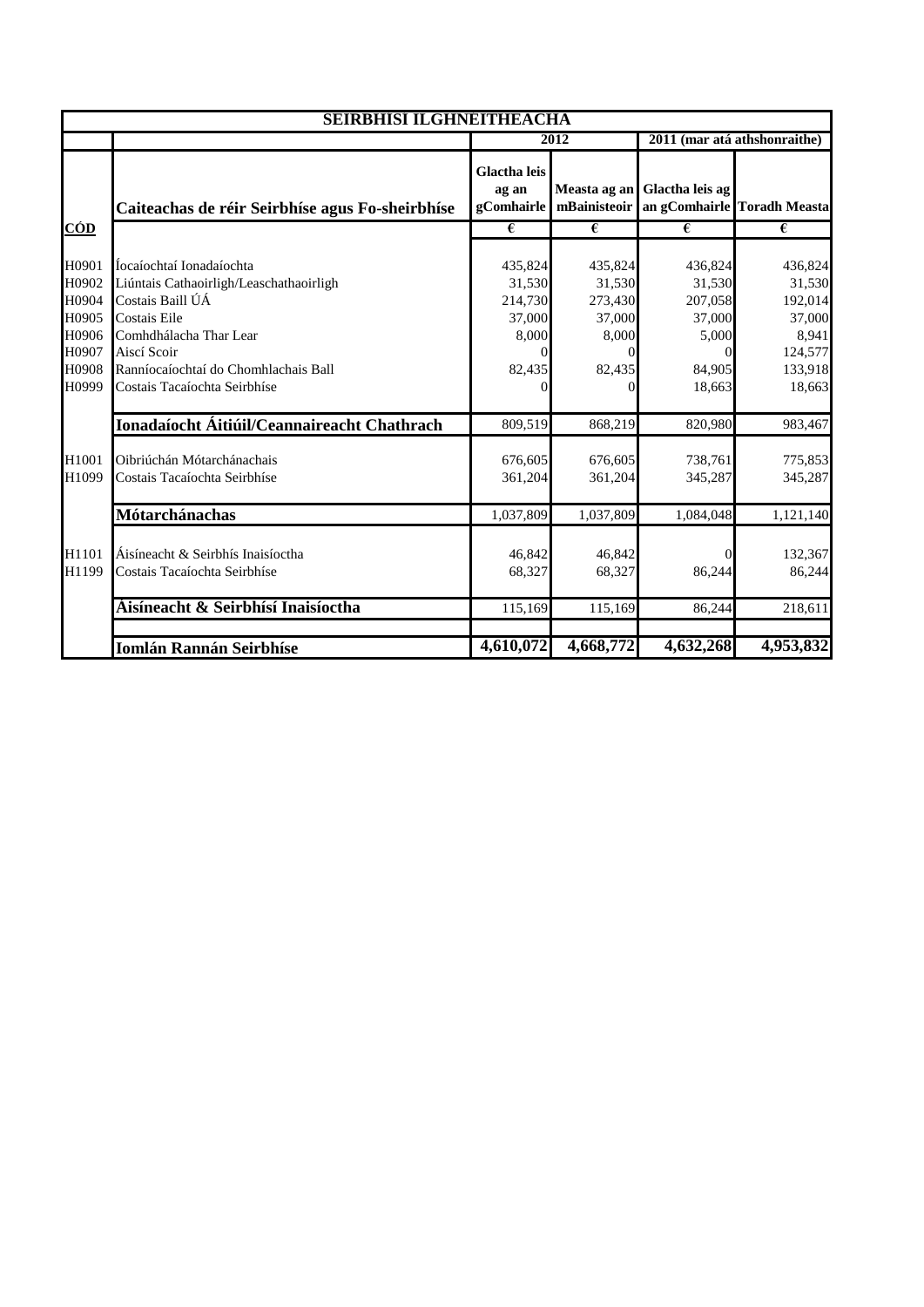| <b>SEIRBHÍSÍ ILGHNÉITHEACHA</b>                                                                           |                                           |                                           |                                              |                                                            |  |
|-----------------------------------------------------------------------------------------------------------|-------------------------------------------|-------------------------------------------|----------------------------------------------|------------------------------------------------------------|--|
|                                                                                                           | 2012                                      |                                           |                                              | 2011                                                       |  |
| <b>Ioncam de réir Foinse</b>                                                                              |                                           |                                           | Glactha leis ag Measta ag an Glactha leis ag | an gComhairle   mBainisteoir   an gComhairle Toradh Measta |  |
|                                                                                                           | €                                         | €                                         | €                                            | €                                                          |  |
| <b>Deontais Rialtais</b>                                                                                  |                                           |                                           |                                              |                                                            |  |
| Gnóthaí Sóisialacha agus Teaghlaigh<br>Dlí agus Cirt, Comhionannas agus Athchóiriú Dlí<br>Eile            | 120,000<br>6,000<br>29,000                | 120,000<br>6,000<br>29,000                | 94,201<br>12,179<br>20,000                   | 125,000<br>6,000<br>20,000                                 |  |
| Deontais & Fóirdheontais Iomlána<br>(a)                                                                   | 155,000                                   | 155,000                                   | 126,380                                      | 151,000                                                    |  |
| Earraí agus Seirbhísí                                                                                     |                                           |                                           |                                              |                                                            |  |
| Aoisliúntas<br>Ranníocaíochtaí Údaráis Áitiúil<br>CPNP (Cónaí Príobháideach Neamhphríomha)<br>Ioncam eile | 81,325<br>281,413<br>350,000<br>1,965,359 | 81,325<br>281,413<br>350,000<br>1,965,359 | 100,751<br>94,210<br>350,000<br>1,602,954    | 100,751<br>95,000<br>350,000<br>2,032,446                  |  |
| Earraí agus Seirbhísí Iomlána<br>(b)                                                                      | 2,678,097                                 | 2,678,097                                 | 2,147,915                                    | 2,578,197                                                  |  |
|                                                                                                           |                                           |                                           |                                              |                                                            |  |
| <b>Ioncam Eile</b><br>$c=(a+b)$                                                                           | 2,833,097                                 | 2,833,097                                 | 2,274,295                                    | 2,729,197                                                  |  |